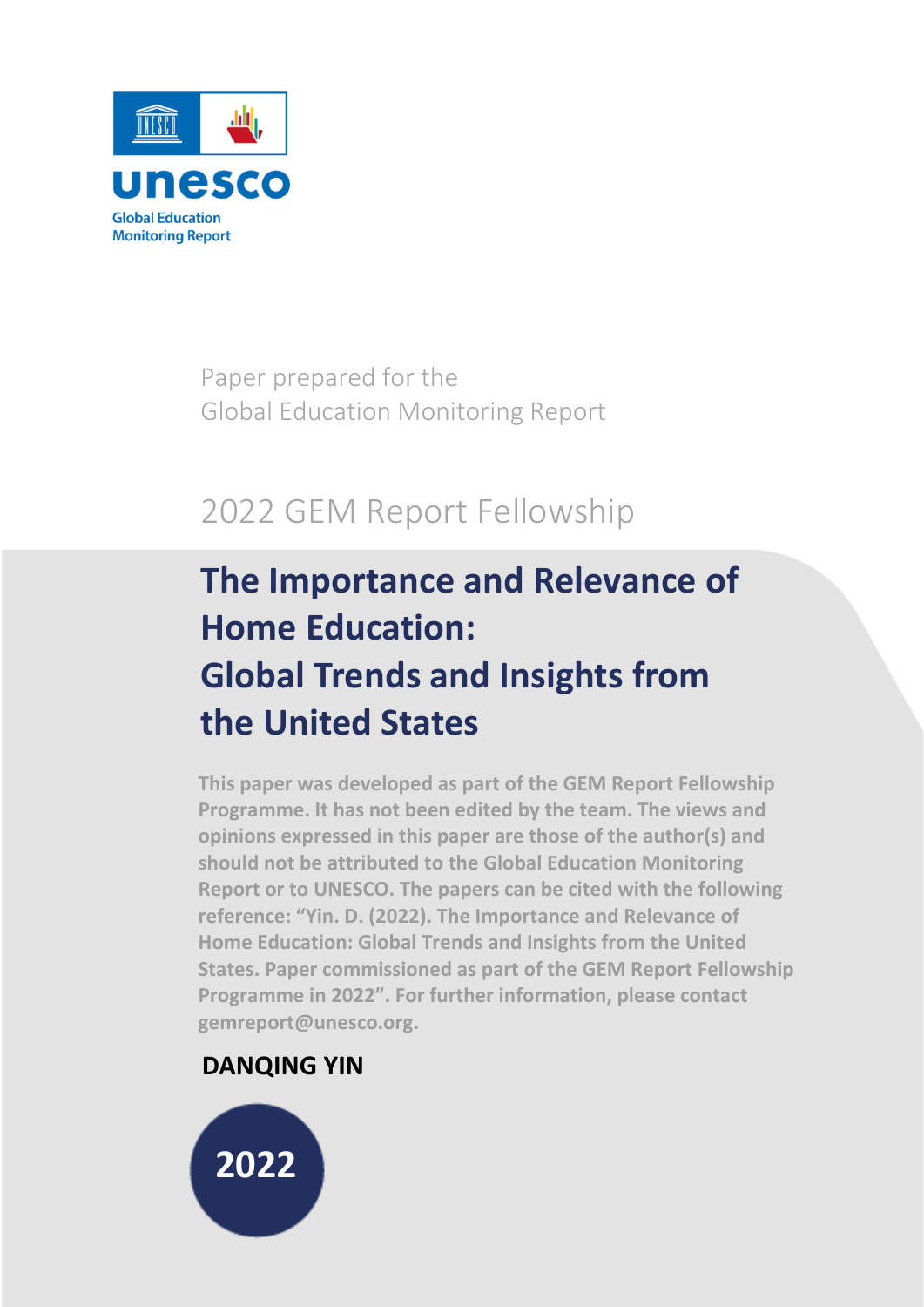#### <span id="page-1-0"></span>**ABSTRACT**

Homeschooling, also known as home education, is often used to describe an alternative way of education as different from traditional public or private schools. This educational phenomenon was salient before the pandemic and became irresistible in the wake of new technology.

Present-day home education contains a variety of arrangements, such as the one supplemented by a private tutor or a learning group, the one supplemented by the assistance of online learning, the one supplemented by part-time enrollment in a traditional school, as well as home education that is fully parent-delivered (Cheng and Hamlin, 2021).

This study aims to examine this global issue in light of school closures before the COVID-19 pandemic by introducing the scope, the debates, and the policy issues related to home education in the U.S. The study will answer three research questions: Who are home-educated children, how many children are studying at home, and how big is the phenomenon of home education globally? How well have these home-educated children been doing academically in the United States? What kind of family background do home-educated children in the United States come from, and how many cultural capitals have these children's families acquired, compared with traditionally schooled ones?

The research mainly draws on the Global Education Monitoring Report Profiles Enhancing Education Reviews (PEER), the American National Household Education Study (NHES) data, and insights from the academic world and nonprofit organizations in the United States and selected countries. The author first explores the legal status of homeschooling, the number of families with home-educated children, and the motivations for families to opt for home education. Second, the author summarizes the approaches and results researchers used to measure home-educated and traditionally schooled learning outcomes from empirical studies. Third, the author analyzed the NHES data and compared the profiles of home-educated children with their traditionally educated peers to give a complete picture of the recent home education phenomenon in the United States. In addition, the author discussed how related non-state actors acted in U.S. homeschooling movements in the past few decades. Finally, the author shares education policy recommendations relevant to other education systems with families who choose education at home.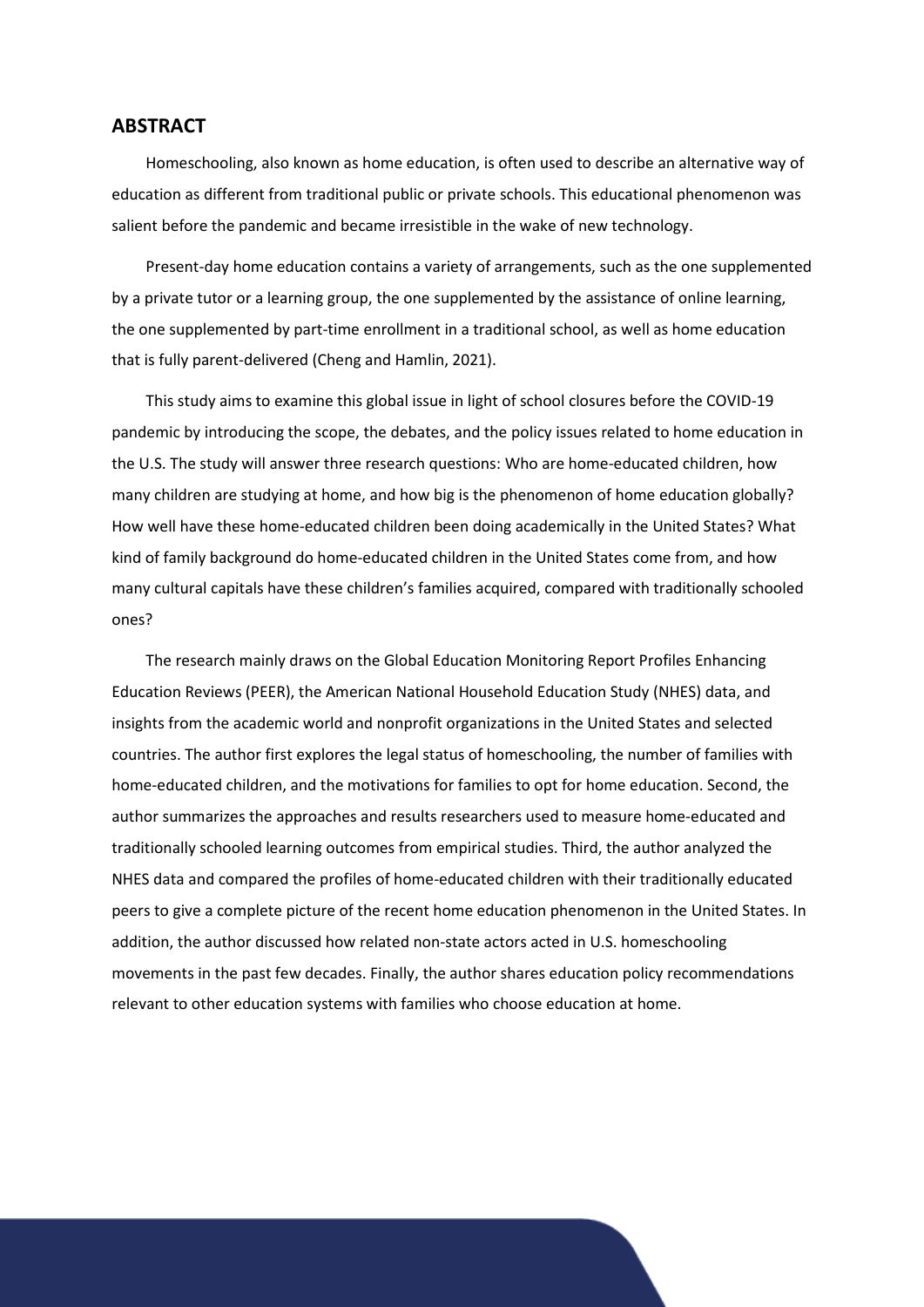## <span id="page-2-0"></span>**TABLE OF CONTENT**

| <b>Abstract</b>                              |                      |                                                                                                                                          | 1                          |
|----------------------------------------------|----------------------|------------------------------------------------------------------------------------------------------------------------------------------|----------------------------|
|                                              |                      | <b>Table of Content</b>                                                                                                                  | 2                          |
| 1.                                           |                      | <b>Introduction of Home Education</b>                                                                                                    | 3                          |
|                                              | 1.1.<br>1.2.<br>1.3. | Definition of Home Education<br>Models, Arrangements, and Motivations of Home Education<br>Research Design                               | 3<br>4<br>6                |
| 2.                                           |                      | <b>Global Trends of Home Education</b>                                                                                                   | 8                          |
|                                              | 2.1.<br>2.2.<br>2.3. | Countries Where Homeschooling is Not Allowed<br>Countries Where Homeschooling is Allowed<br>Homeschooling in the United States           | 8<br>10<br>12              |
| 3.                                           |                      | <b>Learning Outcome of Home Educated Children</b>                                                                                        | 14                         |
|                                              |                      | 3.1 Homeschooler Advantages in Learning Outcome<br>3.2 Homeschooler Disadvantages in Learning Outcome<br>3.3 Learning Outcome Discussion | 15<br>17<br>18             |
| 4.                                           |                      | <b>Homeschoolers in USA</b>                                                                                                              | 19                         |
|                                              |                      | 4.1 Who are homeschoolers in USA?<br>4.2 Who lack opportunities to acquire cultural capital?                                             | 20<br>25                   |
| 5.<br><b>References</b><br><b>Appendices</b> |                      | <b>Discussion and Conclusion</b><br><b>REcommendations</b><br><b>Acknowledgements</b>                                                    | 28<br>36<br>37<br>38<br>43 |
|                                              |                      | Appendix 1: A Technical Notes<br>Appendix 2: The Glossay of Terms<br>Appendix 3: Analysis for Homeschooling Effect on Cultural Capital   | 43<br>44<br>45             |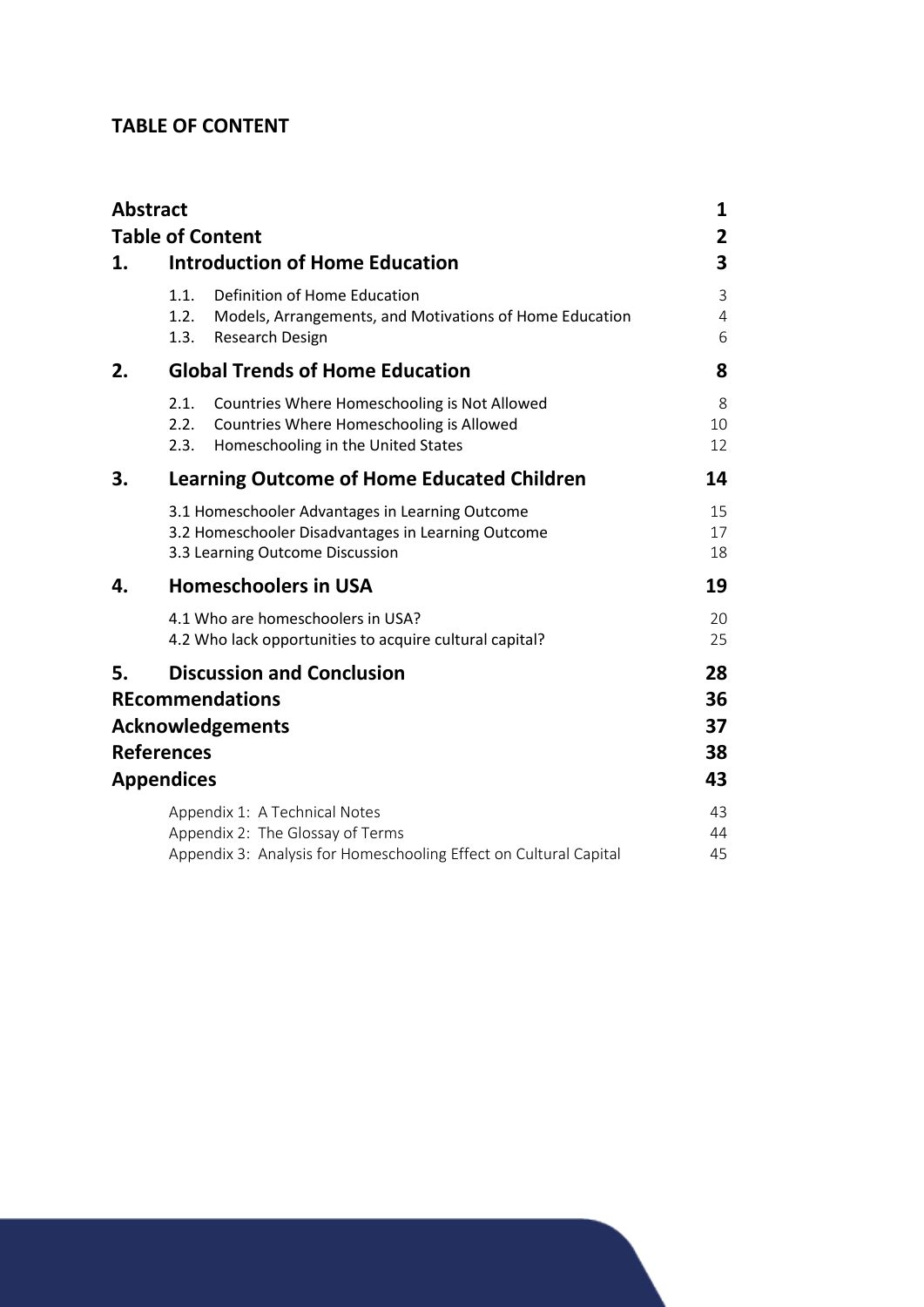# <span id="page-3-0"></span>**1. Introduction of Home Education**

#### <span id="page-3-1"></span>**1.1. Definition of Home Education**

Getting children educated at home has gained considerable and growing attention worldwide, particularly during the Coronavirus (COVID-19) pandemic. The COVID-19 has persuaded some parents who educate their children in those "kitchen-table classrooms" that homeschooling is more attractive, according to an article from the Economist published in February 2021. British parents featured in the news chose to withdraw their children from traditional schools for health reasons, and they believed children learn better and quicker when studying at home.

Another Forbes article published in April 2021 found that Indian families favored homeschooling instead of traditional schooling based on their concerns over its "monotonous, formal education system" coupled with "innovative approaches of education technology" (Kaushik, 2021). These are two examples behind the realm of home education.

Many cultures have seen families use the home as their "educational locus" for children since ancient times (Gaither, 2016). Home education describes an alternative way of education, as different from obtaining education at traditional public or private schools.

The terms, "homeschooling", "homeschools", and "home education", have all been widely used now in publications to denote a particular practice. The practice could last for several years, covering early childhood education, primary education, and secondary education, typically among children aged five or six to seventeen or eighteen years old. Home education also denotes the practice of educating children at home because of the global Coronavirus disease (COVID-19) pandemic. Several arrangements and varied motivations behind home education could more precisely and comprehensively spell out the definition of this phenomenon.

This study uses home education and homeschooling interchangeably with subtle differences. When home education is mentioned in this study, it covers a broader range of educational practices and various groups of children that study at home because of all kinds of family motivations with different arrangements, long-term or short-term. On the other hand, homeschooling is used in this study as a particular choice of the schooling type compared with public or private schooling, which has happened before the COVID-19 pandemic. Having a child home educated, no matter why the family chooses this way of education or how they arrange it, often indicates that parents take direct responsibility for the child's education.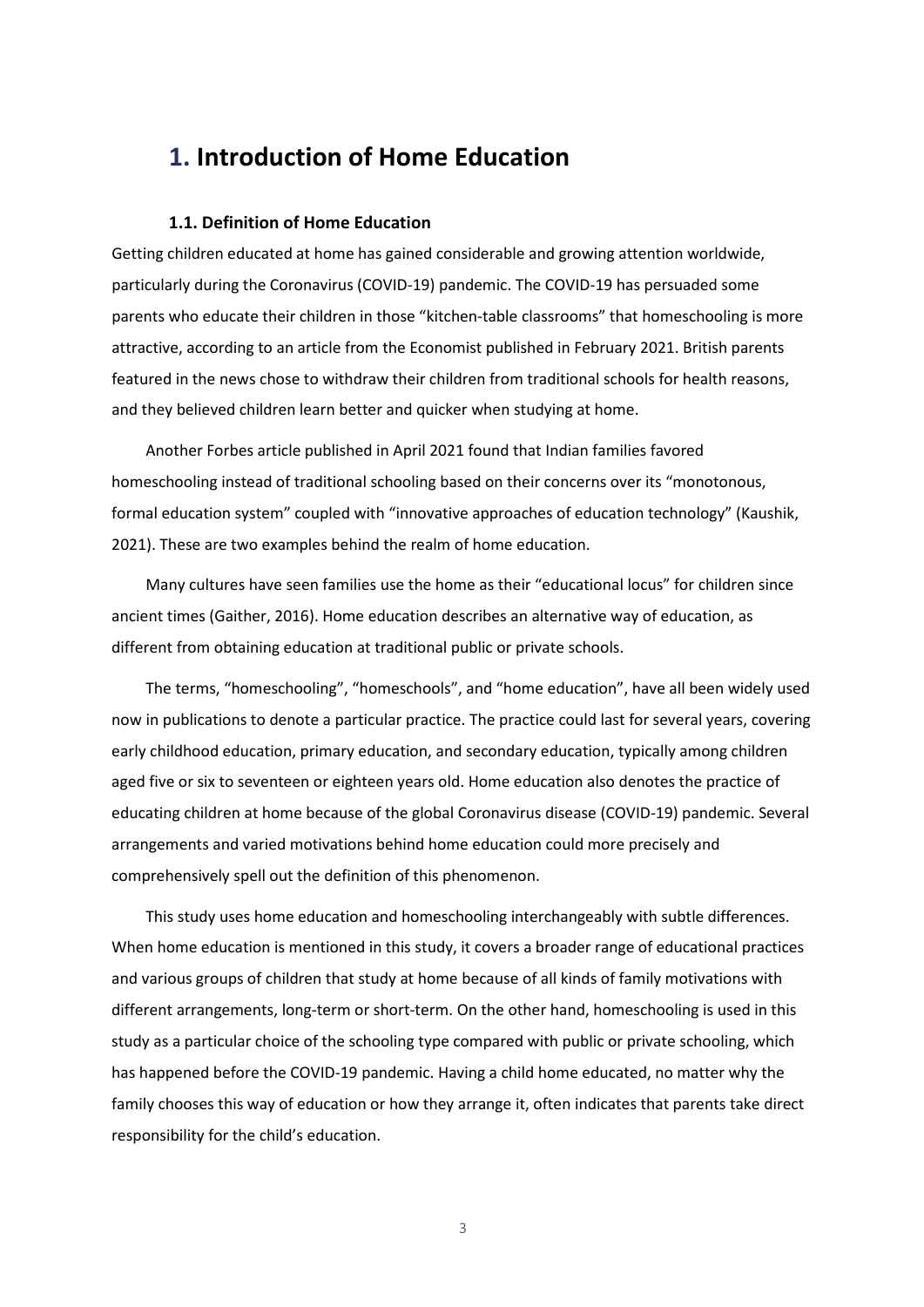To represent the comparative schooling types, where learning mainly happens in physical classrooms and school buildings, the author uses brick-and-mortar and traditional schools interchangeably in this report.

As for the study, the author aims to comprehensively examine this global issue before and during the COVID-19 pandemic: the scale and evolution, the motivation behind homeschooling, the advantages and disadvantages of homeschooled families, and the policy discussions related to home education.

#### <span id="page-4-0"></span>**1.2. Models, Arrangements, and Motivations of Home Education**

Although homeschooling is not the result of technology, technology is used to "advance its courses" (Zhao and Lei, 2009). At least three models can explain the typical arrangements for homeschooled families.

The first model is that homeschoolers enroll in a virtual school that offers a general K-12 curriculum for specific subjects such as reading, mathematics, or foreign languages. Virtual school, also known as cyber school, is an educational process that allows individuals to take required courses for a degree, diploma, or certificate online. The number and services of such schools have been increasing since the 1990s (Zhao and Lei, 2009). For some states, virtual schools have gained similar status as traditional schools in receiving public funding (Mehta, 2007). These schools offer appealing options to homeschoolers, as they break the geographic boundaries and allow more flexible schedules. Many homeschoolers signed up for classes from such schools to supplement their education (Peterson, 2010).

For the second model, homeschooled families seek help from private tutors who can teach certain subjects out of their expertise or lack of time to teach. Private tutoring has been a common phenomenon in East Asia and appears more and more often in Africa, Europe, and North America. Children receiving such supplementary help in learning performed better than those who are not, in academics and in the long run (Bray, 2007).

Homeschooling does not always happen online or at home, and it can also occur outside of the house. In the third homeschooling model, homeschooled parents form groups and organize classes for their children by purchasing online courses or joining learning cooperatives. Learning happens within cooperatives (also known as co-ops). For some families, co-ops can help homeschoolers socialize with other children and allow them for other extracurricular activities, like those offered by traditional schools. For example, families can choose to have homeschooled children play sports together in a local learning cooperative organized by parents or by a non-profit organization.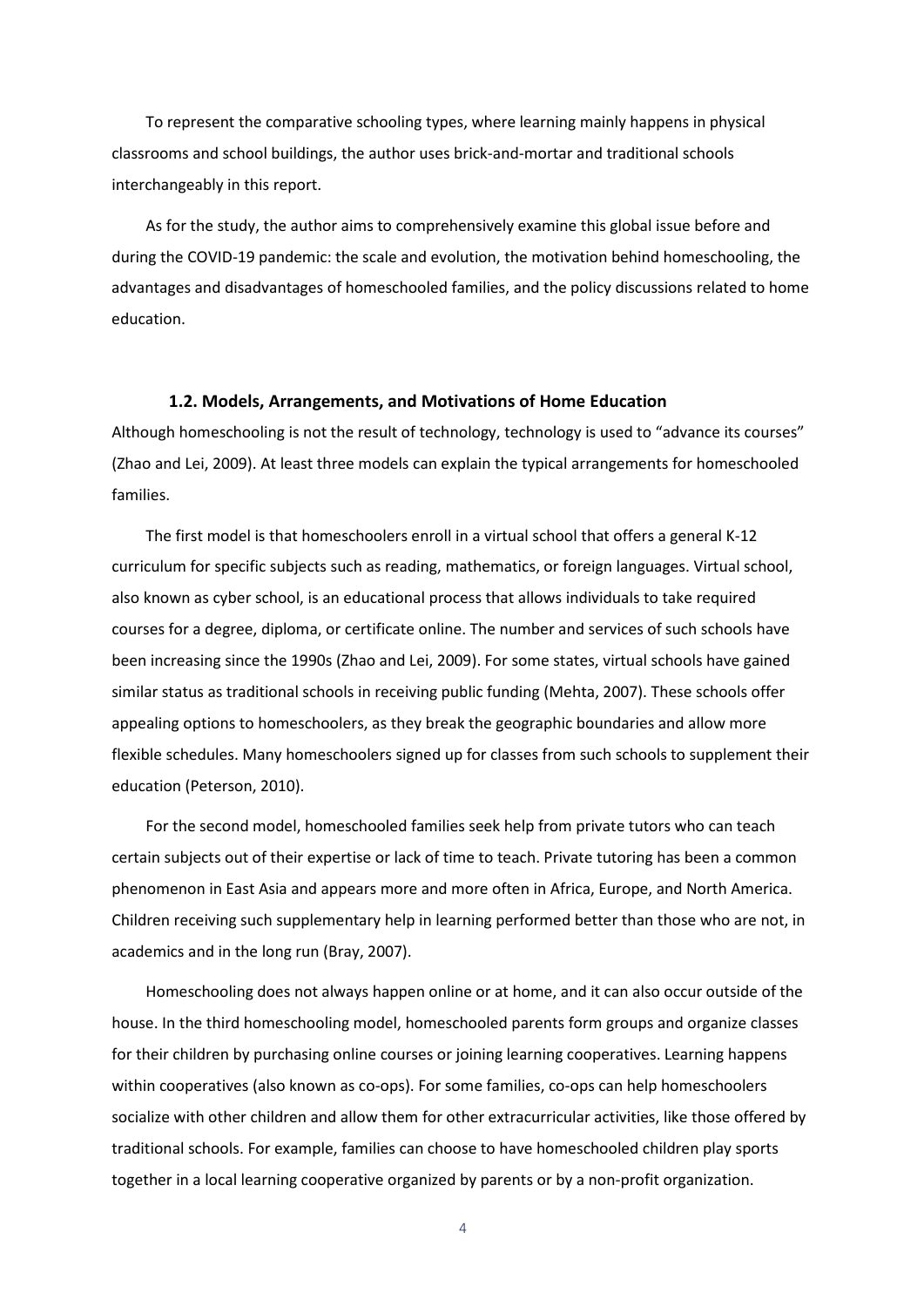The general reasons behind home education are multiple, traceable to concerns over the traditional school environment and the lack of accommodation for all learners' needs, and the willingness to provide value-oriented education and a particular family education philosophy.

Identifying family motivation is key to understanding the homeschool community in the first place. The reasons why a family home educates influence the learning experience. On the one hand, if a family chooses to educate at home because they are committed to a particular educational approach, they often see it as a positive step in life. On the other hand, if a family home educates because they feel they are left with no other options, they may see the step as a mark of failure for the family or that their children do not fit into the overall educational system.

When American families were asked the most important reason for homeschooling, 34 percent of a national sample chose dissatisfaction with the environment of schools, 17 percent chose dissatisfaction with academics at schools, and 16 percent chose the desire to provide religious instruction (McQuiggan et al., 2017). When allowed to select multiple reasons, 80% indicated they were dissatisfied with the school environment, 67% wanted to provide moral instruction, 61% were dissatisfied with school academics, and 51% wanted to provide religious education.

With respect to family dissatisfaction with the school environment, researchers found that parents chose to homeschool as they once had negative experiences in traditional schools, so did their children. Specifically, families decide to homeschool children because they are dissatisfied with conventional schools towards moral instruction, academics, child safety, racial diversity, and other aspects of education. These unpleasant past experiences made families choose home education instead of traditional education (Gray & Riley, 2013; Mazama & Lundy, 2015; Neuman, 2019).

Some scholars studied minority groups and found that racial concerns were also pervasive for the decision of homeschooling their children. Mazama and Lundy conducted 74 interviews with minority homeschooling parents (92.7% Black and African American families) across the Mid- and South Atlantic and the Midwest during the spring and summer of 2010. The answers to why they did homeschooling consisted of "concerns towards the quality of education" provided in brick and mortar schools and "racism," which served as the top two reasons that the most considerable proportions (25% and 24%) of respondents chose. This research also revealed that safety concerns (7.6%) served as another popular reason for minority families to choose homeschooling (Mazama & Lundy, 2015).

Different education systems share the reasons behind home education. With data from 34 indepth interviews of home educating parents who had been home educating for more than three years in the US and England, and Wales, United Kingdom, researchers found that the main reason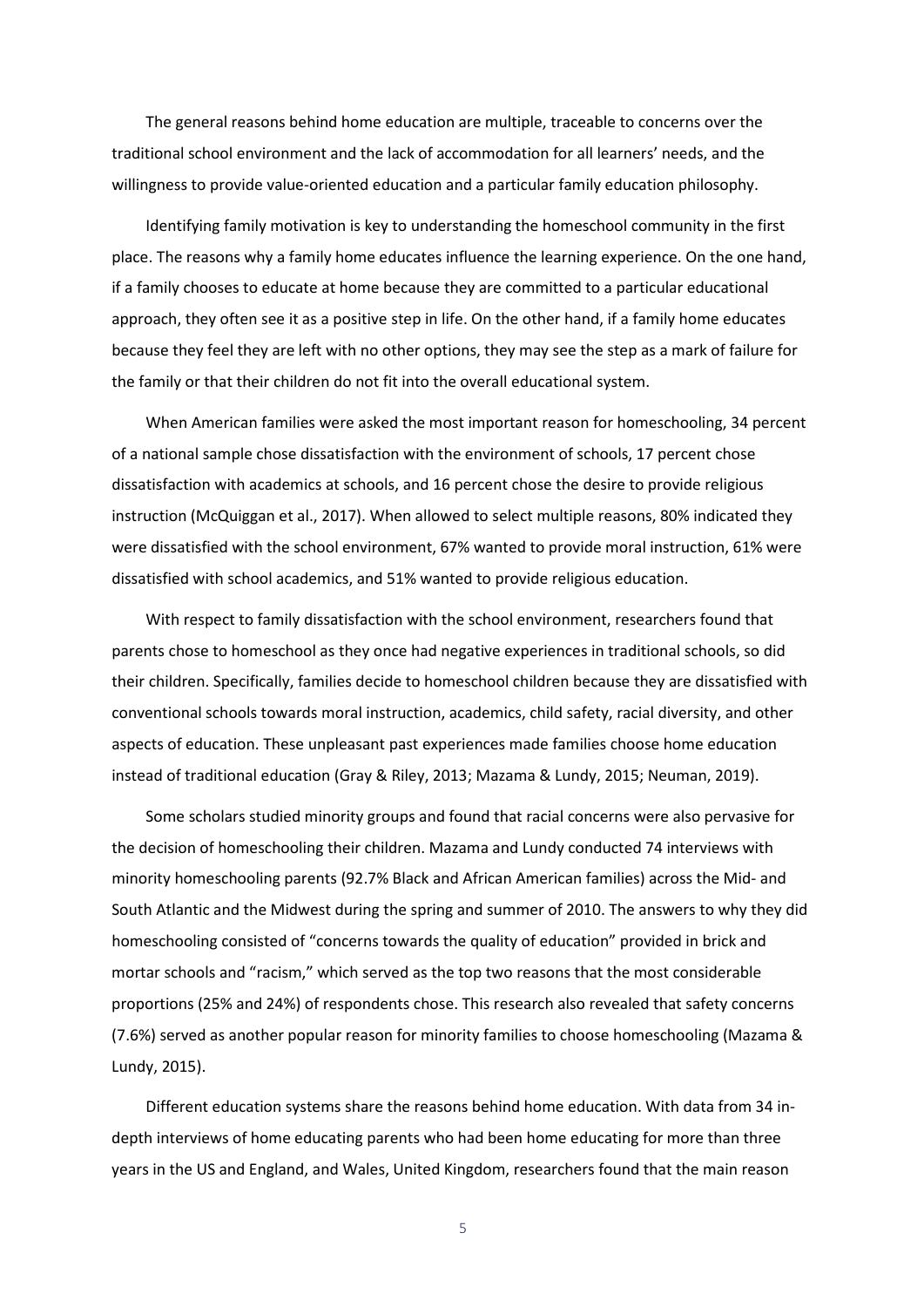was that their children were unhappy at school or that home education was a natural extension of their parenting beliefs (Safran, 2010). In this study, 30 families with 87 children had lived in the United States, in which 22 families with 54 children began to educate at home after they found a problem with their children at school; eight families with 33 children began home education without sending their children to school.

In contrast to these external motivations for homeschooling indicated above, homeschooling families hold a few reasons against traditional schooling. Some families have suspicion toward government and professional expertise, and other families are religious and are keen to pass on religious beliefs to their children.

Many families who want closer bonds with their children advocate for unschooling views. Gray and Riley's survey of 232 unschooling parents found that the parents who choose the homeschooling approach are more motivated by "fostering their children's autonomy and intrinsic motivation" than "social conventions" such as high test scores (Gray & Riley, 2013). Unschooling derives from Ivan Illich's term "deschooling" and gained popularity through homeschooling proponent John Holt's newsletter Growing Without Schooling in 1977 (Gray & Riley, 2013). It is considered a branch of homeschooling, in which they learn primarily through everyday life experiences instead of formal courses.

More research served as evidence for the external and internal categories summarized above regarding family motives for home education. For additional reasons, some families chose this because of a child's unique needs, such as a child's learning disability, a learner's medical or psychological condition, a child's giftedness, a family member's military obligation, and so forth (Jolly & Matthews, 2018; Prothero, 2018).

While researchers tried to tackle the question in their writings, the exact reasons for the motivation behind homeschooling remain complicated, as families may have a changing push towards a particular schooling type; families may homeschool some of their children, not all of them; and that some family may have an inaccurate description when talking about their motivations, and intend to self-justify their own homeschooling experiences.

#### <span id="page-6-0"></span>**1.3. Research Design**

In today's world, every student gets "home education" and home instruction to some extent. Especially during the Covid-19 pandemic, the concept of and the motivation behind homeschooling became even more indefinite and complicated as parents mixed home, school, and online instruction. To comprehensively examine the issues around home education, this study specifically aims to answer the following questions.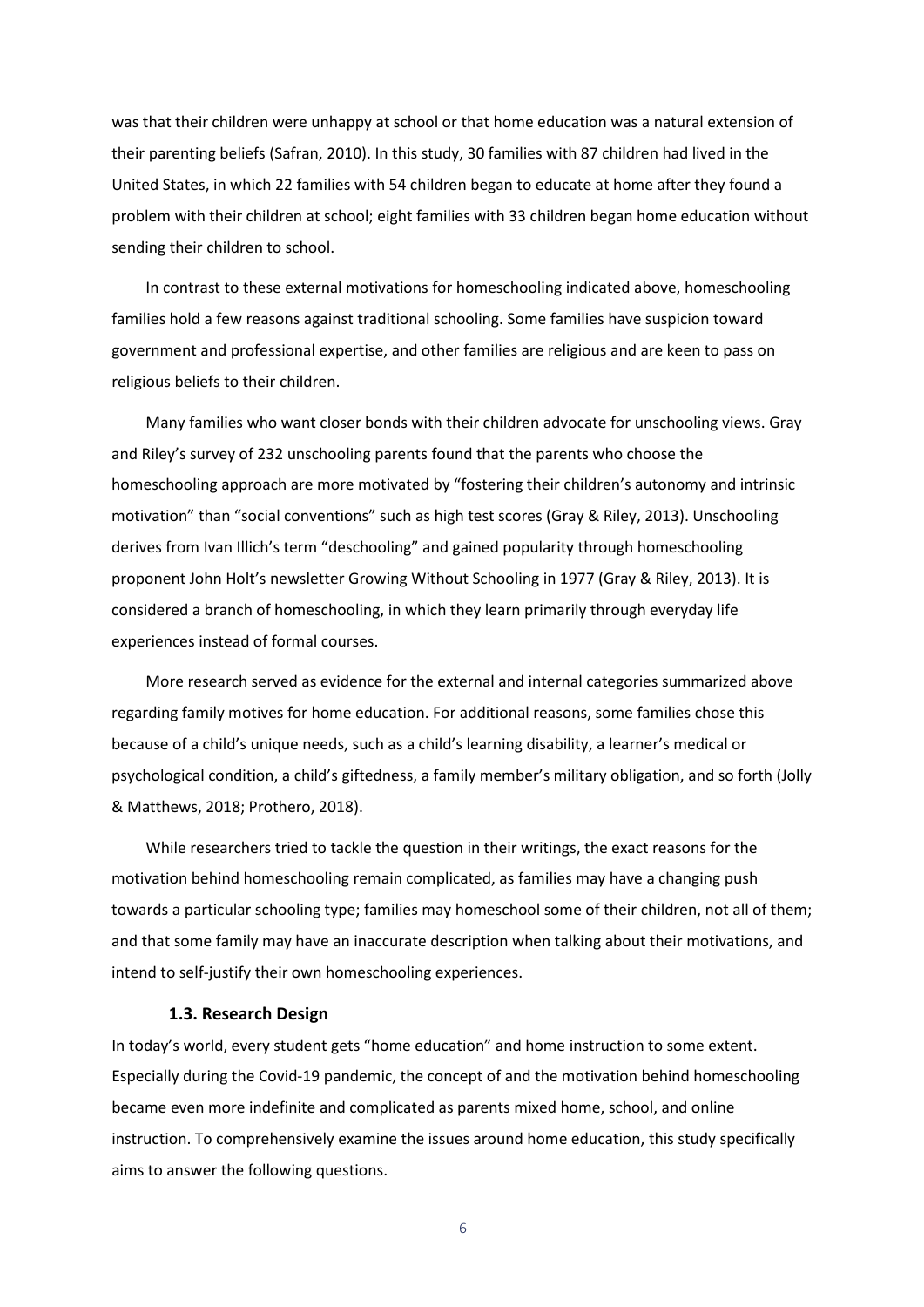Question 1: What are the global trends in home education? Question 2: What are the impacts of home education on measured learning outcomes by education researchers? Question 3: How much is the cultural capital generated in home-educated families?

The author regards mixed methods research as "an intellectual and practical synthesis based on qualitative and quantitative research" that recognizes "the importance of traditional quantitative and qualitative research but also offers a powerful third paradigm choice that often will provide the most informative, complete, balanced, and useful" study results (Johnson et al., 2007). Therefore, the author chose a mixed-methods design to account for the problem's complexity.

This study mainly draws on a comprehensive combination of data sources, including the Global Education Monitoring Report Profiles Enhancing Education Reviews (PEER), the American National Household Education Study (NHES) data, and insights that have emerged from the academic world and nonprofit organizations in the United States and selected countries.

To answer the first question, this study explored the legal status of home education, reported the statistics for countries that have prevailing numbers of homeschoolers, and tracked the possible changes in these numbers during the COVID-19 pandemic. The selection of countries and regions is also based on the availability and accessibility of information.

For the second question, the author summarized the approaches and results researchers used to measure home-educated and traditionally schooled learning outcomes from existing empirical studies published in academic journals and reports of research institutions.

Question three is built on current homeschool research literature, and U.S. national dataset of American households, and the Parent and Family Involvement Survey as part of the National Household Education Survey (PFI-NHES), focusing on the most recent datasets since 2010.

The author wants to examine the impact of homeschooling as a school choice on cultural capital acquisition measured by cultural activities. The author compared the profiles of homeeducated children with their traditionally educated peers to shape the recent home education phenomenon in the United States based on a few different indicators, such as race and ethnicity, region, community type, parent's education level, immigration status, and so forth. PFI-NHES data was collected by National Center for Education Statistics (NCES), a primary federal entity for collecting, analyzing, and reporting data related to education in the United States.

The survey has been conducted every three or four years since 1996. The most recent datasets contain homeschooled children sampled and over-sampled, particularly for homeschooling research. Scholars agreed that PFI-NCES has generated the most reliable estimates, thus remaining the best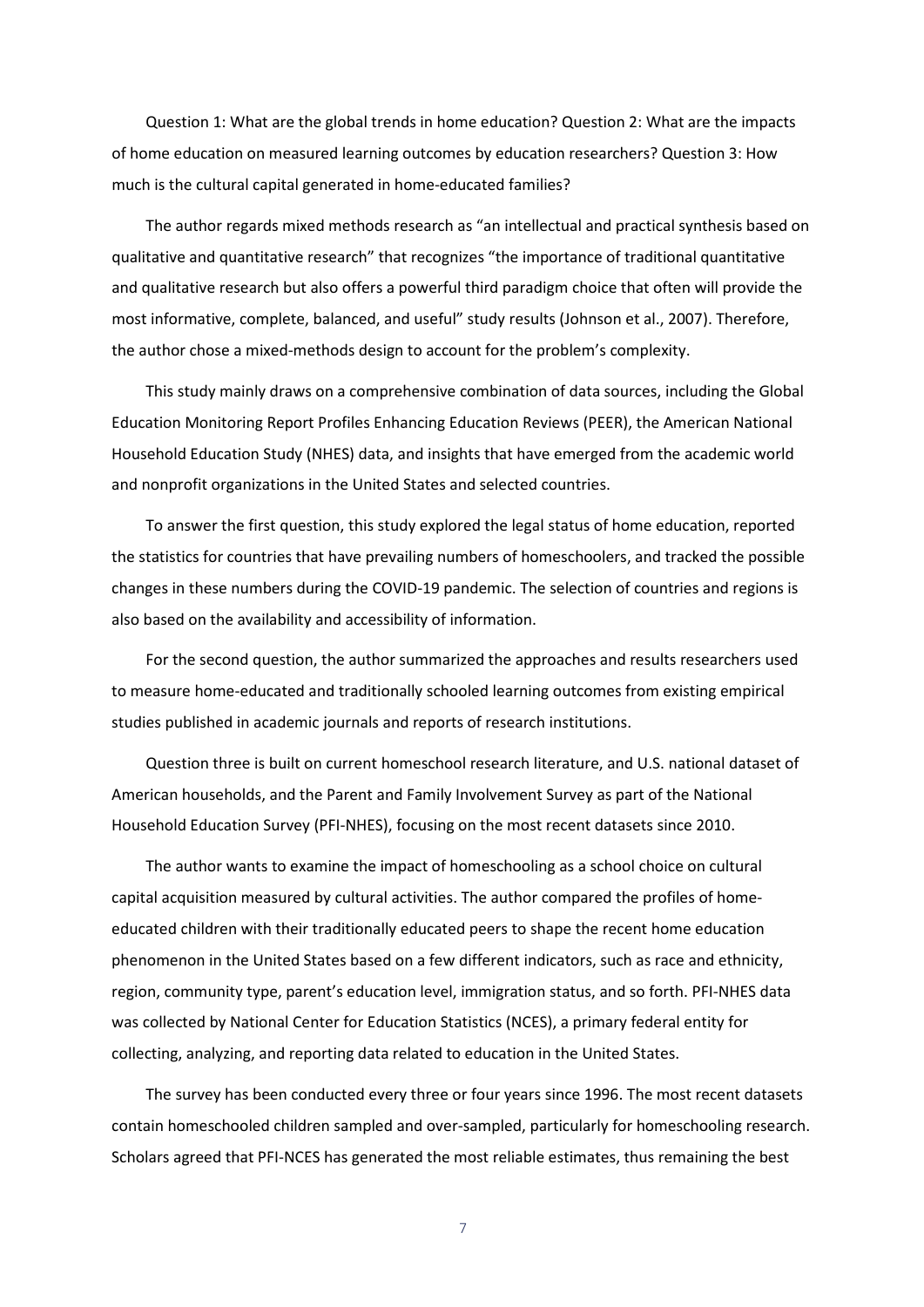available source for large-scale American homeschool research. Second, the dataset is relatively large scale—for example, 347 households in 2012, 552 households in 2016, and 532 households in 2019. Furthermore, respondents were asked questions such as school choice decisions, parental involvement, family extracurricular activities.

The author searches for answers and discusses how related non-state actors acted in US homeschooling movements in the past few decades. Then the author seeks research topics related to home education that help understand the phenomenon and future research. The following sections are significant findings and discussions.

# <span id="page-8-0"></span>**2. Global Trends of Home Education**

The legal status and specific practices of homeschooling vary significantly by country and education systems globally. According to PEER, the latest online platform prepared by the GEM Report team and launched to describe countries' laws and policies on inclusion and education, out of the 211 education systems with available data, homeschooling is allowed in 123 of them and exists in 153 of them (PEER, 2021). Even in several countries that do not recognize homeschooling in law, the practices still exist and have grown in popularity, especially since the COVID-19 pandemic.

In the following subsections, countries and regions' selection is based on a few criteria. Cases are selected based on the availability and accessibility of information countries. The estimates are less likely to be biased for education systems where homeschooling practices are legal, and for which empirical homeschooling research are led by authoritative entities.

#### <span id="page-8-1"></span>**2.1. Countries Where Homeschooling is Not Allowed**

Homeschooling is not allowed nationally in countries such as Brazil, China, France, and Germany. Some of these countries only allow homeschooling under tight restrictions or special conditions. However, home education occurs unofficially.

Home education was not encouraged fully in Brazil due to a lack of recognition by the Brazilian State and resistance from defenders of centralized education (Ray, 2019). The Brazilian Federal Constitution demanded that education is primarily the State's and the family's responsibility, which led to the law that Education in Brazil is compulsory from four to 17 years old that covers kindergarten, elementary and high school education (Barbosa, 2016). However, as homeschooling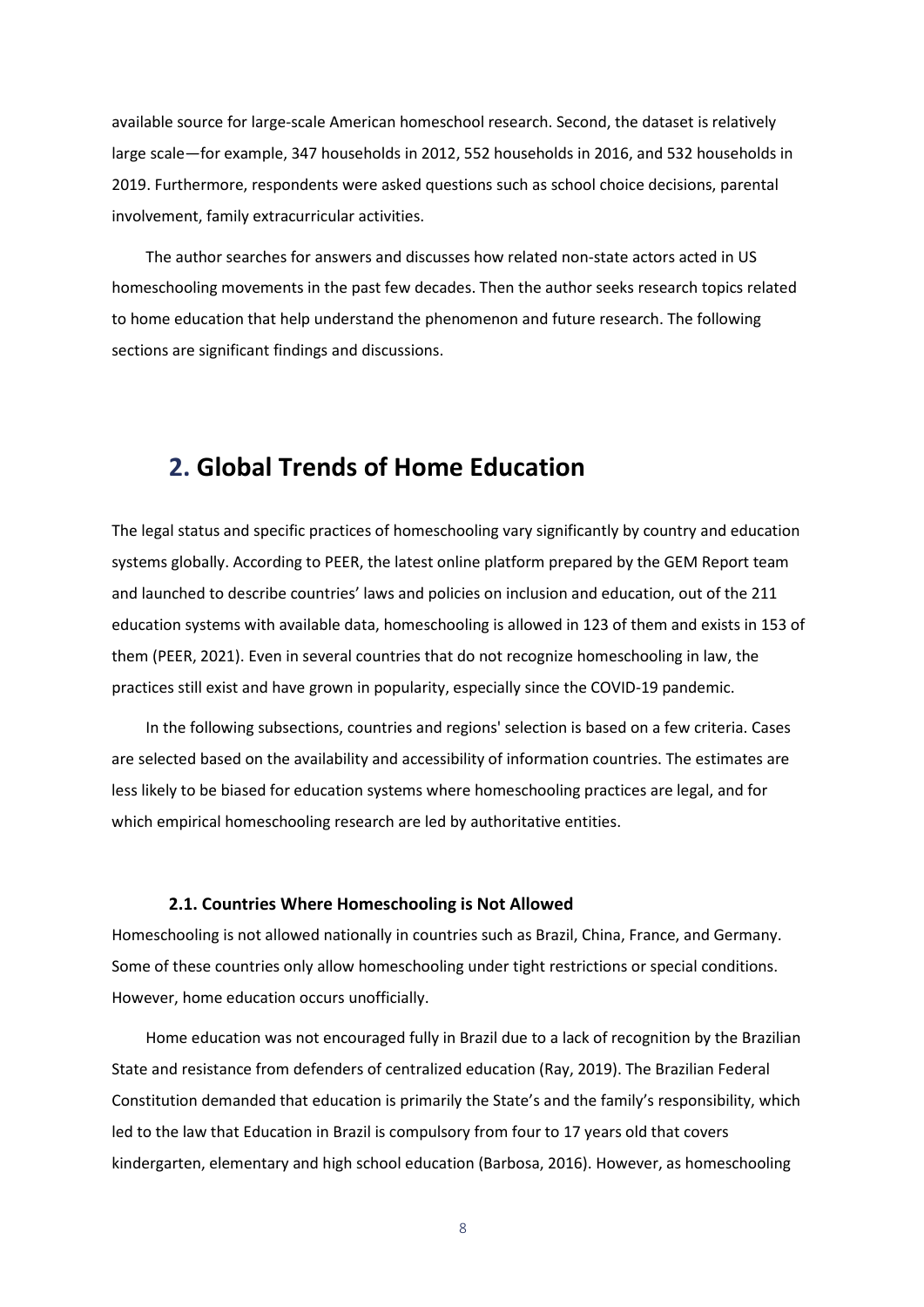practices have been "flourishing" in Brazil, it was regarded as an acceptable practice but lacking regulations (Madov, 2019). According to the Brazilian National Association of Homeschoolers (ANED), 7,500 families homeschooled their children in 2016 (Madov, 2019). Many supported the proposal of passing a bill explicitly legalizing home education.

In Asia, the Compulsory Education Law of the People's Republic of China in 1986 established that nine-year compulsory education, implemented by Chinese governments at different levels, serving primary school students and middle school students (primarily six-to-15-year-olds, or Grades one-to-nine). The law requires that all children who have reached school age enroll in school and receive compulsory education, regardless of gender, nationality, or race. In 2017, Chinese officials openly opposed the homeschooling practice, calling it "unfavorable" to a child's "lifelong development," and reminded parents that homeschooling without authorization was banned. For most Chinese parents, permission is required for homeschooling during the compulsory education stage. Only parents who are not Chinese citizens can choose any schooling for their children. As for the numbers of homeschooled children, the 21st Century Education Research, a Beijing-based thinktank, estimated that about 56,000 children were being homeschooled or were about to be withdrawn from traditional schools in 2017, with a number that had almost tripled the number of 18,000 in 2013 (Economist, 2019). However, the number of homeschooled children during the COVID-19 pandemic remains uncertain, as untold families keep the practice underground.

A few other countries echoed these preferences. Educating children at home is illegal or under tight restrictions in many European countries (UNESCO, 2020). Homeschooling is heavily restricted in France. Homeschool has been "little practiced" and remained a "vastly unknown option" in France for the past two centuries, despite French Parliament's school choice debates over time (Bongrand, 2016). French President Emmanuel Macron had proposed strict regulations on home education. According to a bill unveiled in November 2020, parents who homeschool their children in France may face up to six months in prison or be fined about 7,500 euros (Howard, 2020). The bill was introduced to prevent "hard-line beliefs" and "radical Islam" imposed on French children. French Prime Minister Jean Castex once shared with media in public that homeschooling would be allowed but only with "authorization from the local education authority" for a limited number of reasons such as disability or particular state of health, professional sport, or artistic training, and longdistance living from a school. According to the official figure available to date in 2016, there were less than 20,000 homeschoolers (ages from 6 to 16) in France, with three groups of children: 1) 3,297 children not enrolled in any distance learning institution; 2) 1,766 students registered in an independent private distance learning institution, and 3) 13,755 homeschooled students attending the National Center for Distance Education (Bongrand, 2016). It is estimated that more than 50,000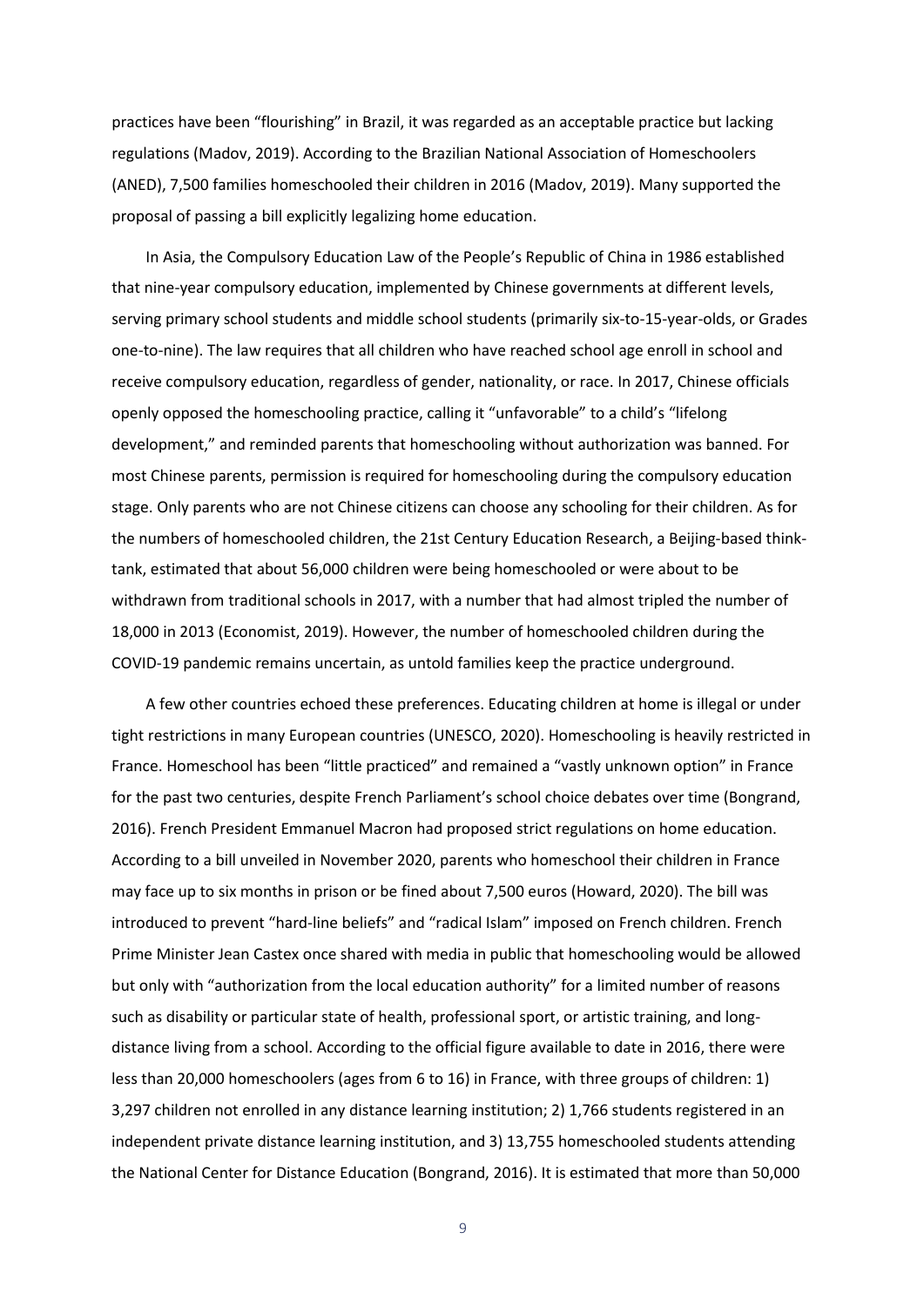children are currently homeschooled in France (Hanks, 2020), almost threefold the number estimated before the COVID-19 pandemic (HSLDA, 2019).

Homeschooling has been illegal in Germany since 1919, and it is only allowed for severe illnesses, the children of diplomats, and working children, all of which are rare exceptions (Grunau and Schumacher, 2019). Germany does not permit homeschooling based on the religious or pedagogical convictions of parents. Many Germans, typically those associated with Christian communities, have tried to homeschool their children but failed to get approval for it. In 2019, the European Court of Human Rights ruled against a German family from the State of Hesse that has been "fighting for years for the right to homeschool" their children but was rejected for reasons such as children not properly socialized and so forth. It is estimated that there are between 500 and 1,000 cases of parents homeschooling their children across Germany (Grunau and Schumacher, 2019; HSLDA, 2021).

For many countries, the legal status of homeschooling is complicated and subject to different interpretations. To illustrate, some argue that homeschooling is not legally recognized in India, as there is no policy defending or opposing it (Kaushik, 2021). The 2009 Right of Children to Free and Compulsory Education Act required eight years of formal education for all children in India; however, it doesn't mention any alternative approach. Others argue that homeschooling has been gaining importance in recent years in metropolitan areas, including Bangalore, Pune, and Mumbai, India (HSLDA, 2021). Children who are homeschooled can participate in board examinations conducted by the National Institute of Open Schooling after 14 or for the International General Certificate of Secondary Education examination, an internationally recognized qualification for secondary students.

#### <span id="page-10-0"></span>**2.2. Countries Where Homeschooling is Allowed**

Homeschooling is deemed legal and has gained popularity in education systems across the globe in countries like Austria, Australia, Canada, Chile, New Zealand, South Africa, the United Kingdom, and the United States (UNESCO, 2020).

For example, homeschooling is legal in Austria and regulated by its local government with the Compulsory Education Act of 1985. Private schools have equivalent status to public schools and are evaluated through student examination unless endowed with the right to examine in their own right. Austrian parents do not need any special qualifications to instruct children at home. The Constitution provides the freedom of instruction at home (Austria Bill of rights, 1867, Article 17), which safeguards parents' right to homeschool their children of school age (HSLDA, 2021). Austria's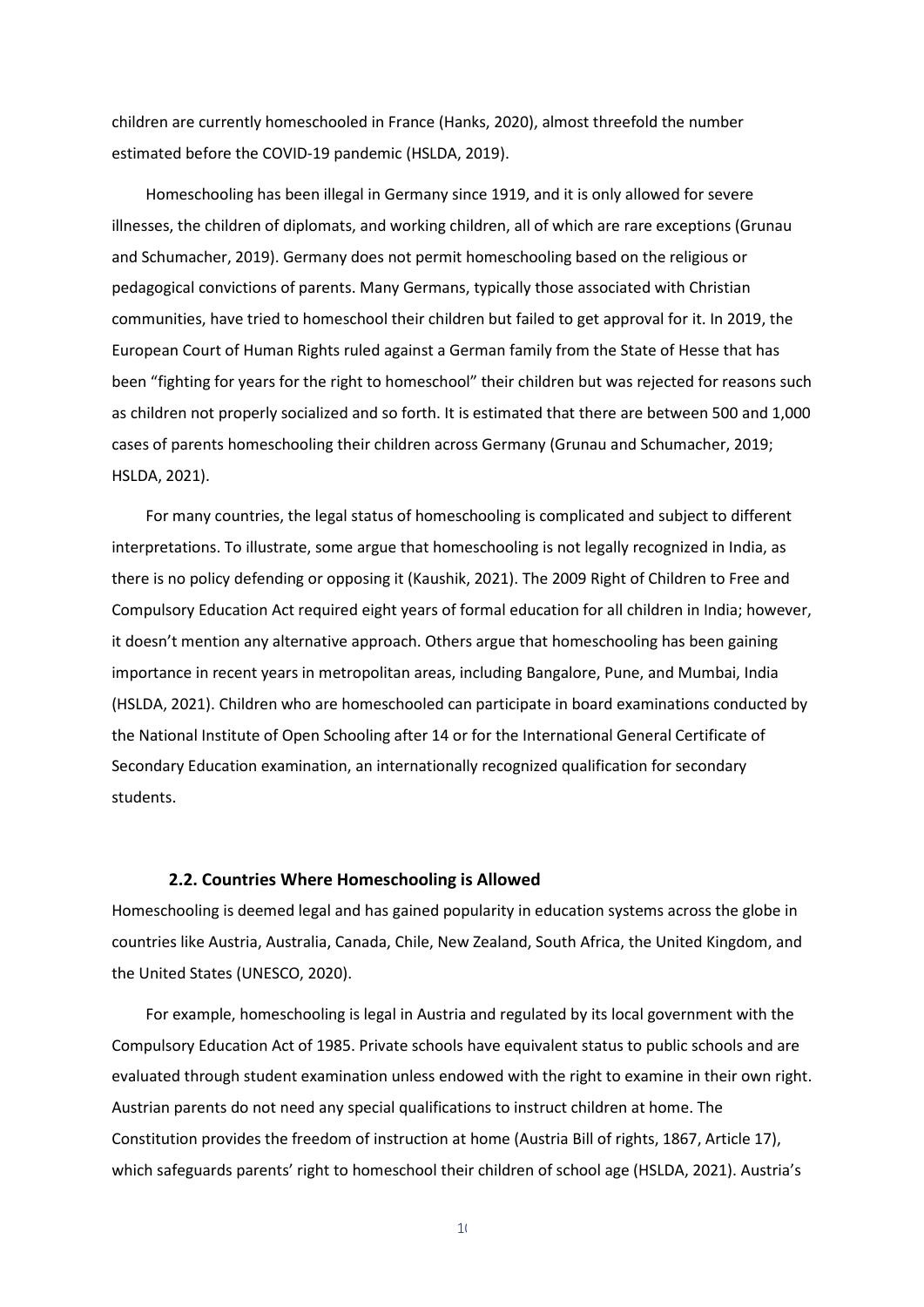anti-virus measures fueled a rise in education at home. Based on the HSLDA estimate, the number goes up to 30,000, including those who attend distance education schools (HSLDA, 2019). According to ministry statistics, the number of homeschoolers during the COVID-19 pandemic has been three times more than in previous years, reaching 7,500 (France 24, 2021).

In the Commonwealth of Australia, homeschooling is legal in all of its six states and two territories. There were approximately 30,000 homeschooling families in 2019 (HSLDA, 2019). The homeschooling statistics have started to "skyrocket" since the COVID-19 pandemic in early 2020 (Champ, 2021). Karen Chegwidden, the president of Home Education Association, a voluntary role in a national not for profit organization dedicated to supporting home educators across Australia, argued that the increase of homeschooling in the country was driven by the COVID-19 and the uncertainty around schools closing and family experiences at home during lockdown periods. The recent number of homeschooler registrations in almost all states in Australia rose above 20 percent from the end of 2019 to the end of 2020 (Champ, 2021).

While most families enroll in formal education and institutional schooling in Kenya, many families have opted for homeschooling. There is no law against homeschooling children in Kenya, and Homeschooling is considered part of its alternative education and curriculum implementation by the parents or delegates. Most parents use officially recognized curricula, some of which require training to use them. Home-schooling candidates can be privately registered to apply for college using the Kenya Certificate of Secondary Education (KCSE) test results (Oduor, 2019). Wolsey Hall Oxford, a registered online school of Cambridge Assessment International Education, based in England, estimated that more than 400 families homeschool in Kenya.

Home education in all Canadian jurisdictions satisfies compulsory education requirements, with the regulatory framework of how home education has been delivered in Canada varied over time and across educational jurisdictions (HSLDA, 2019). The percentage of homeschoolers among total student enrolment in Canada has increased in every province and Canada since 2006, estimated by the Fraser Institute, independent non-partisan research and educational organization based in Canada. They found that the share of Canadian parents choosing to homeschool their children went from 18,360 (0.3 percent of total student enrollment) in the 2006-07 school year to 37,458 (0.7 percent) in the 2018-19 school year (MacPherson, 2021). Before the pandemic, the various estimates of home education in Canada calculate it as ranging from 27,000 to 50,000 children from 2014 to 2019, some 0.5 to 1% of school-aged children (Brabant, 2021). According to the latest estimate from the Ontario Federation of Teaching Parents, there will be between 47,500 to 95,000 children homeschooled in Canada in the 2020 and 2021 school years, representing a significant increase during the global COVID-19 pandemic (Engle, 2021a).

 $1<sup>1</sup>$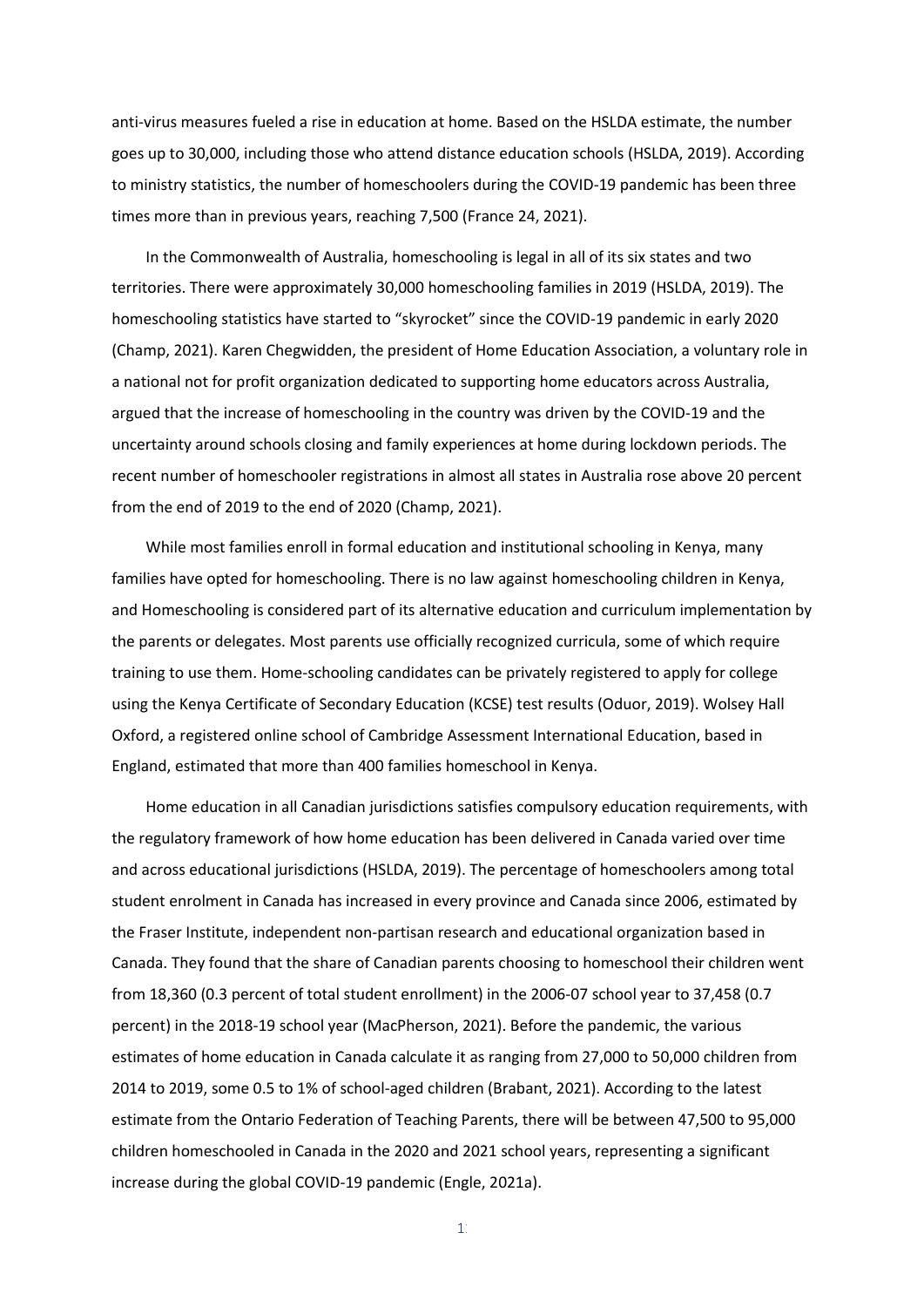Homeschooling is legal in Chile, evidenced by Article 41 of its General Education Law, stating that "A Supreme Decree issued by the Ministry of Education will regulate the way of validating knowledge developed outside the formal system, either from personal experience or the workplace, leading to levels or degrees, and how studies equivalent to primary or secondary education completed abroad will be validated" (Leturia and Vallejo, 2012). The estimated number of homeschoolers is about 2,000 in Chile (HSLDA, 2021).

In New Zealand, the Ministry of Education pays education supervision allowance to families that teach their children at home. It is reported that the number of parents home-schooling their children has "skyrocketed" since the pandemic hit, including in the South with an 40 per cent increase (Ryder, 2022). On December 2021, there were 8552 pupils in New Zealand with an exemption to be educated at home, up from 7749 at the beginning of July, 7192 in 2020, and 6573 in 2019 (Ryder, 2022).

Home education in South Africa was legalized by the South African Schools Act No. 84 of 1996 (S51), which states that each province has "the authority to set its standards," and those home learners are required to apply to register with provincial education departments (HSLDA, 2019). In 2019, it was estimated that 140,000 students were home educated in South Africa, and the number has doubled to approximately 300,000 since COVID-19 (Engle, 2021b).

The British government listed special sections online to guide parents, articulating that parents can teach the child at home, either full-time or part-time, and get help with home education from the local council. The number of home-educated children in the United Kingdom had increased by 40% to about 75,000 from October 2019 to October 2020, based on research published by the Association of Directors of Children's Services, which represents local officials (Economist, 2021).

#### <span id="page-12-0"></span>**2.3. Homeschooling in the United States**

Homeschooling is one of the oldest forms of school choice, predating charter schools, school vouchers, and school districts in the United States (Patrick et al., 2021). Many argue that homeschooling is a constitutional right protected by the First Amendment's free exercise clause, which prevents the government from making laws that prohibit the free exercise of religion. They also rely on the Fourteenth Amendment on the due process clause, which prevents the government from depriving any person of life, liberty, or property without due process of law, and the right to privacy that has emerged from it. Homeschooling is often claimed for specific minority groups. Lawyers cite Wisconsin v. Yoder (1972) to claim First Amendment rights, arguing that they qualify for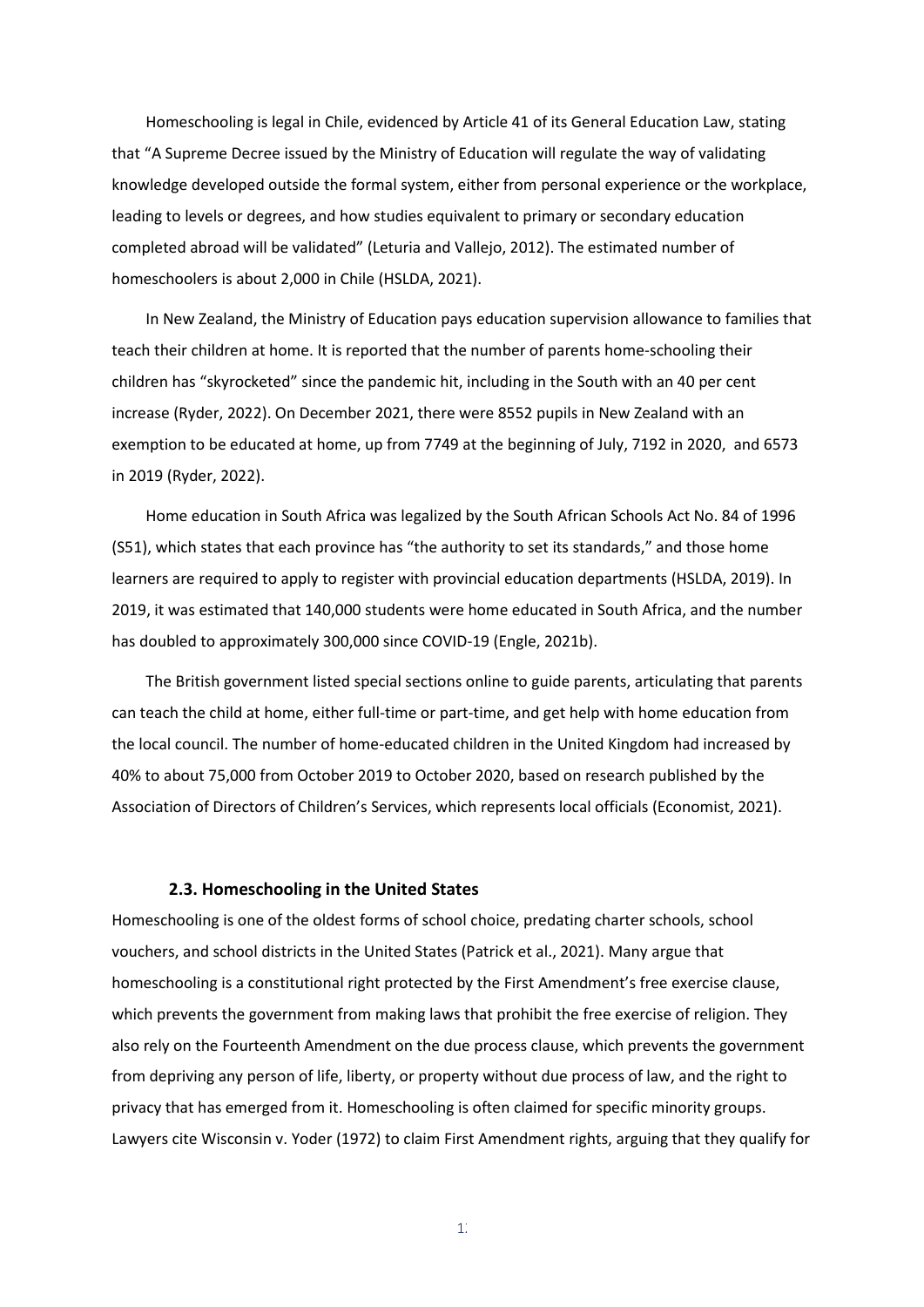an exemption to compulsory school laws in a way similar to the one practiced by Amish people, despite many beliefs that this cannot be applied to homeschoolers (Lickstein, 2010).

The vague jurisprudence of the U.S. Supreme Court towards homeschooling contributed to the diverse interpretations of homeschooling's legal status. To date, the U.S. Supreme Court has not filed any case explicitly about homeschooling, nor did the lower Court find any individual constitutional right to homeschooling from the Fourteenth Amendment (Ross, 2010). Much of the academic literature regarding the legal status of American homeschooling seek to influence public policy by suggesting neutral legal arguments that either endorse or challenge the current situation. Some American scholars advocate for reduced regulation or no regulation; others argue for regulation, particularly with concerns about homeschoolers' welfare, safety, gender equity, qualification for parent educators, curriculum, learning assessment, and other matters (Kunzman and Gaither, 2020). By contrast, others argue that states without regulation of homeschooling violate the Constitutions' equal protection clause (Yuracko, 2008).

Modern-day American homeschooling began in the 1970s with a few main groups of people: the "intensely religious" and those of an "exceptionally high" academic philosophy (Isenberg, 2007). In the 1970s and 1980s, most states regarded homeschooling as a type of "truancy," claiming that children must be in school (Isenberg, 2007). Relations between homeschooling advocates and school authorities were intense and hostile.

During the 1980s, advocates came together to legalize home-based education at the state level. Between 1982 and 1988, twenty-eight states passed new homeschooling legislation in response to the Court finding that the previous compulsory education statute was vague or deficient (Carlson, 2020). In the 1990s, due to the legalization of home-based education and widespread Internet use, homeschooling began to grow and became a viable option for American families in all states.

Concerning the changing number of homeschoolers, in February 2020, around five percent of U.S. households with school-aged children reported homeschooling at least one child; by the fall of 2020, the rate reached as high as 11.1 percent, according to the Household Pulse Survey data conducted by the U.S. Census Bureau in 2020 and 2021 (Musaddiq et al., 2021; Wamsley, 2021). This change represents an increase of 5.6 percentage points and a doubling of American households that indicated they homeschooled their children at the start of the 2020-2021 school year compared to the prior year (Eggleston and Fields, 2021). Some researchers adjusted these estimates downward and found the number of homeschooling trends at four percent in spring 2020 and six percent in fall 2020 (Hamlin and Peterson, 2021). Notably, homeschooling is on the rise. Even conservative estimates indicated the growth of the homeschooling practice during the pandemic.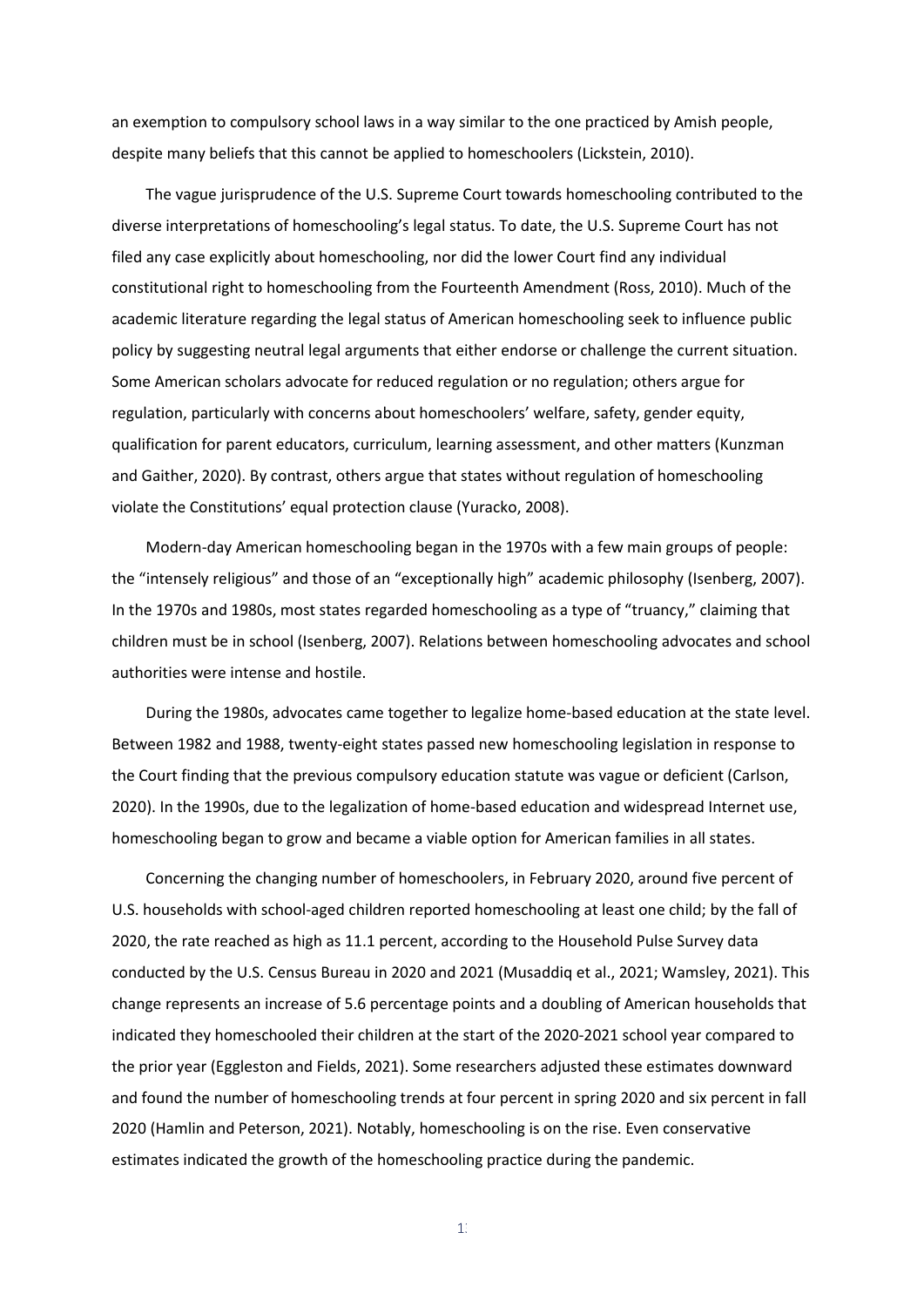# <span id="page-14-0"></span>**3. Learning Outcome of Home Educated Children**

As the COVID-19 pandemic leading to school closures across the globe affected learning performances, researchers and teams have tried to monitor the learning losses among all school aged children. The Center for Research on Education Outcomes (CREDO) at Stanford University was established to improve empirical evidence about education reform and student performance at the primary and secondary levels, assessing learning outcomes in nineteen U.S. states. The team used scores from federally mandated achievement assessments for 3rd through 8th grade and high school assessments and applied innovative methods to build estimates of and simulate the loss from March 2020 until the end of the school year. As a result, they found sharp differences in the within-state variation in learning losses for reading among different states.

Based on the study result, the most extensive estimated loss has been located in Tennessee, wherein at least one school student faced a loss of -.734 standard deviation; North Carolina has a closely similar estimate of -.715 standard deviation (Raymond et al., 2021). The study argues that one standard deviation of achievement represents about 3.22 years of school or about 580 days; for a typical 180-day school year, a .1 std reflects 58 days of learning. In other words, in Tennessee, this equates to about loss of 426 days of school, and the learning loss in North Carolina equates to when children are missing about 415 days of school.

Researchers have examined and compared home-educated children with their brick-andmortar peers using qualitative and quantitative methods, various data sets, and different measures to assess learning outcomes. This section on learning outcome aims to introduce how learning outcome is typically compared and cases for noticeable and representative results.

Researchers use diverse learning assessments to study homeschooler performance to track how homeschoolers perform academically. Learning assessment refers to "a wide range of methods and tools used to evaluate, measure and document learning outcomes and learning progress"; learning can be measured by "summative assessment," used to certify or select learners for a given grade or age, for further education, for training, and work (UNESCO, 2021).

The American College Testing (also known as ACT, a standardized test used for college admissions in the United States), Scholastic Aptitude Test (also known as SAT, another standardized test used for college admissions in the United States), and state assessment (Barwegen et al., 2004; Quaqish, 2007; Coleman, 2014) are a few examples. Others applied large-scale national or state assessments, such as the National Survey on Drug Use and Health (Green-Hennessy, 2014), Alaska's Correspondence School Program (Wilkens & Kalenda, 2019), and Kentucky's Office of Education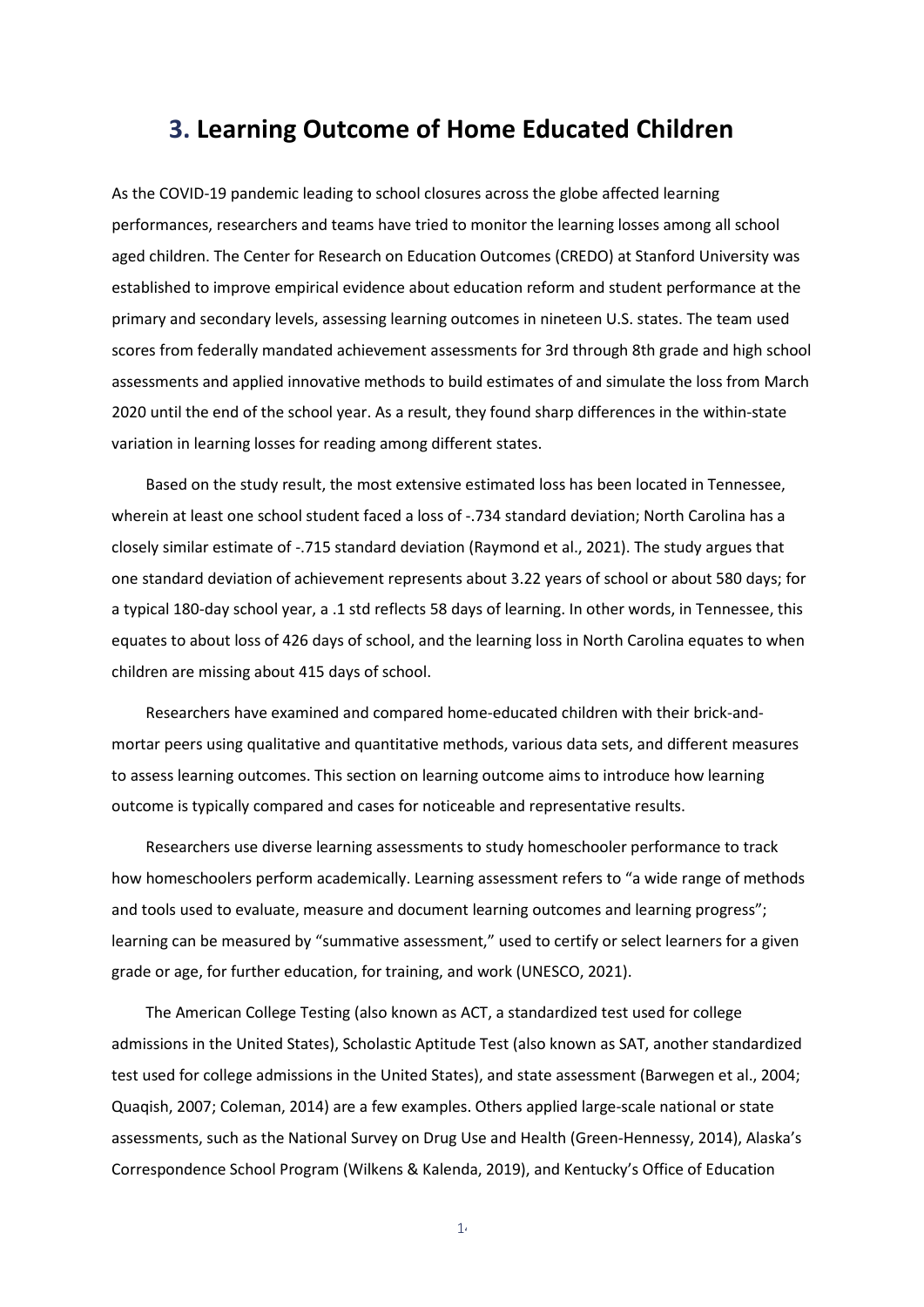Accountability's 2018 Report (Coleman, 2019) to study homeschoolers. To control for the outcome, researchers incorporated the years of homeschooling, family background, different type of schooling programs, and other demographic information to get more convincing results.

The learning outcome is assessed with different purposes. For example, summative assessment measures learning to certify or select learners for a given grade or age for further education, training, or work; formative assessment helps inform teaching and learning practices; the reviews can also provide evidence for policy development (UNESCO, 2021).

Have homeschoolers experienced any learning losses? Do homeschoolers perform better than their peers? How has homeschooler research assessed the learning outcome? Can homeschooling serve as a valid alternative for those not enrolled in public schools and reach satisfactory learning outcomes? These questions have received the most outstanding scholarly attention and have been investigated mainly in current home education research. The following section will introduce some representative cases.

#### <span id="page-15-0"></span> **3.1 Homeschooler Advantages in Learning Outcome**

Some research shows that homeschooling promoted positive academic achievements and that homeschoolers performed better than their brick-and-mortar peers (Murphy, 2014; Rudner, 1999; Ray 1990, 1994, 1997a, 1997b, 2004a, 2004b, 2010, 2015, 2019; Woodruff, 2021).

Rudner's study in 1999 was one of the earliest and most widely cited studies in the history of homeschooling research. It is most commonly cited to support the claims that homeschoolers outperform traditionally schooled students academically.

Commissioned by Home School Legal Defense Association (HSLDA, a United States-based organization that seeks to aid homeschooling families through legal representation), the study assessed 20,760 Grade K-12 students in 11,930 families using two tests, the Bob Jones University Press Testing and Evaluation Service, a fundamentalist Protestant homeschooling service provider.

One test, Iowa Tests of Basic Skills (ITBS), developed by University of Iowa professors for K-8 students, measured skills and standards across curricula similar to those used in traditional schools. The test subjects included Reading, Language Arts, Mathematics, Social Studies, Science, and Information Sources. The other one, Tests for Achievement and Proficiency (TAP), assessed high school level or Grades 9-12 homeschoolers. This test served as an upward extension of the ITBS test for homeschoolers.

 $1!$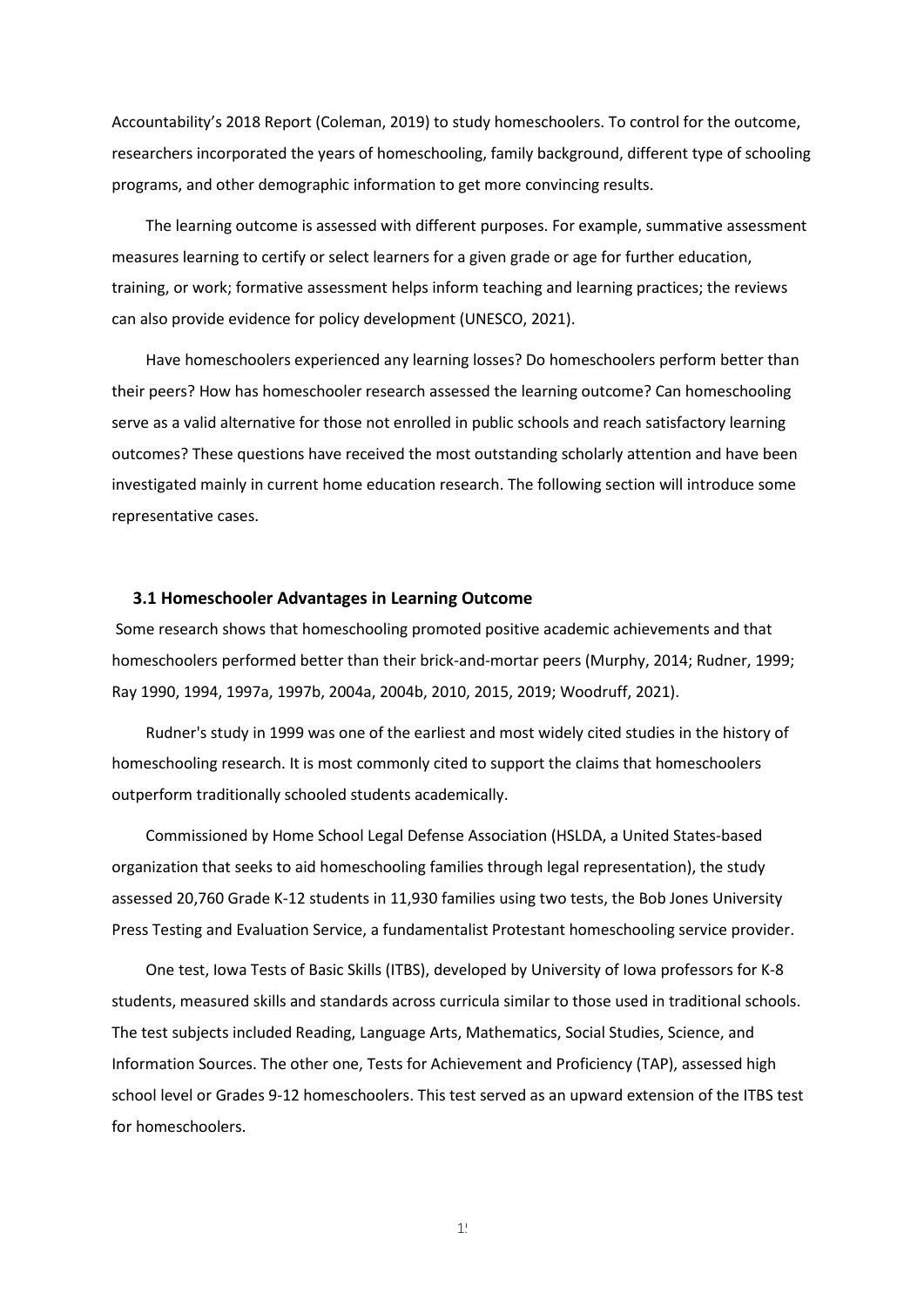As for significant findings, this study showed that homeschoolers sampled had higher achievement in test scores. When comparing the median scaled scores, homeschoolers achieved higher scores than corresponding Catholic and Private School students, with higher scores than their public school counterparts. This finding was consistent across grade levels and subjects. For example, for 7th graders nationwide, homeschoolers had a 276 median score, while private schoolers scored 257 and the national average scored 239 (p.20). To reach a score of 250 typically needs a homeschooler in Grade 6, a private schooled student in Grade 7, and a student nationwide in the later stages of grade 8.

From 1990 to 2010, a few more large-scale studies on academic achievements were sponsored by HSLDA, where homeschooled children scored in the 80th percentile or above on nearly every measure. The Ray (2015) study found Black homeschool students score 23 to 42 percentile points above Black public school students. The study shows that these Black homeschool students' average reading, language, and math test scores were significantly higher than those of Black public school students and equal to or higher than all public school students as a group in the exploratory, crosssectional, and non-experimental study.

State-level studies have reached similar conclusions. A study in Washington State involving the Stanford Achievement Test scores of 873 homeschooled children found their median test scores in the 65th to 66th percentile range (Ray, 1988). Another study in Arkansas on six-grader performance in 2007 shows that homeschoolers outperformed their public school peers in Reading, Language, Social Studies, and Science (Woodruff, 2021). The analysis of testing data by the State of Arkansas showed that the overall homeschooling average score was higher than the public school average on every subject but math, where it was lower.

Additional research on post-homeschool graduates has measured the college preparation, access, and success of homeschoolers (Murphy, 2014). Scholars attempted to track the long-term impacts of homeschooling on post-graduation success and found that homeschoolers were as well prepared as public school graduates on measures of verbal, writing, and critical thinking skills and were enrolled in distinguished higher education institutions and that once enrolled, homeschooled students in colleges and universities are performing as well as public school graduates (Basham et al., 2007; Galloway and Sutton, 1995; Oliviera et al., 1994; Ray, 2009).

Homeschooling advocates have widely cited these studies in media and journals, arguing that homeschoolers outperform public schoolers academically. They also received criticism from many scholars accusing that the study did not apply random sampling or control for confounding variables.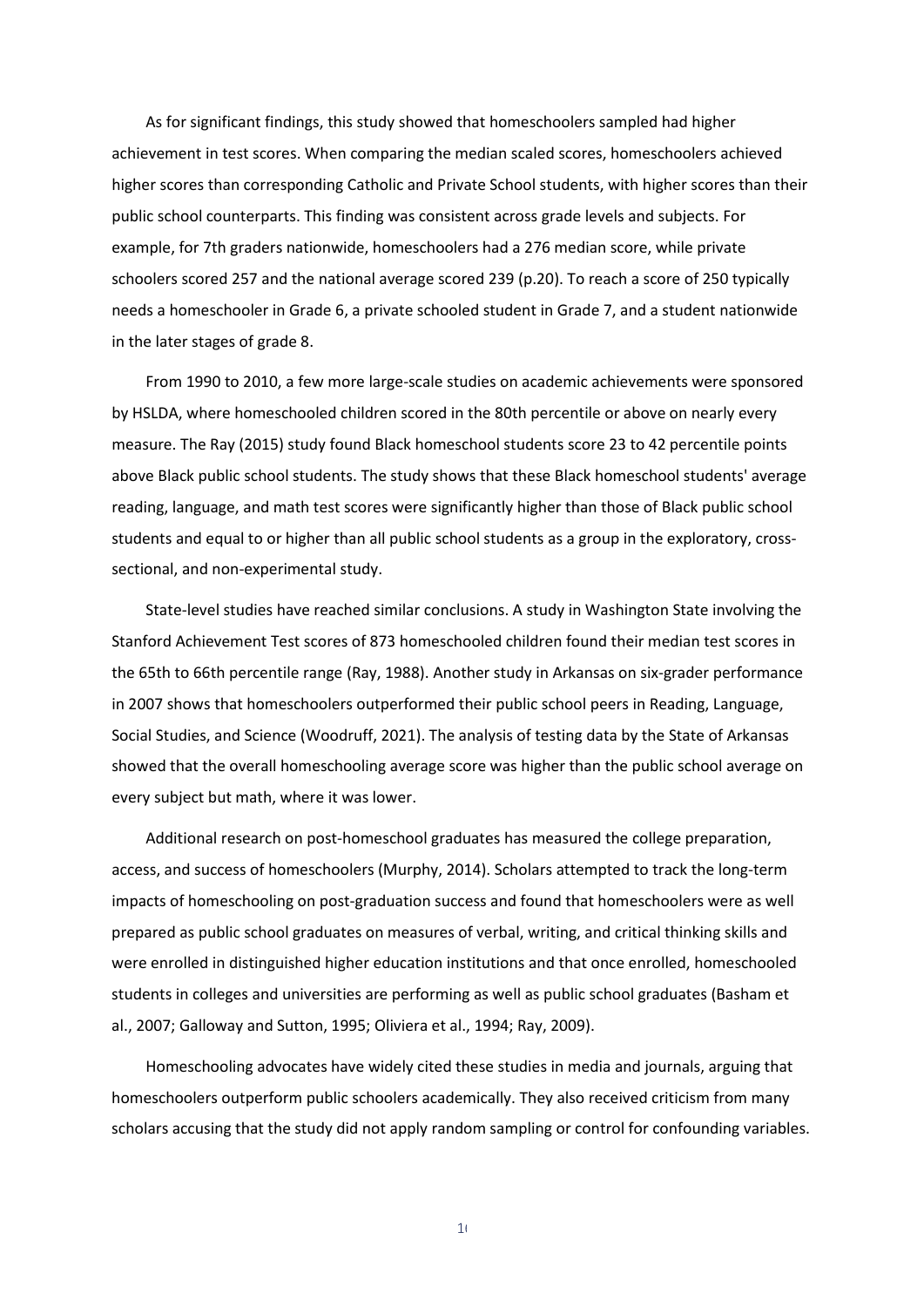#### **3.2 Homeschooler Disadvantages in Learning Outcome**

<span id="page-17-0"></span>Other research found the achievement of home-educated children not as well as their traditional public schools (Cogan, 2010; Green-Hennessy,2014; Gutermam & Neuman, 2019; Jones & Gloeckner, 2004; Martin-Chang et al., 2011; Qaqish, 2007; Wilkens & Kalenda, 2019; Yu et al., 2016).

Martin-Chang and colleagues compared the academic achievements of 25 homeschooled children with 37 children attending traditional public schools in Canada. The homeschooled group was divided into two groups: those taught from organized lesson plans (structured homeschoolers) and those not (unstructured homeschoolers). Their data showed that while structured homeschooled children achieved higher standardized scores than children attending public school, unstructured homeschoolers achieved the lowest standardized scores across all these three groups (Martin-Chang et al., 2011).

Using Elul tests to detect learning disabilities and a Wechsler intelligence test, Gutermann and Neuman interviewed and conducted a Chi-square test for a sample of 101 children, with 65 homeschooled and 36 attending traditional school (Gutermam & Neuman, 2019). The finding showed significant differences between the homeschooled children and those who participated in the phonological and reading comprehension tests: the children who attended traditional school demonstrated higher phonological awareness than their homeschooled counterparts. Children who attended schools had better reading comprehension than the homeschooled children did.

Green-Hennessy analyzed the National Survey on Drug Use and Health for 2002-2011 (N = 182,351) and found that homeschoolers aged 12 and up were two to three times more likely than their public-school peers equivalents to report being behind grade level (Green-Hennessy, 2014).

An analysis of data from a popular correspondence school program in Alaska from 2010 to 2017 found that home-educated correspondence students had significantly lower graduation rates than students in public schools (Wilkens & Kalenda, 2019).

Additional findings from the literature showed that homeschoolers performed not as well on mathematics assessments compared with the performances of their brick-and-mortar peers.

For example, a study using the mathematics scores from The American College Testing (ACT) as an outcome factor found a slight mathematical disadvantage for homeschoolers (Qaqish, 2007). The study used two datasets from 1,807 homeschooled children and 5,400 non-homeschooled children on the same form of the 2003 ACT mathematics test. Two specific subsets were extracted, controlling for four demographic variables: grade level, gender, ethnicity, and socioeconomic status. After the matching technique, the final output was analyzed on two subsets of examinees with 1477 pairs. The finding showed on average, non-homeschoolers performed better than homeschoolers,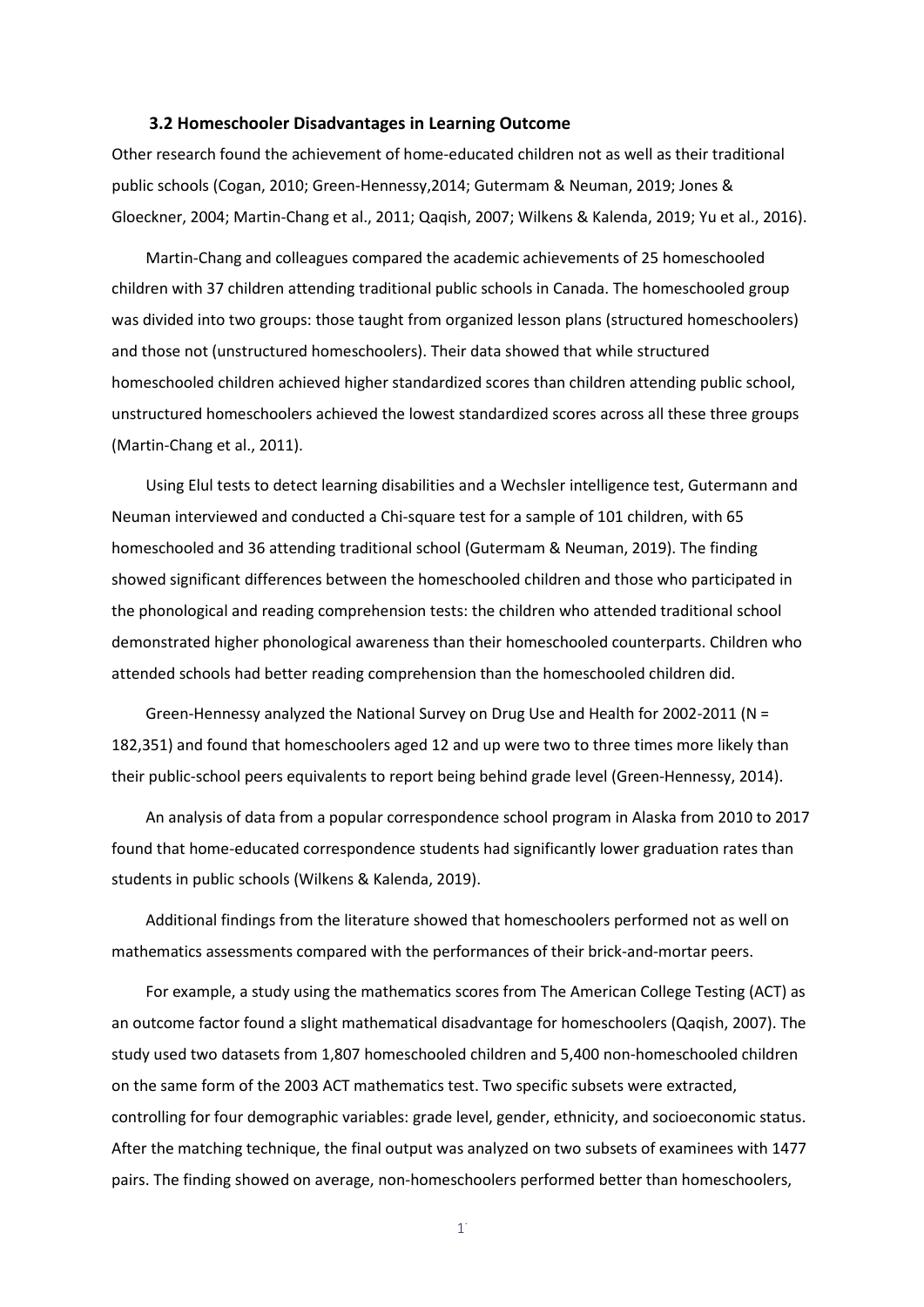by about two items, out of sixty things, on the ACT mathematics test that was analyzed. The author also concluded that this result might be due to the different teaching and learning media used in these two groups, teacher-student interactions, or the number of years homeschooled before taking the ACT mathematics test.

Critiques pointed out that the sample of homeschoolers in many research studies is not representative of the homeschooling movement. For example, some argue that the Rudner survey in 1999 could only indicate that homeschooled white elementary- and middle-school-age Christian children from wealthy, single-income families with married, highly educated parents who administer standardized tests to their children score considerably above the national average on standardized tests (McCracken, 2014). These studies used small samples, and the overall topic of homeschooler learning outcome, in general, is still in short supply. Little data are available to inform further discussion.

#### **3.3 Learning Outcome Discussion**

<span id="page-18-0"></span>Research studies on learning outcomes of home-educated children report mixed results. To this point, our knowledge of homeschooler performance on learning outcomes is still somewhat limited because many of the studies conducted on homeschoolers suffer from methodological problems that make their findings inconclusive.

Some studies on learning outcome variables such as college performance found little to no difference between homeschooled college students and those who attended traditional schools. For instance, studies of student retention and graduation rates have found no difference.

For example, Yu and colleagues used predictors of postsecondary academic performance (scholastic aptitude test and high school grade point average, with the abbreviation of SAT and HSGPA here) for homeschooled students. This research team examined the postsecondary performance of students at 140 colleges and universities matched to a sample of 732 homeschooled students on four demographic variables, HSGPA and SAT scores. The matched sample included 824,940 traditional students attending the same institutions as the homeschooled students (Yu et al., 2016). The findings from the comparison did not show a difference in first-year college grade point average (FGPA) or retention between homeschooled and traditional students; SAT scores predicted FGPA and retention equally well for both groups, but HSGPA was a weaker predictor for the homeschooled group. The authors concluded that these results suggest that homeschooled students perform similarly to traditionally educated students matched on demographics and academic preparedness.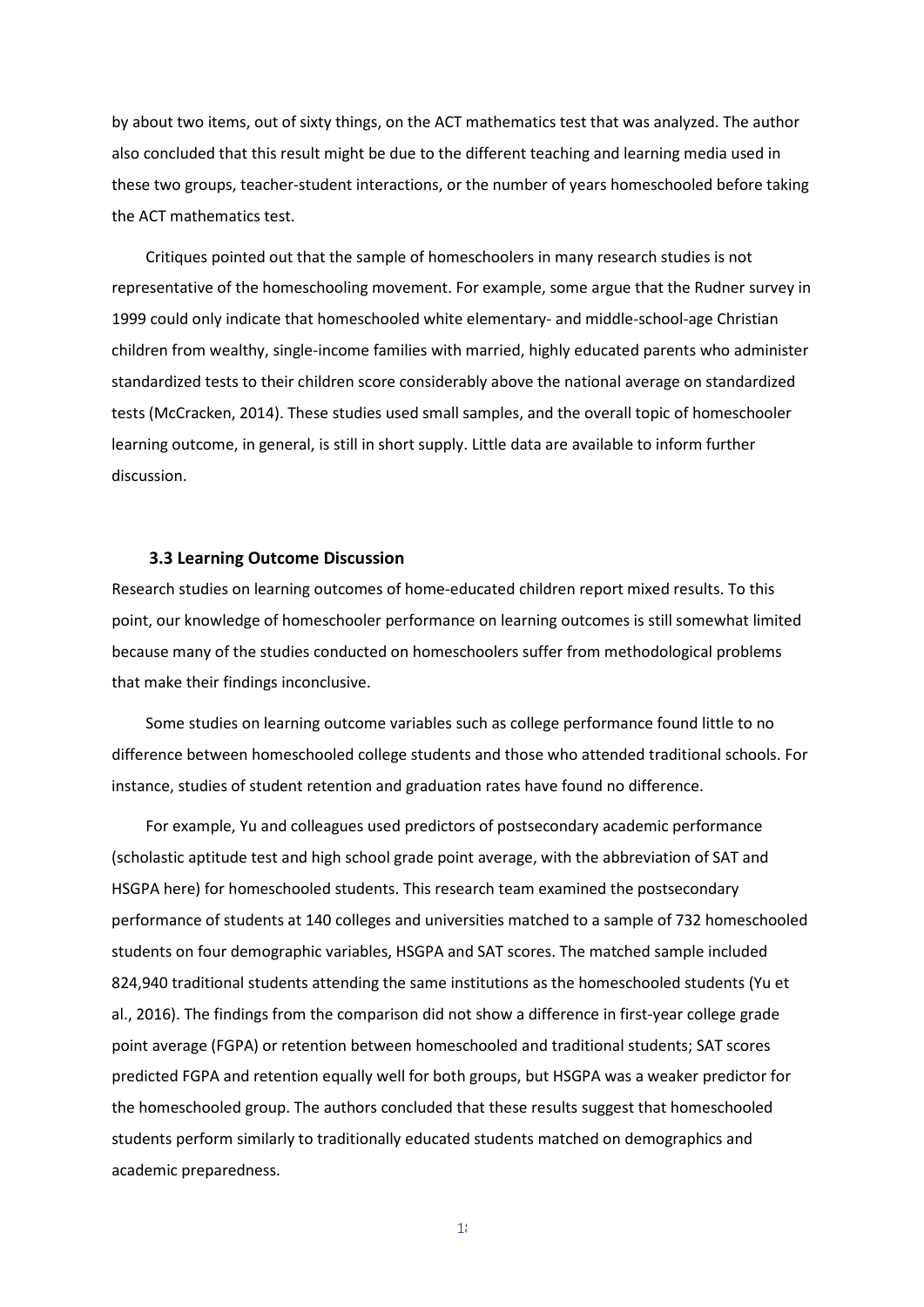At the moment, there have been no clear answers on either the absolute performance of homeschoolers or the treatment effect of homeschooling in many domains: religious or moral outcome goals; personal safety outcome goals; outcomes among students homeschooling due to particular student needs; outcome goals driven by artistic, pedagogic, or individualized interest goals, as well as career choices (Wilkens & Jennifer, 2021). The complexity of homeschooling practices renders the comparison of learning outcomes remain challenging.

Although it is critical to recognize the contribution of existing research on learning outcomes, an equally important question should color our understanding of homeschooling outcomes: many homeschoolers' families disagree with the notion that test scores and the assessments used for public schools should be the only measures of student success.

There are accepted goals and expectations in the form of a particular GPA system, standardized testing, textbooks and rubrics, and other tools for traditional schools. On the other hand, Homeschool families may have different definitions, expectations, and means of educational success for their children. Regarding children's education, homeschooling parents have used a range of other categories to define success: the love of learning, the ability to think critically, communication skills, healthy relationships, strengths of characters, and spiritual security (Johnson, 2014), most of which are not assessed or measured in previous comparative studies.

Researchers should be aware that the purpose of education can be diverse. The education efforts can also be distorted if we only focus on preparing children for tests and assessments. While many education systems in today's world prescribe a broad curriculum that includes much more than the limited number of subjects required for homeschoolers, those previously assessed subjects with the most attention and resources may push other meaningful ones to the periphery (Elmer et al., 2019). As for consequences, distorted educational purposes, cheating in the tests, psychological damages, stifled innovation, and many more would be side effects. The author introduces a few other aspects of homeschoolers and their families in the next section.

## <span id="page-19-0"></span>**4. Homeschoolers in USA**

With the highest prevalence of home education practices, the United States experienced a steady increase in homeschooled children during the past few decades. It was estimated by National Center for Education Statistics (NCES) that in 1999, about 850,000 American children were homeschooled, while approximately 1,690,000 (about 3.3%) school-age children were homeschooled in 2016 (Wang et al., 2019).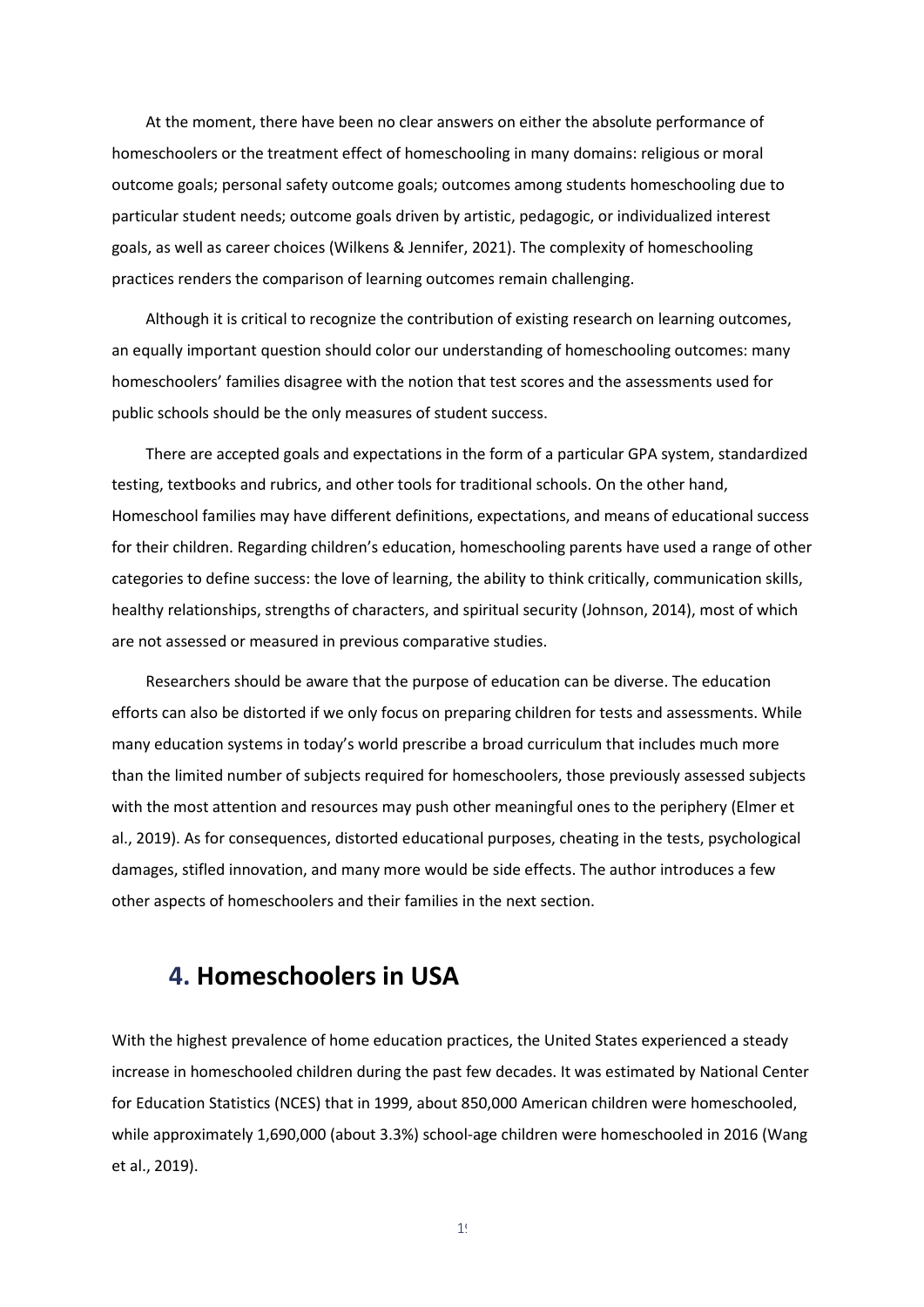This section first depicts a detailed profile of homeschoolers obtained from the most recent U.S. national datasets made available in January 2021. A special note is that the data used here was collected before 2020 and could only give a snapshot of homeschoolers before the COVID-19 pandemic.

#### <span id="page-20-0"></span> **4.1 Who are homeschoolers in USA?**

To explore the background and family engagement of American homeschoolers, this section mainly examines the Parent and Family Involvement Survey as part of the National Household Education Survey (PFI-NHES) program, a flagship household survey program conducted by NCES. The survey collected nationally representative samples of households with children in kindergarten through grade 12 among those who attend traditional schools and those who choose to homeschool.

The PFI-NHES is nationally representative, descriptive data on the educational activities of children and families in the United States, conducted every three to four years on various topics. Scholars agreed that NCES had generated the most reliable estimates and PFI-NHES data remained the best available source for large-scale American homeschooler research (Isenberg, 2017).

The survey has been completed a few times since 1996. The most recent datasets, mainly from 2012, 2016, and 2019, contained homeschooled children sampled. Among survey respondents who considered homeschooling their children included were 347 households in 2012, 552 households in 2016, and 532 families in 2019.

Children and students are considered homeschooled if parents reported them being educated at home instead of attending a public or private school and if the enrollment in public or private schools does not exceed 25 hours a week. Homeschooled children include those between 5 and 17 years old, with a grade equivalent of kindergarten through grade 12.

Table 1 below presents a more detailed summary of statistics on homeschoolers in the NHES for each of the three survey years. Data from the above three most recent cross-sectional datasets of the NHES were introduced, respectively. There are two columns in the table for each year: one reflects the percentage composition of specific characteristics among homeschoolers, the other demonstrates the composition of non-homeschoolers. This offers a chance for readers to see the relative comparison of categories for their non-homeschooled counterparts and to seek questions related to any trends.

*Table 1: Characteristics of Homeschooler and Non-Homeschooler* 

 $2<sub>0</sub>$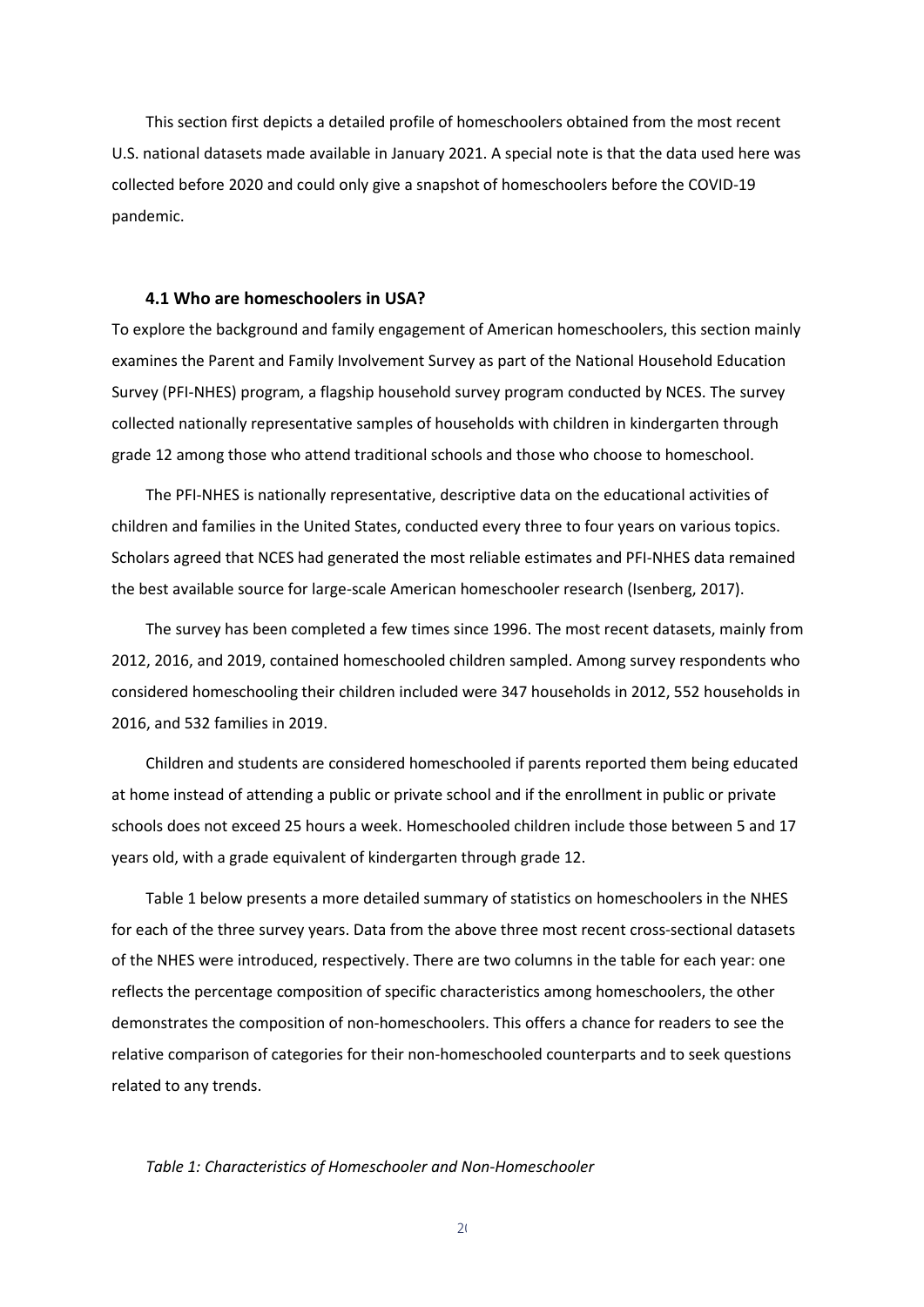| <b>Summary of the National Household Education Survey</b> |       |       |                                              |       |       |       |  |  |  |
|-----------------------------------------------------------|-------|-------|----------------------------------------------|-------|-------|-------|--|--|--|
| Year                                                      |       | 2012  |                                              | 2016  |       | 2019  |  |  |  |
|                                                           |       |       | Homeschooler & Non-Homeschooler (Percentage) |       |       |       |  |  |  |
| <b>Child's Gender</b>                                     |       |       |                                              |       |       |       |  |  |  |
| Male                                                      | 49.12 | 51.92 | 48.37                                        | 51.40 | 51.88 | 51.82 |  |  |  |
| Female                                                    | 50.88 | 48.08 | 51.63                                        | 48.60 | 48.12 | 48.18 |  |  |  |
| <b>Child's Race/Ethnicity</b>                             |       |       |                                              |       |       |       |  |  |  |
| White (Non-Hispanic)                                      | 76.83 | 54.70 | 59.42                                        | 56.59 | 70.68 | 55.76 |  |  |  |
| Black (Non-Hispanic)                                      | 5.29  | 11.92 | 6.34                                         | 9.99  | 5.26  | 9.66  |  |  |  |
| Hispanic                                                  | 10.08 | 22.13 | 25.18                                        | 20.83 | 15.41 | 20.76 |  |  |  |
| Asian or Pacific Islander                                 | 1.76  | 5.74  | 3.26                                         | 6.64  | 1.69  | 7.10  |  |  |  |
| All Other/Mixed Race                                      | 6.05  | 5.51  | 5.80                                         | 5.95  | 6.95  | 6.72  |  |  |  |
| <b>Region</b>                                             |       |       |                                              |       |       |       |  |  |  |
| Northeast                                                 | 9.32  | 17.63 | 10.33                                        | 17.53 | 11.28 | 16.92 |  |  |  |
| South                                                     | 46.60 | 37.14 | 45.47                                        | 36.26 | 45.68 | 36.55 |  |  |  |
| Midwest                                                   | 19.14 | 21.47 | 17.03                                        | 22.50 | 19.55 | 22.67 |  |  |  |
| West                                                      | 24.94 | 23.75 | 27.17                                        | 23.72 | 23.50 | 23.86 |  |  |  |
| <b>Community Type</b>                                     |       |       |                                              |       |       |       |  |  |  |
| City                                                      | 25.80 | 29.74 | 29.34                                        | 29.8  | 26.69 | 29.61 |  |  |  |
| Suburban                                                  | 29.48 | 38.05 | 36.95                                        | 45.26 | 36.27 | 44.43 |  |  |  |
| Town                                                      | 8.56  | 8.87  | 9.97                                         | 7.68  | 9.96  | 8.39  |  |  |  |
| Rural                                                     | 34.25 | 23.33 | 23.73                                        | 17.27 | 27.06 | 17.6  |  |  |  |

Sources: U.S. Department of Education, National Center for Education Statistics, Parent and Family Involvement in Education Survey of the National Household Education Surveys Program (PFI-NHES: 20[1](#page-21-0)2, 2016, and 2019)<sup>1</sup>.

The 2012 PFI-NHES data revealed that 2.26 percent of children aged 5 to 17 with a grade equivalent of kindergarten through grade 12, representing the 1,222,671 of all homeschooled children once weighted. The majority of homeschoolers in 2012 were non-Hispanic White, Hispanic, and Black regarding their ethnic group, making up 76.83 percent, 10.08 percent, and 5.29 percent, respectively, of all responses. In comparison, those who go to traditional schools include 54.70 percent of White students, 22.13 percent of Hispanic students, and 11.92 percent of Black students. As for the Census region, the homeschooler came from in 2012, and the most significant percentage, 46.60 percent of them, came from the South area of the United States. As for the community type where homeschoolers' households are located, it is estimated that the most popular places where homeschoolers live are rural (34.25 percent), suburban (29.48 percent), city (25.80 percent), and town (8.56 percent), respectively.

The 2016 PFI-NHES data shows that about 3.92 percent of children aged 5 to 17 with a grade equivalent to kindergarten through grade 12 were homeschooled, representing 1,861,700 American

<span id="page-21-0"></span> $1$  Locale of student's household classifies the residential ZIP code into a set of four major community types: city, suburban, town, rural. Non homeschoolar here include those who did not select homeschool.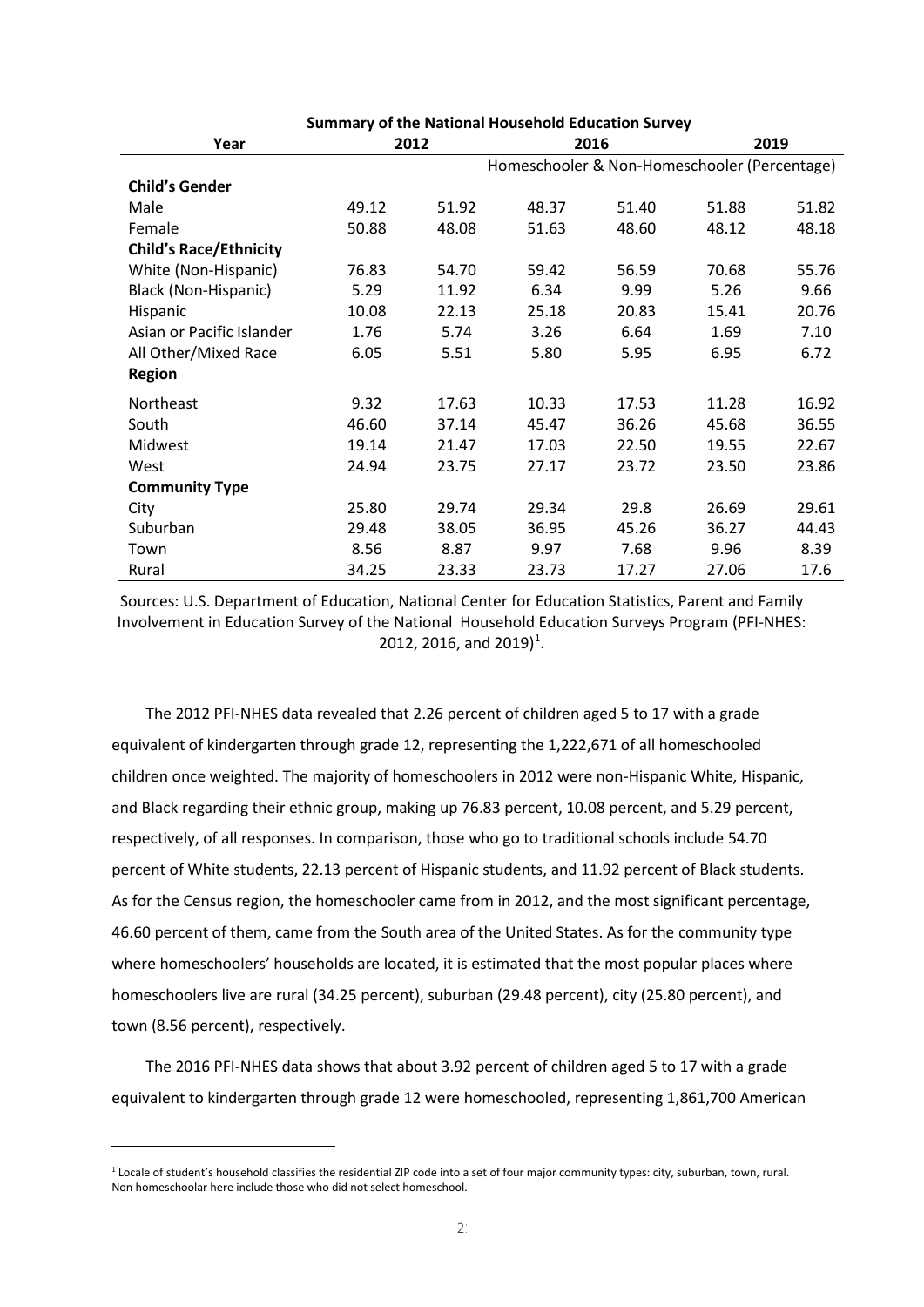homeschooled children. Concerning ethnicity, the largest percentage of children among all homeschoolers was 59.42 percent White, 25.18 percent Hispanic, and 6.34 percent, Black children. For non-homeschooler counterparts, 56.59 White, 20.83 Hispanic, and 9.99 for Black students. Concerning the region where these homeschoolers are located this year, the composition rhymed with the 2012 household one: they mainly came from the South region (45.47) and West region (27.17), both with relatively higher percentages than that of their traditionally schooled counterparts. As for the community type where homeschoolers' households are located, it is estimated that the areas where homeschoolers live are suburban (36.95 percent), city (29.34 percent), rural (23.73 percent), and town (9.97 percent), respectively.

The 2019 PFI-NHES data is the most recent available NCSE data for homeschoolers that went public in the year 2021. The data includes 532 responses among all 16,446 American children aged 5 to 17 who came from homeschooling families, which takes about 3.34 percent of all families with children of school age, representing 1,775,233 homeschooled children.

About 514 surveyed homeschooled families (96.62%) completed the survey in English, while 18 (3.38%) completed it in Spanish. Among these homeschoolers, about 93.05 percent have both parents speak English at home, while 88.88 percent of non-homeschoolers have both parents speak English at home. About 5.45 percent of homeschoolers do not have parents or guardians who speak English at home, while the percentage is 8.32 for non-homeschoolers' families.

For all responded homeschooling families, when detailed ethnicity was considered, 376 responses indicated that they came from non-Hispanic White families, which makes up about 70.68 percent of all homeschoolers; 38 homeschoolers came from Mexican descent, which makes up about 7.14 percent of all homeschoolers; 34 homeschoolers came from Hispanic, Latino, or Spanish families, which makes up about 6.39 percent of all homeschoolers; 28 homeschoolers came from non-Hispanic Black families, which makes up about 5.26 percent of all homeschoolers; and about 1.69 percent of homeschoolers were from Asian descent.

As for where homeschoolers came from, like the 2012 and 2016 data, the significant percentages of homeschoolers were living in the South region of the United States: 243 homeschoolers (45.68 percent) indicated they were from the South in 2019; the second-largest proportion of these families came from the West, with about 23.50 percent came from this region; 19.55 percent of homeschooled families came from the Midwest region. Besides, approximately 11.28 percent of homeschoolers went from the Northeast region, which composes the smallest percentage concerning the geographic location where homeschoolers' families lived in 2019.

Regarding reasons for homeschooling in 2019, about 77.26 percent (411 out of 532) responded "yes" to "school environment"; 50.94 percent (271 out of 532) answered "yes" to get "religious

 $2<sup>2</sup>$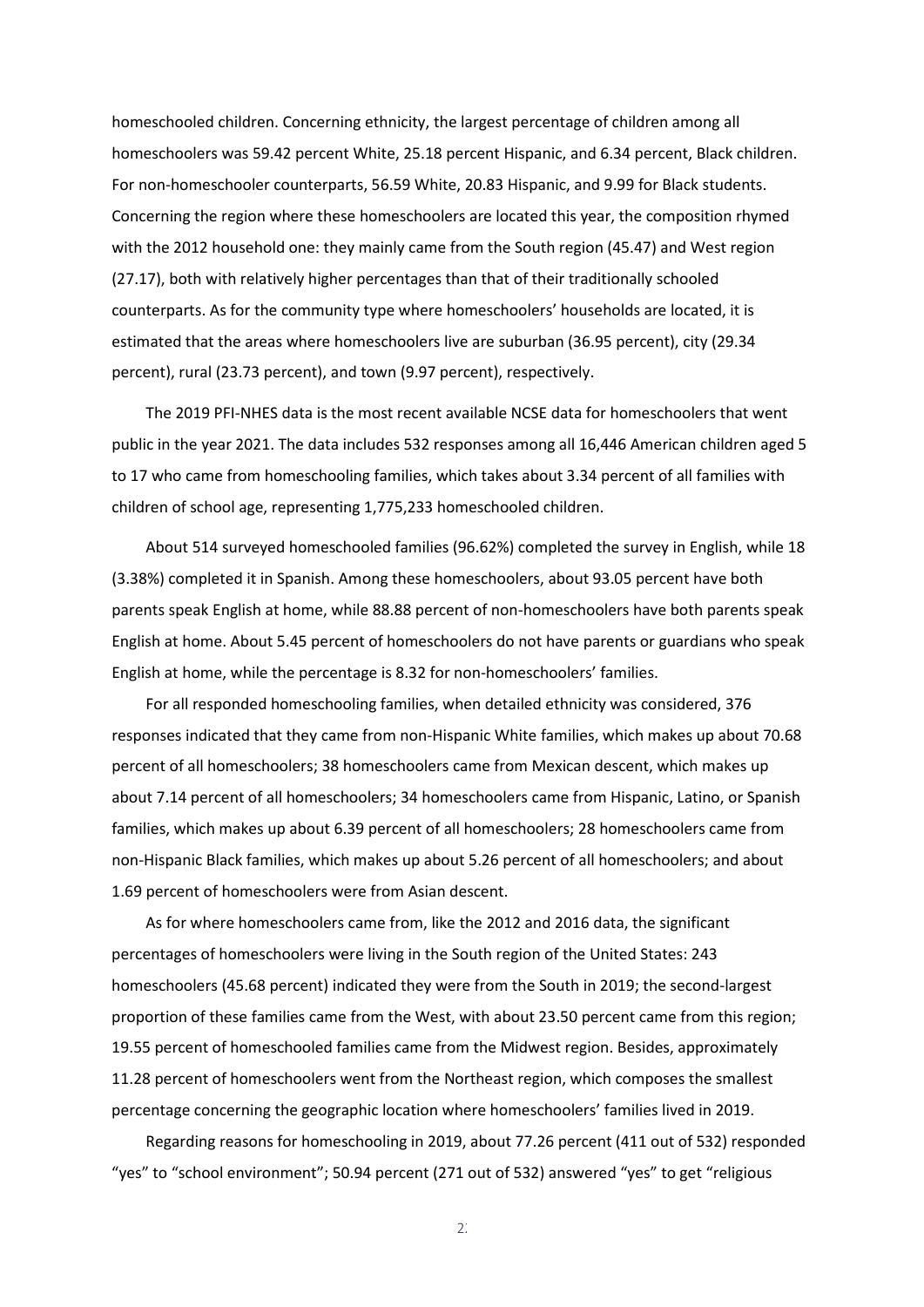instruction"; 67.67 percent (360 out of 532) responded "yes" to homeschool and have better "moral instruction." These were consistent with major reasons indicated from previous data sets and our discussions earlier in this paper.

| <b>Summary of the National Household Education Survey</b> |       |       |       |                                              |       |       |  |  |
|-----------------------------------------------------------|-------|-------|-------|----------------------------------------------|-------|-------|--|--|
| Year                                                      |       | 2016  |       | 2019                                         |       |       |  |  |
|                                                           |       | 2012  |       | Homeschooler & Non-Homeschooler (Percentage) |       |       |  |  |
|                                                           |       |       |       |                                              |       |       |  |  |
| Total Household Income (\$)                               |       |       |       |                                              |       |       |  |  |
| 10,000 or less                                            | 4.03  | 7.49  | 7.97  | 4.85                                         | 3.76  | 4.03  |  |  |
| 10,001 to 20,000                                          | 8.31  | 9.14  | 9.78  | 6.63                                         | 4.89  | 5.17  |  |  |
| 20,001 to 30,000                                          | 10.58 | 10.30 | 10.51 | 8.15                                         | 8.65  | 6.95  |  |  |
| 30,001 to 40,000                                          | 9.82  | 8.63  | 9.06  | 8.16                                         | 7.71  | 7.26  |  |  |
| 40,001 to 50,000                                          | 10.83 | 8.04  | 9.60  | 6.99                                         | 8.08  | 6.57  |  |  |
| 50,001 to 60,000                                          | 8.56  | 7.19  | 8.70  | 6.88                                         | 8.27  | 6.3   |  |  |
| 60,001 to 75,000                                          | 13.10 | 9.51  | 11.05 | 8.84                                         | 9.77  | 8.72  |  |  |
| 75,001 to 100,000                                         | 15.87 | 14.13 | 15.76 | 14.75                                        | 15.98 | 14.06 |  |  |
| 100,001 to 150,000                                        | 11.08 | 13.86 | 11.59 | 16.76                                        | 20.11 | 18.21 |  |  |
| More than 150,000                                         | 7.81  | 11.70 | 5.98  | 17.98                                        | 12.78 | 22.74 |  |  |
| <b>Highest Education Level of Parents/Guardians</b>       |       |       |       |                                              |       |       |  |  |
| Less than High School                                     | 3.27  | 7.83  | 9.78  | 5.89                                         | 6.20  | 4.93  |  |  |
| High School Graduate or Equivalent)                       | 13.85 | 13.54 | 13.77 | 11.21                                        | 10.15 | 11.71 |  |  |
| Vocational/Technical or Some College                      | 35.52 | 32.74 | 31.70 | 29.59                                        | 28.20 | 28.04 |  |  |
| Bachelor's Degree                                         | 20.15 | 21.22 | 25.72 | 28.32                                        | 28.57 | 27.99 |  |  |
| Graduate or Professional School                           | 27.20 | 24.67 | 19.02 | 24.99                                        | 26.88 | 27.33 |  |  |

| Table 2 (continued): Selected Characteristics of Homeschooler & Non-Homeschooler |  |
|----------------------------------------------------------------------------------|--|
|----------------------------------------------------------------------------------|--|

Sources: U.S. Department of Education, National Center for Education Statistics, Parent and Family Involvement in Education Survey of the National Household Education Surveys Program (PFI-NHES: 2012, 2016, and 2019)

As for family income and education levels, across datasets in 2012, 2016, and 2019, homeschoolers are raised in relatively higher-income households with highly educated parents.

For example, all three data sets show that nearly half of homeschoolers came from families with at least one parent or guardian with an education level of at least some college. The smallest percentage of homeschoolers came from families with parents' highest education level less than high school. Detailed data in 2019 shows 55.45 percent of homeschoolers' parents having at least a bachelor's degree, 83.65 percent having some college, 93.80 percent of parents having high school or equivalent education. The 2016 data shows 44.74 percent of homeschoolers have at least one parent having a bachelor's degree or higher, 76.44 percent with parents having at least some college, and 90.21 percent of parents having at least a high school or equivalent education. For 2012 data, it shows 47.35 percent of homeschoolers have parents with a bachelor's degree or higher, 82.87 percent have parents with some college or higher, 96.72 percent of homeschoolers have parents with a high school education or higher.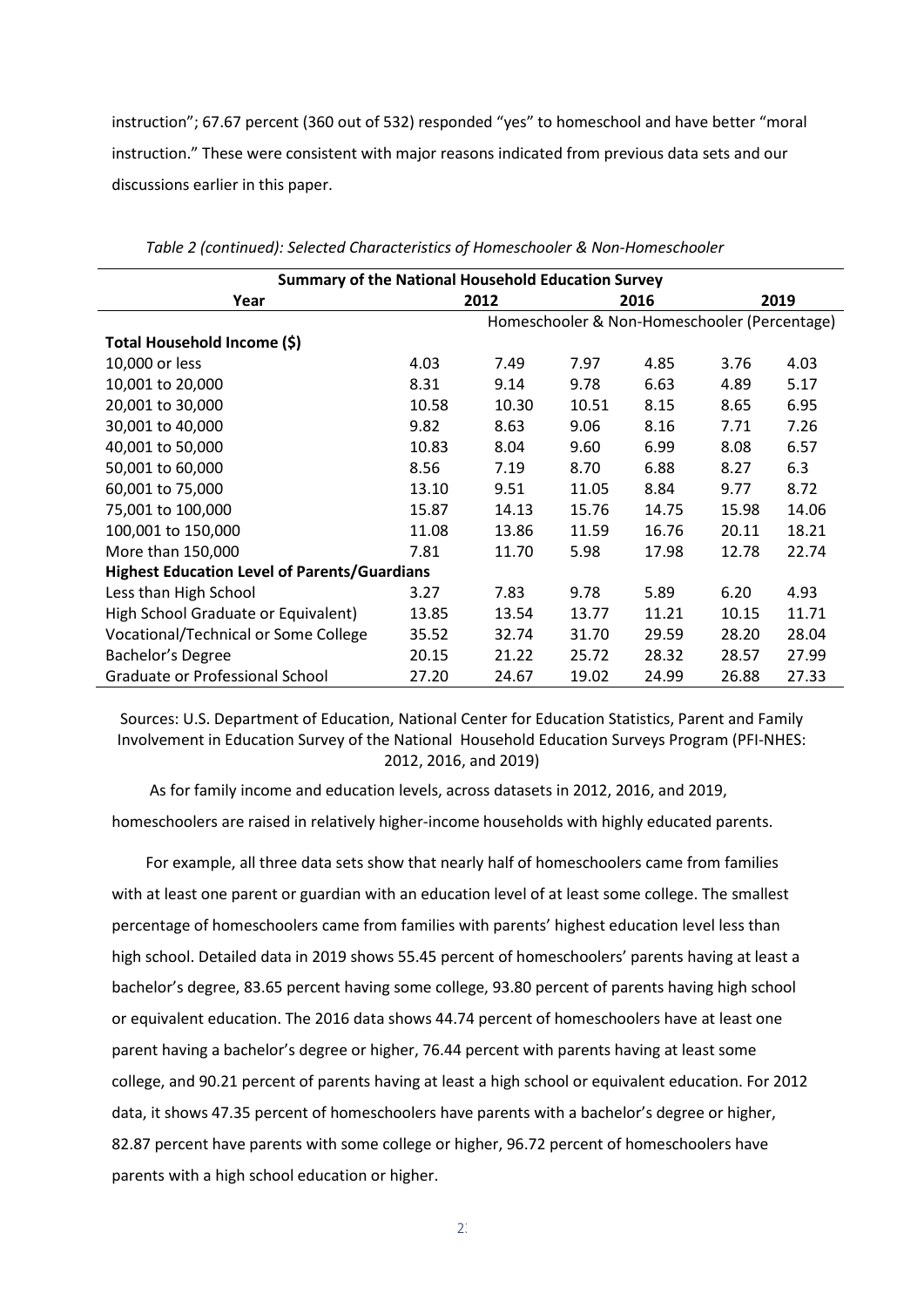Regarding the 2012 data, the top three most considerable proportions of households fall into the \$75,001 to the \$75,001 to 100,000 income group, the \$60,001 to\$ 75,000 groups, and the \$100,001 to 150,000 group, each with 15.87 percent, 13.10 percent, and 11.08 percent respectively. About 47.86 percent of homeschoolers' families earned at least \$60,000 annually. For 2016 homeschoolers, the household's top three most considerable proportions came from the \$75,001 to 100,000 income group, \$100,001 to 150,000 group, and \$60,001 to 75,000 group, each with 15.76 percent, 11.59 percent, and 11.05 percent falling into respectively. About 44.38 percent of homeschoolers' families earned at least \$60,000 annually. The 2019 homeschooled cohorts are distributed across all income categories for total household income, from making \$10,000 or less to earning more than 250,000. The top three largest proportions of the household came from the \$100,001 to 150,000 income group, where 20.11 percent came from, the \$75,001 to 100,000 income group with almost 16 percent of homeschoolers falling into, and the highest income category with more than \$150,000 (12.78 percent). Most homeschoolers (up to 58.64 percent) came from relatively high-income levels, with more than one family earning at least \$60,000 annually.

A few things drew the special attention of the author. The first is the racial and ethnic composition trend for homeschoolers across all three years of data. The percentage of minority homeschoolers became particularly substantial, mainly Hispanic, African American, and Asian homeschoolers with the growing numbers. To illustrate Hispanic homeschoolers, both the NHES 2012 and NHES 2016 found relatively significant increases in the rate of homeschooling among this group. According to NHES estimates, the number of Hispanic children being homeschooled rose from approximately 250,000 to just under 450,000 (CRHE, 2017).

Regarding the explanation for this growing number among ethnic-minority populations, Latino and Asian American families' decisions to homeschool represented similar or dissimilar ethnological motivations to Black families (Fields-Smith, 2017, as edited in Milton Gaither's Handbook of Home Education). Shared motivation for homeschooling was Latino parents' desire to "participate more directly in their children's learning," to "seek a bilingual education," and to "provide their children an educational experience fully integrated with their ethnic or cultural heritage" (pp.215-218). In addition, ethnic-minority homeschooling educators wanted to "infuse instruction with a cultural perspective," something that multicultural education scholars have urged public schools to do for decades (p, 218). Latino families have formed advocacy groups at the local and national levels in search of "justice" in the form of "equality, equity, and excellence" in education.

Another is the geographic characteristics of homeschoolers. From all three years of data, it is not difficult to identify that the most significant percentage of homeschoolers are located in the South region of the United States. The largest share of conservative Christian homeschoolers also

 $2<sub>4</sub>$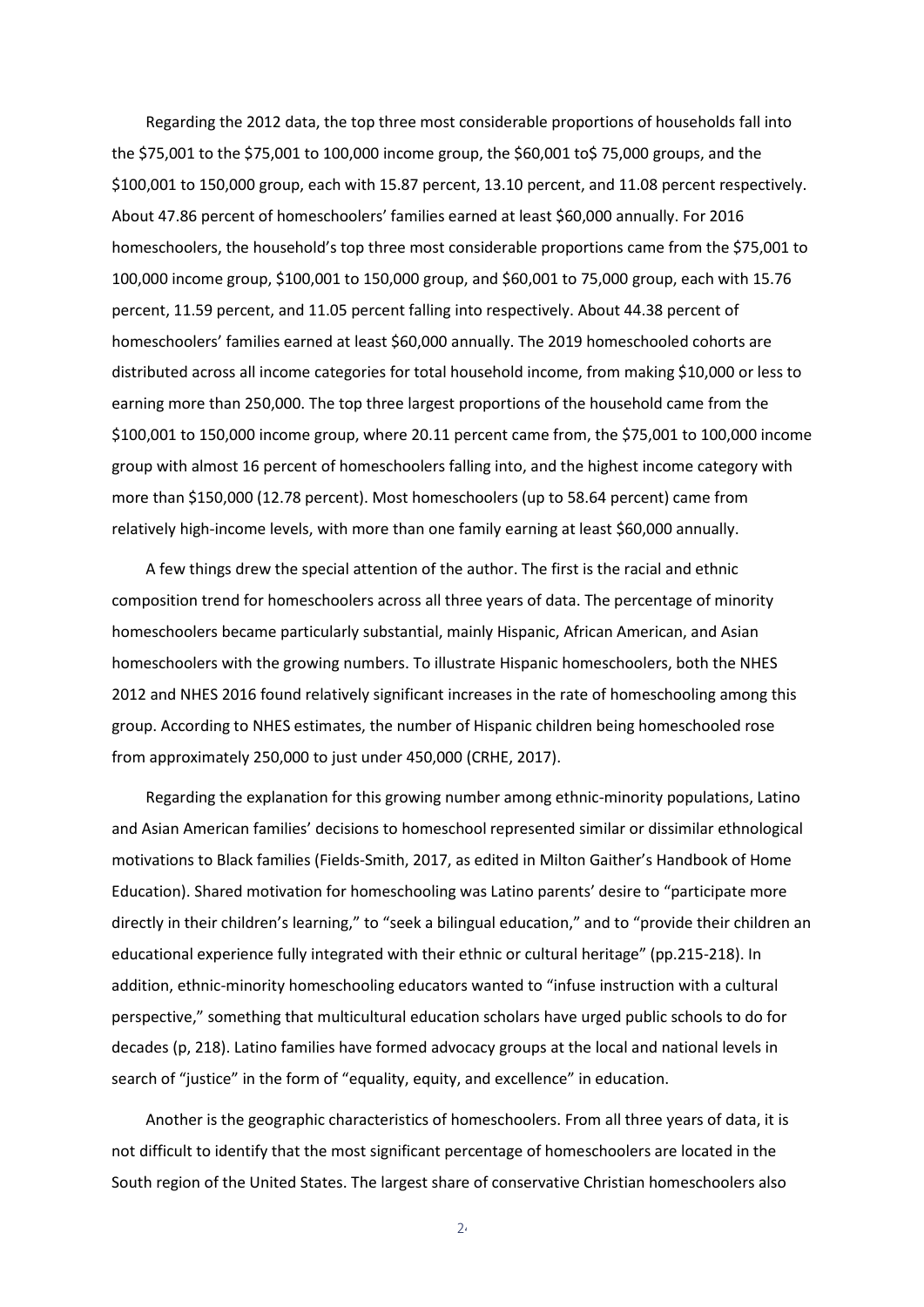happens to reside. Pew survey on the religious landscape in the South of the United States showed that American residents in the South are highly religious, with 76 percent of respondents considered Christian, including 34 percent evangelical protestant, 14 percent mainline Protestant, 11 percent historically Black protestant, and 15 percent Catholic (Pew Research Center, 2020). According to Gaither, the vast majority of homeschoolers were conservative Christians. This group of learners intentionally left the "ungodly" public schools and have formed support groups that were "closed communion," demanding adherence to their beliefs in values (Gaither, 2016). The political ideology among adults in the South is primarily conservative, with 40 percent of respondents indicating they are conservative, 32 percent indicating moderate, 21 percent liberal, and 7 percent unsure. The influence of conservative Christians on public policy and homeschooling could attribute to the activities of the Home School Legal Defense Association (HSLDA), which identified itself as a Christian organization and the largest homeschool advocacy group in the world, with more than 100, 000 members today (Kunzeman 2010; HSLDA, 2022). Besides Christian groups, other religious homeschoolers include Muslims, Mormons, Jews, and Catholics, to name just a few.

The survey programs also asked parents about many of their activities that may benefit their children; therefore, the data are helpful for analyses examining several dimensions of parental involvement. Next, the author draws on the information on the socialization of homeschoolers to discuss cultural capital. Using the latest available 2019 PFI data, the author analyzes the cultural capital homeschooling family-owned and how homeschooling affected the cultural capital index compared with their peers enrolled in traditional schools.

#### <span id="page-25-0"></span> **4.2 Who lack opportunities to acquire cultural capital?**

Cultural capital is a sociological concept that has gained widespread popularity since Pierre Bourdieu first introduced it in the 1970s. Cultural capital refers to non-financial assets that promote social mobility beyond economic means. The concept of cultural capital denotes cultural dispositions, knowledge, and resources that could confer societal rewards, such as power and status, to individuals and groups in society (Bourdieu & Passeron, 1977). The concept is critical as it can promote educational success and it pertains to families and individuals in advantaged social and economic environments as a "principal asset" (Jæger, 2011; Azevedo et al., 2022).

Scholars across academic disciplines have applied the concept of cultural capital to empirical analyses over the past decades and used different proxies to measure the creation of cultural capital. For example, visiting an art gallery or museum; experiencing a live artistic performance; visiting a zoo or an aquarium; going to an athletic event; visiting a historical site; visiting a bookstore

 $2!$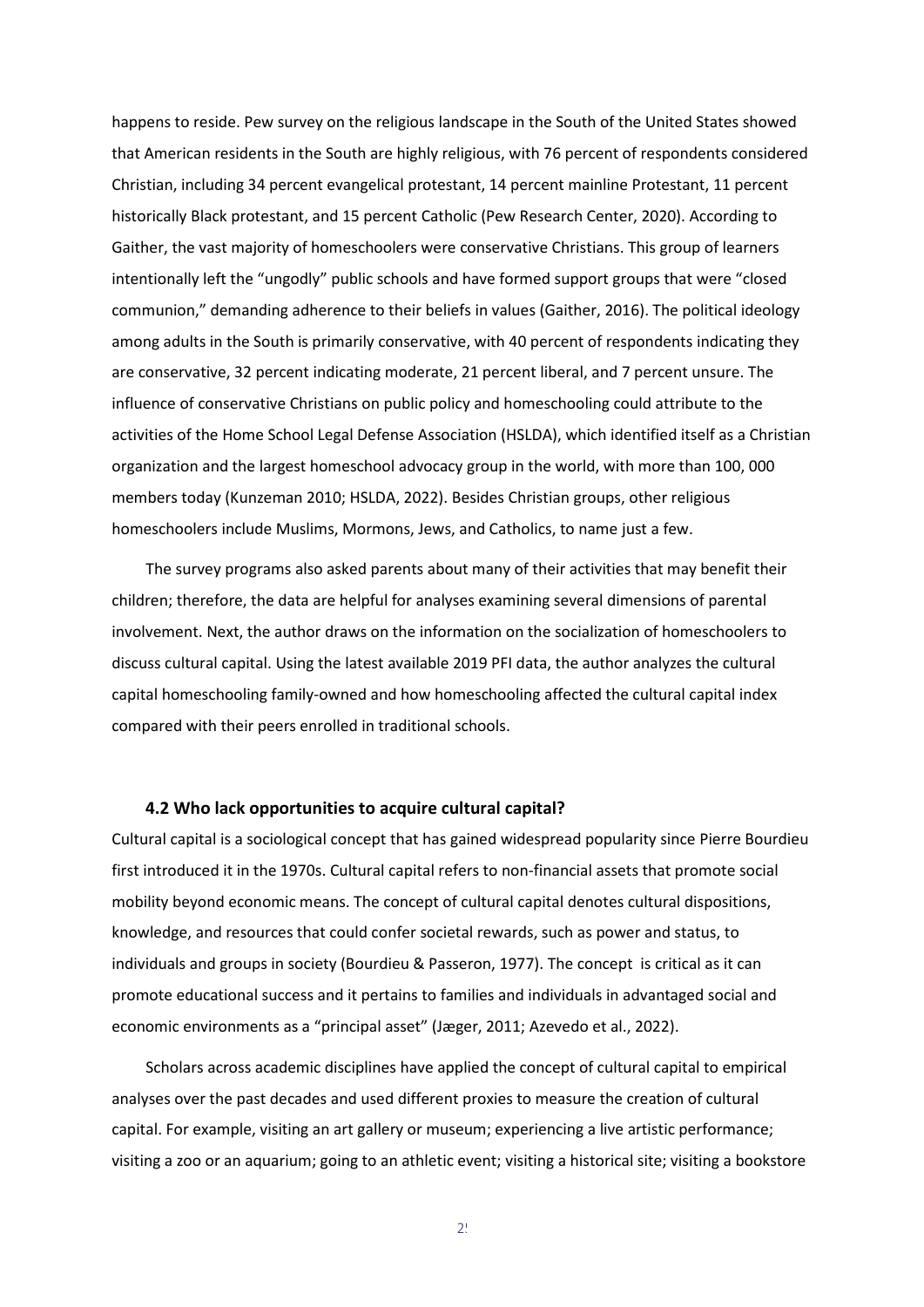or a library...these activities were used to represent cultural capital in classic and well-received scholarly work (Anderson & Jaeger, 2015; DiMaggio & Mohr, 1985; Hamlin, 2019; Gaddis, 2013; Kisida et al., 2014; Moskal, 2016; Rossel, 2011; Sullivan, 2001; Upright, 2004; Xu and Hampden-Thompson, 2011).

In a traditional school setting, organizational and institutional resources can promote the acquisition of cultural capital (Hamlin, 2019). However, homeschoolers seem to lack such a process thus may have less cultural capital than their peers. The common proxy measures of cultural capital are restrictive in home education settings. Few empirical analyses attempted to examine how these households sought opportunities to acquire cultural capital. As a result, how home-educated children and their families pursue cultural capital may partly remain an exciting question.

The 2019 PFI-NHES data contains survey questions to make such comparisons in cultural capital measured by cultural activities, as respondents were asked about their children's participation over a one-month duration in the following cultural activities, such as having "visited a library," "visited a bookstore, " "gone to a play, concert, or other live show," "visited an art gallery, a museum, or a historical site," "visited a zoo or aquarium," "attended an event sponsored by a community, religious, or ethnic group," and "attended an athletic or sporting event outside of school." These are all categorical binary and closed questions that sought answers of "yes" or "no." The dataset is disaggregated by demographic and socioeconomic variables, such as age, gender, ethnicity, and socioeconomic measures.

The following section presents detailed results to compare the likelihood of pursuing cultural capital among different groups: in step one, the author explored the effect of homeschooling on seven cultural activities separately; in step two, the author further examined a few interactions between homeschooling and a few variables of interest, including gender, race, and parent education level.

#### *Homeschooling and Cultural Activities*

Here the null hypothesis across all models assumes that there is no significant relationship between homeschooled groups and the cultural activities their families engaged in the past month as of the time they completed the survey. In other words, being homeschooled does not make any difference in the cultural activity families have engaged in.

The dependent variables include whether the family goes to the library, a bookstore, a play, an art event, a zoo, a group event, and a sporting event. In the first step, homeschool variable is the major independent variable, defined as educating children at home rather than sending them to public or private school, plus children getting at least some classes or subjects at home. After

 $2<sub>0</sub>$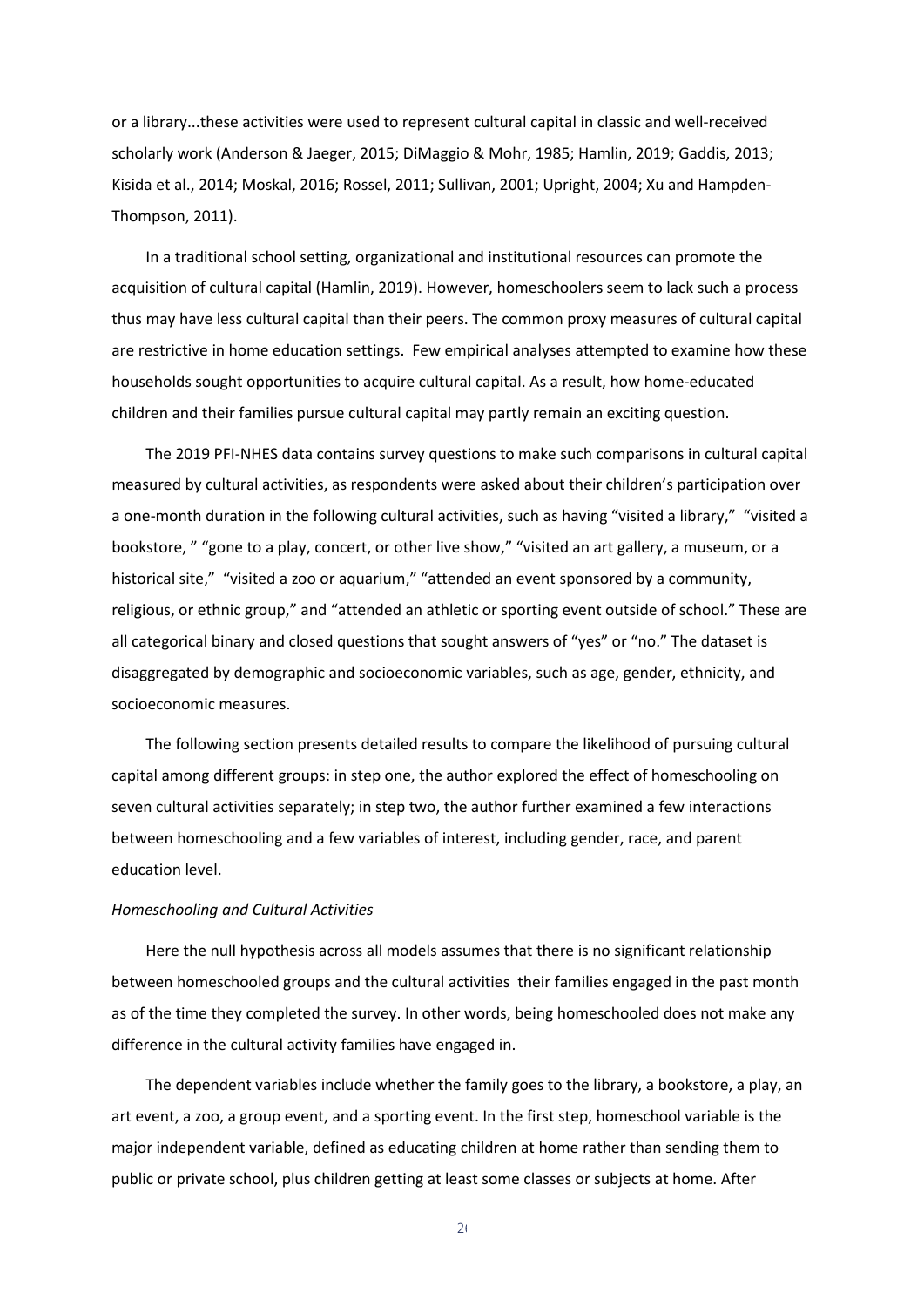controlling a few variables such as child's age, child's sex, child's racial and ethnic group, parental education status, location, community type, and parental immigration status, the result shows that homeschoolers are positively linked to most of these seven categories of cultural activities.

The models from this step showed homeschooling status significantly predicted most cultural activities among families compared with non-homeschooled counterparts. In other words, the status of being homeschooled is linked to a positive likelihood of engaging in most cultural activities, net of their family background with all other things being equal. Here are more detailed results.

The logistic command produces results in terms of odds ratios which measures the association between an exposure and an outcome. The ratios represent the odds that an outcome will occur given a particular direction, compared to the odds of the outcome occurring without that exposure. In our cases, the odds ratio of the homeschooling variable within seven models is positive for homeschoolers.

| <b>Cultural Activities</b> | (1)        | (2)              | (3)     | (4)        | (5)       | (6)        |            |
|----------------------------|------------|------------------|---------|------------|-----------|------------|------------|
| VARIABLES                  | Library    | <b>Bookstore</b> | Concert | Museum     | Zoo       | Group      | Sports     |
| Homeschool                 | $3.239***$ | $1.902***$       | 1.182   | $1.917***$ | $1.514**$ | $2.288***$ | $0.648***$ |
|                            | (0.678)    | (0.318)          | (0.173) | (0.291)    | (0.315)   | (0.504)    | (0.0926)   |

Observations 16,446 16,446 16,446 16,446 16,446 16,446 16,446

Table 1. Logistic regression predicting cultural activities participation by homeschooling status

Robust standard errors in parentheses. \*\*\*  $p < 0.01$ , \*\*  $p < 0.05$ , \*  $p < 0.1$ . Models include the following controls: children's gender, children's age, children's race and ethnicity, region, community type, parental education, and parent immigration status. Non-homeschooler students are the reference category in this table. See full model (table 7) in the Appendix. Survey weights are applied.

Table 1 shows that being homeschooled is linked to higher likelihood of participating in at least five of these cultural events. For example, there is an odds ratio of about 3.24 for the first cultural activity, with a p-value smaller than 0.05. This implies that the likelihood of homeschoolers' participation in this first cultural activity, having visited the library in the past month, is about 3.24 times that of non-homeschoolers. The odds for model 2 is about 1.90, which indicates that the likelihood of participating the second cultural activity (having visited the bookstore) for homeschoolers is about two times that of non-homeschoolers. The odds of having the fourth cultural activity (going to the art gallery, museum, or historic site) is 1.9, which indicates that the likelihood of going to a play, concert, or other live show for homeschoolers is about two times that of non-homeschoolers. The odds ratio of having the fifth cultural activity (going to the zoo) is 1.5, which indicates that the likelihood of going to the zoo for homeschoolers is about 1.5 times that of non-homeschoolers. The odds ratio for model 6 is 2.29, meaning that the odds of having the sixth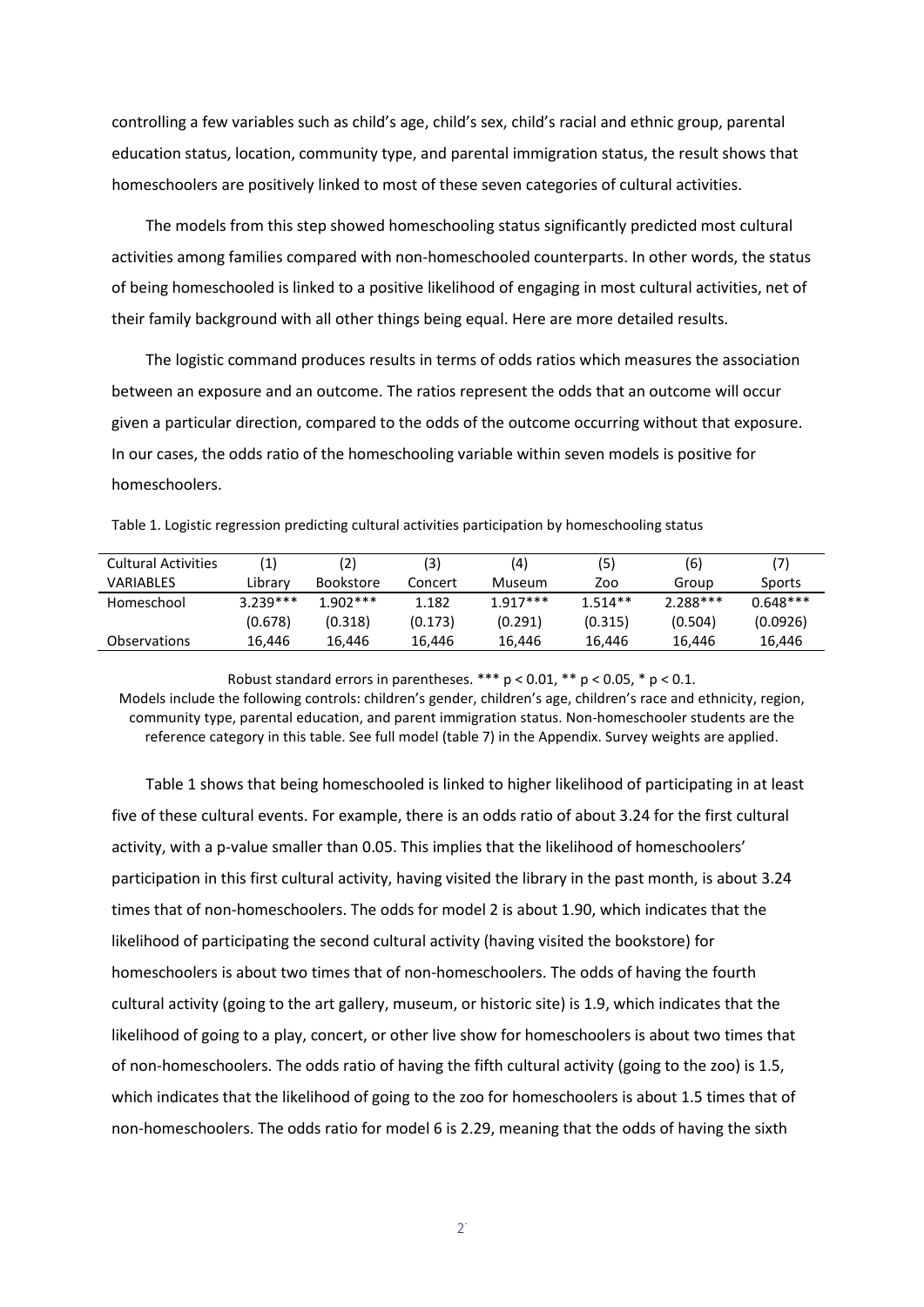cultural activity (going to a religious event, that is, an event sponsored by a community, religious, or ethnic group) for homeschoolers is more than two times that of non-homeschoolers.

At the same time, the result from the above analysis shown in the table also indicates that for homeschoolers and non-homeschoolers, participation in one cultural activity does not differ significantly. The odds of having the third cultural activity (play, concert, or other live show) is 1.18, which indicates that the likelihood of participation of such activities for homeschoolers is about the same as that of non-homeschoolers. In addition, the odds ratio for model seven is about 0.65, meaning that the likelihood of going to a sporting event is significantly less likely than that of nonhomeschoolers.

In short, homeschooled children from the PFI-NHES survey are more engaged than their schooled, educated peers in five out of the seven investigated cultural activities. Being homeschooled proves to impact most of the cultural activities families engaged in, except for one showing a similar participation rate among homeschoolers and non-homeschoolers (play, concert, or live show), and one shows homeschoolers' lack of participation compared to their peers (sporting events).

# <span id="page-28-0"></span>**5. Discussion and Conclusion**

The findings from the main logistic regression intended to examine the impact of homeschooling. It showed that homeschooling status significantly predicted most cultural activities outside of school, other things being equal, including gender, race, parent's highest education level, geographic location, community type, immigration status, and so forth. Being homeschooled is significantly linked to higher likelihood of engaging in most of cultural activities.

| <b>Cultural Activities</b> | (1)        | (2)              | (3)        | (4)        | (5)        | (6)        | (7)        |
|----------------------------|------------|------------------|------------|------------|------------|------------|------------|
| <b>VARIABLES</b>           | Library    | <b>Bookstore</b> | Concert    | Museum     | Zoo        | Group      | Sports     |
| Traditional&Female         | $1.218***$ | $1.376***$       | $1.373***$ | 0.979      | 1.017      | $1.136***$ | $0.883**$  |
|                            | (0.0643)   | (0.0703)         | (0.0663)   | (0.0546)   | (0.0651)   | (0.0547)   | (0.0435)   |
| Homeschooler&Male          | $3.561***$ | $2.362***$       | 1.302      | $1.812***$ | $2.301***$ | $2.581***$ | $0.707*$   |
|                            | (0.608)    | (0.396)          | (0.235)    | (0.296)    | (0.464)    | (0.439)    | (0.130)    |
| Homeschool&Female          | $3.622***$ | $2.179***$       | $1.499*$   | $1.966***$ | 1.046      | $2.342**$  | $0.527***$ |
|                            | (1.295)    | (0.578)          | (0.326)    | (0.480)    | (0.345)    | (0.871)    | (0.113)    |

| Table 2. Logistic regression predicting cultural activities participation by gender and homeschooling status |
|--------------------------------------------------------------------------------------------------------------|
|--------------------------------------------------------------------------------------------------------------|

Robust standard errors in parentheses. \*\*\*  $p < 0.01$ , \*\*  $p < 0.05$ , \*  $p < 0.1$ .

Traditional schooled male student is the reference category.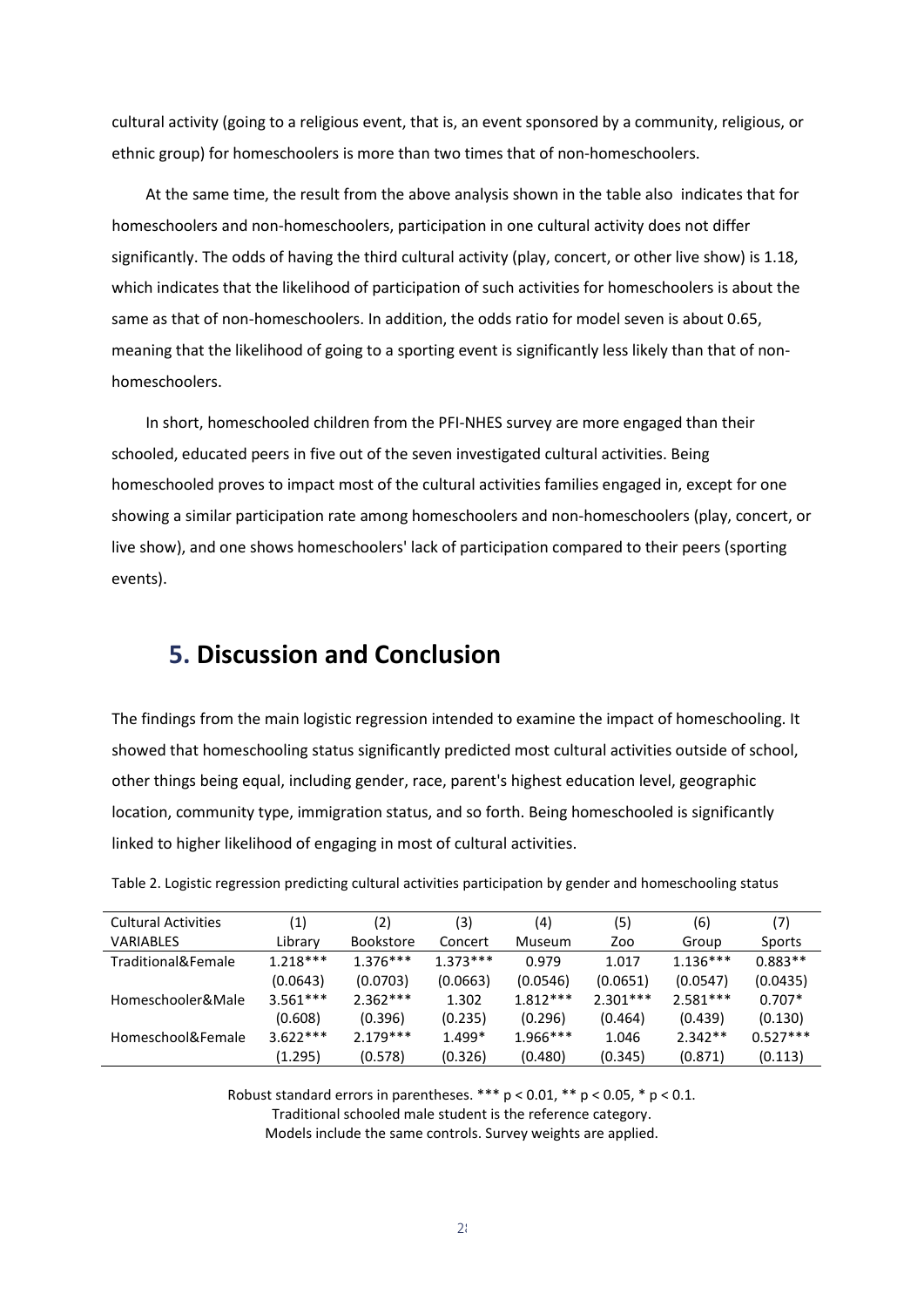According to the estimates in table 2, compared with male traditional schoolers, female traditional schoolers are significantly more likely to go to library, bookstore, concert, and religious events with their family, but not the museum or sporting events, with all other things being equal.

As for male homeschoolers, they are much more likely to go to library, bookstore, museum, zoo, group events, but not sporting events, in comparison with traditional schooled male counterparts with all other things being equal. The difference of likelihood is greater than the comparison among traditional schoolers.

Compared with male traditional schoolers, female homeschoolers are significantly more likely to go to all of the cultural activities, especially going to the library, evidenced by the significant odds based on results in table 2. The number of 3.62 means that female homeschoolers are 3.62 times likely to visit library than that of male non-homeschoolers. This female home learners are also much less likely to do sports, as the likelihood of them going to sporting event is only half of that number with traditional male students.

Table 3. Logistic regression predicting Black family participation in cultural activities

| <b>Cultural Activities</b> | (1)        | (2)              | (3)      | (4)        | (5)        | (6)        | (7)        |
|----------------------------|------------|------------------|----------|------------|------------|------------|------------|
| <b>VARIABLES</b>           | Library    | <b>Bookstore</b> | Concert  | Museum     | Zoo        | Group      | Sports     |
| Non-Homeschool & Black     | $1.409***$ | 0.972            | 0.939    | 0.950      | 1.085      | $1.600***$ | $1.260***$ |
|                            | (0.113)    | (0.0760)         | (0.0713) | (0.0816)   | (0.104)    | (0.121)    | (0.0959)   |
| Homeschooled & Non-        | $3.995***$ | $2.164***$       | 1.286*   | $2.234***$ | $1.630***$ | $2.757***$ | $0.704**$  |
| <b>Black</b>               |            |                  |          |            |            |            |            |
|                            | (0.540)    | (0.307)          | (0.180)  | (0.295)    | (0.270)    | (0.398)    | (0.0989)   |
| Homeschooled & Black       | 1.594      | 0.956            | 0.728    | 0.755      | 1.037      | 1.440      | 0.526      |
|                            | (1.175)    | (0.580)          | (0.386)  | (0.429)    | (0.804)    | (1.058)    | (0.241)    |

Robust standard errors in parentheses.  $***$  p < 0.01,  $**$  p < 0.05,  $*$  p < 0.1,

Traditional schooled non-Black student is the reference category. Models include the same controls. Survey weights are applied.

Table 4. Logistic regression predicting Asian family participation in cultural activities

| <b>Cultural Activities</b> | (1)        | (2)              | (3)      | (4)        | (5)       | (6)        | (7)        |
|----------------------------|------------|------------------|----------|------------|-----------|------------|------------|
| <b>VARIABLES</b>           | Library    | <b>Bookstore</b> | Concert  | Museum     | Zoo       | Group      | Sports     |
| Non-Homeschool&ASIAN       | $1.355***$ | 1.094            | 0.866    | 1.158      | 1.147     | $0.761***$ | $0.738***$ |
|                            | (0.131)    | (0.0970)         | (0.0763) | (0.109)    | (0.129)   | (0.0707)   | (0.0726)   |
| Homeschool&Non-ASIAN       | $3.239***$ | $1.913***$       | 1.188    | $1.893***$ | $1.532**$ | $2.200***$ | $0.623***$ |
|                            | (0.648)    | (0.333)          | (0.179)  | (0.294)    | (0.316)   | (0.454)    | (0.0879)   |
| Homeschool&ASIAN           | $4.749***$ | 2.291            | 1.156    | $4.094**$  | 0.664     | $2.853*$   | 1.209      |
|                            | (2.454)    | (1.234)          | (0.607)  | (2.613)    | (0.441)   | (1.721)    | (0.855)    |

Robust standard errors in parentheses.  $*** p < 0.01$ ,  $** p < 0.05$ ,  $* p < 0.1$ .

Traditional schooled non-Asian student is the reference category.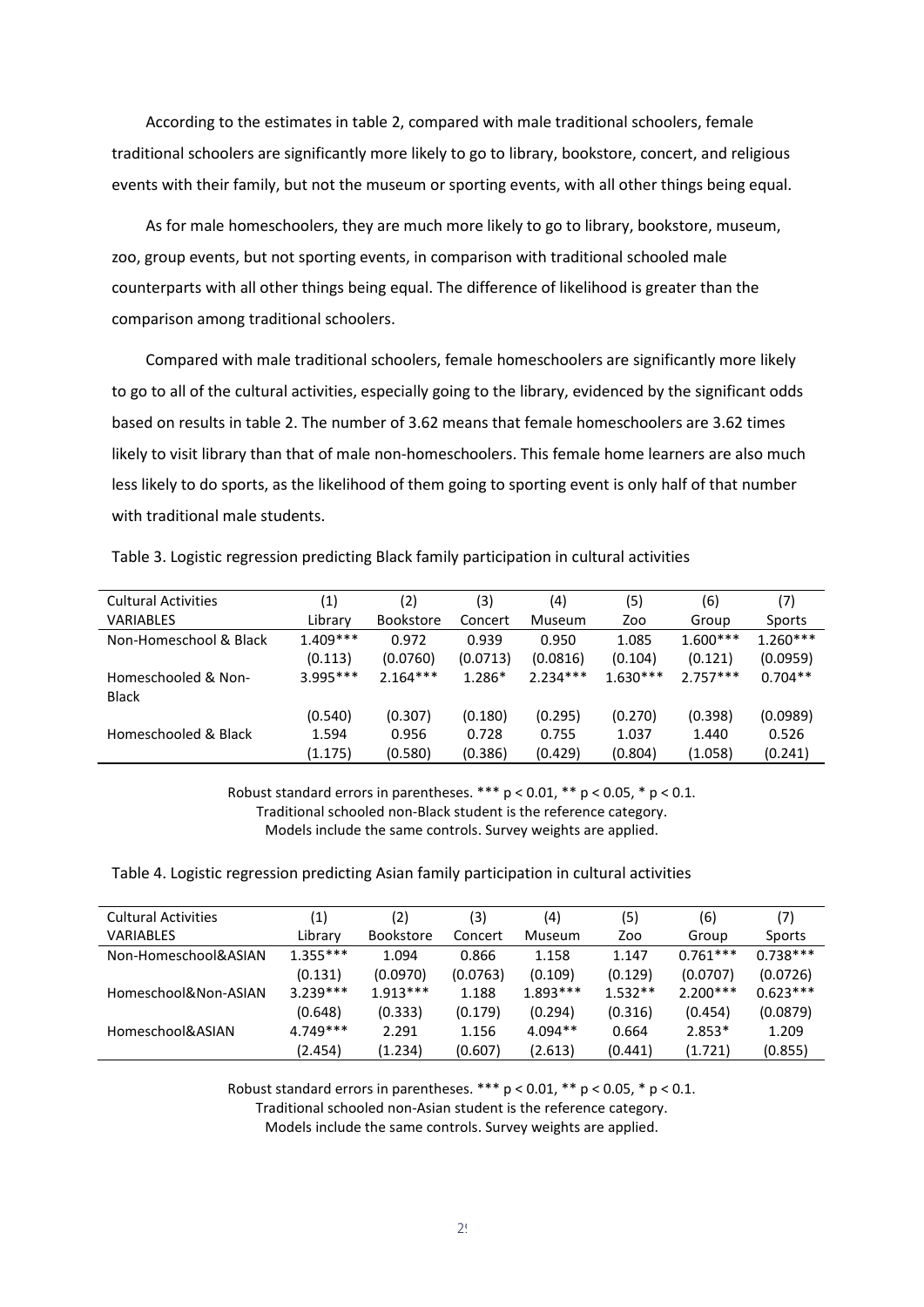The full regression results from table 1, the Black and Asian categories have the most significant results. Therefore, the author performed a few additional models that examined the interaction between these racial groups and homeschooling status. Table 3 and 4 showed the detailed results.

Based on these numbers, one can tell that families of Black traditional students are significantly more likely to visit a library (1.41 times), attend a group event (1.6 times), and watch sports (1.26 times), compared with the numbers of non-Black student that go to traditional schools.

With respect to non-black students, homeschooled ones are significantly more likely to go to almost all cultural activities. For example, the likelihood of them visiting a library is four times of traditional schooled non-black students. And the likelihood of them visiting a bookstore (2.16), going to a play, concert or live show (1.29), visiting an art gallery, museum, or historical site (2.23), visiting a zoo or aquarium, going to a group or religious event (2.76) are all significantly higher than their traditional peers.

As for homeschooled Black students, the likelihood of them participating in cultural events with family are quite similar to the likelihood of traditional students. This group of learners are less likely to go to a bookstore, concert, museum, sporting events. They are more likely to go to library, zoo, or group events. However, none of these ratios here are statistically significant enough to make it different from the reference group.

With respect to non-Asian students, homeschooled ones are more likely to go to six of those seven cultural activities. For example, the likelihood of them visiting a library is about 3.24 times of traditional schooled non-Asian students. And the likelihood of them visiting a bookstore, a museum, or a group event, is about two times of their peers (1.91, 1.89, and 2.2, respectively).

As for homeschooled Asian students, the likelihood of them participating in cultural events with family are much higher than that of traditional non-Asian students. This group of learners are much more likely to go to six of these seven cultural activities, except for going to the zoo. For example, they are about 4.75 times likely to visit a library; they are about 4.09 times likely to go to an art gallery, museum, or historical site; they are 2.85 times likely to go to events sponsored by their community, religious or ethnic group.

Table 5. Logistic regression predicting participation in cultural activities by parent highest education & homeschooling status

| <b>Cultural Activities</b>                                                                                                                                                                | (1)        | (2)              | (3)     | (4)        | (5)        | (6)        | (7)       |
|-------------------------------------------------------------------------------------------------------------------------------------------------------------------------------------------|------------|------------------|---------|------------|------------|------------|-----------|
| <b>VARIABLES</b>                                                                                                                                                                          | Library    | <b>Bookstore</b> | Concert | Museum     | Zoo        | Group      | Sports    |
| Homeschool# <high school<="" td=""><td><math>3.032**</math></td><td>1.707</td><td>1.808</td><td>1.309</td><td><math>4.090***</math></td><td><math>2.239*</math></td><td>1.566</td></high> | $3.032**$  | 1.707            | 1.808   | 1.309      | $4.090***$ | $2.239*$   | 1.566     |
|                                                                                                                                                                                           | (1.338)    | (0.837)          | (0.869) | (0.758)    | (2.084)    | (1.020)    | (0.739)   |
| Homeschool#High School                                                                                                                                                                    | 1.164      | 1.376            | 0.742   | 0.495      | 0.555      | 1.139      | 0.570     |
|                                                                                                                                                                                           | (1.001)    | (0.981)          | (0.420) | (0.311)    | (0.461)    | (0.920)    | (0.298)   |
| Homeschool#Vocational                                                                                                                                                                     | $4.891***$ | $2.912***$       | 1.087   | $2.412***$ | $2.256***$ | $2.704***$ | $0.631**$ |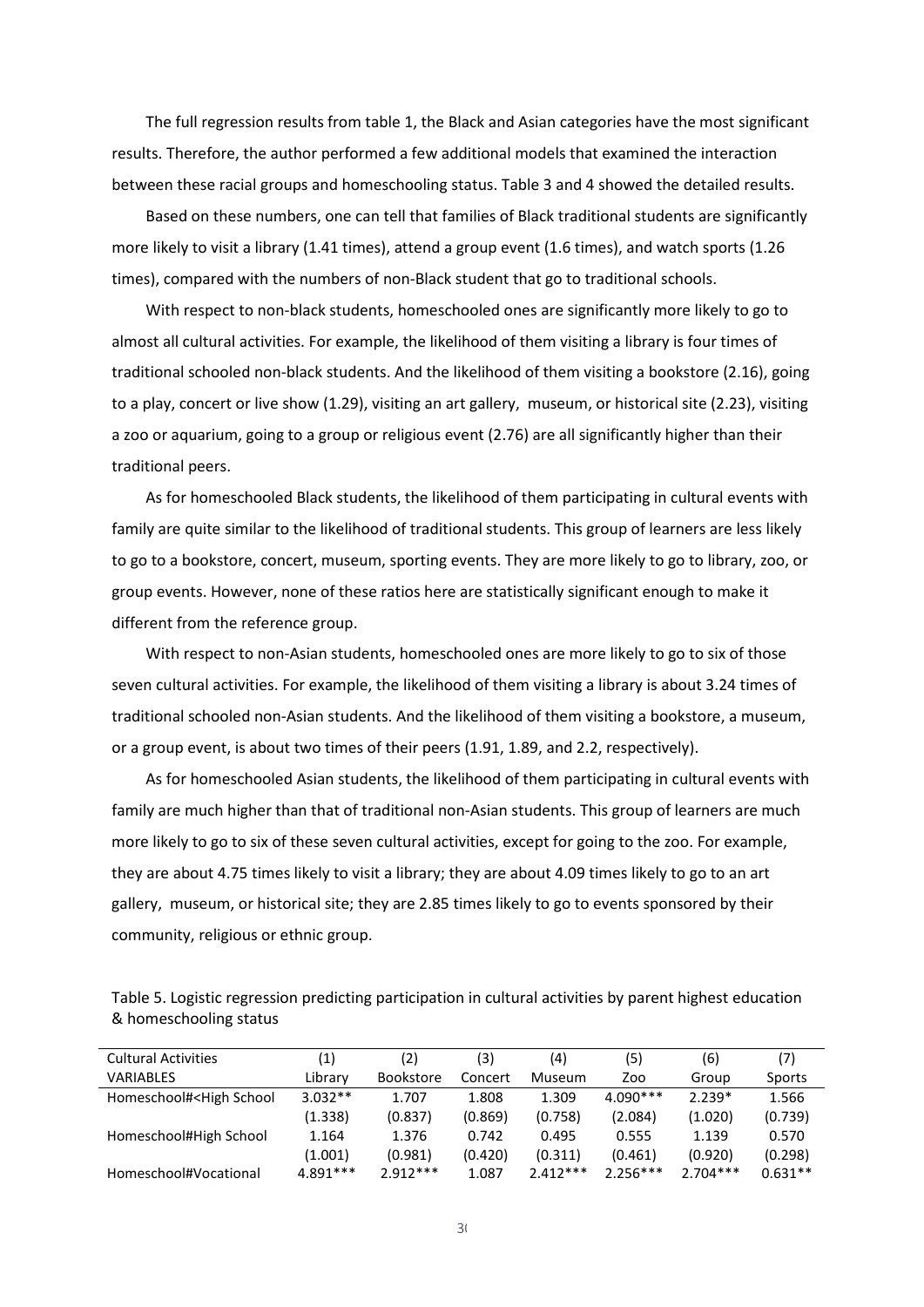|                     | (1.082)    | (0.617)    | (0.254)  | (0.535)    | (0.559) | (0.568)    | (0.145)    |
|---------------------|------------|------------|----------|------------|---------|------------|------------|
| Homeschool#College  | $5.561***$ | $1.945***$ | $1.438*$ | $2.518***$ | 1.234   | $3.571***$ | $0.504***$ |
|                     | (1.219)    | (0.433)    | (0.300)  | (0.554)    | (0.309) | (0.839)    | (0.112)    |
| Homeschool#Graduate | $2.626***$ | $1.578**$  | 1.122    | $2727***$  | 1.510   | $2.389***$ | 0.686      |
|                     | (0.567)    | (0.339)    | (0.240)  | (0.573)    | (0.401) | (0.528)    | (0.160)    |

Robust standard errors in parentheses.  $*** p < 0.01$ ,  $** p < 0.05$ ,  $* p < 0.1$ .

Traditional schooled students with parents obtaining less than high school education is the reference category. Models include the same controls. Survey weights are applied.

Among students with parents who obtained the same education level in the reference category (parent or guardian's highest education is less than high school), homeschooled families are more likely to attend cultural activities with their children, especially going to the library, the zoo, or group events.

Compared with traditional schooled students with parents who obtained less than high school education, parents with vocational or technical education or some college, and parents with college education, have similar trends in attending these cultural activities: they are much more likely to go to library, bookstore, concert, museum, zoo, or group events with their children.

All of above findings from all the analyses were quite consistent with previous findings that reported comparatively homeschoolers' high participation in educational, religious, social, and civic activities outside the home (Isenberg, 2007; Phillips, 2010; Hamlin, 2019). They showed that homeschooled students participated in more extracurricular activities than their traditionally schooled peers to seek resources that generate more significant exposure to cultural capital.

To further explain this, homeschooling may strengthen familial bonds by ensuring family engagement that fosters positive social development. To many homeschooler families, this type of schooling could protect their children from a negative peer or social influences in traditional schools that undermine healthy social development. Numbers of other changes in the wake of COVID-19 could encourage homeschooling, such as job losses, which led to more stay-at-home parents not able to afford traditionally private or public institutions for children to attend. Some employers are willing to continue to allow their staff to work more flexibly with a lower salary, leaving home education possible for families that would love to have closer bonds and relationships, share education costs with other families in learning cooperatives, have children play together, and spread the burden of educating, many of which are strategies that home educators have used to improve learning and spread the responsibility of teaching.

#### *Disclaimer and Data Limitation*

The selection of the indicators of cultural capital is usually driven simply by what is available in the dataset. I am no exception to this rule. The best yardstick for me to judge the validity of the

 $3<sup>1</sup>$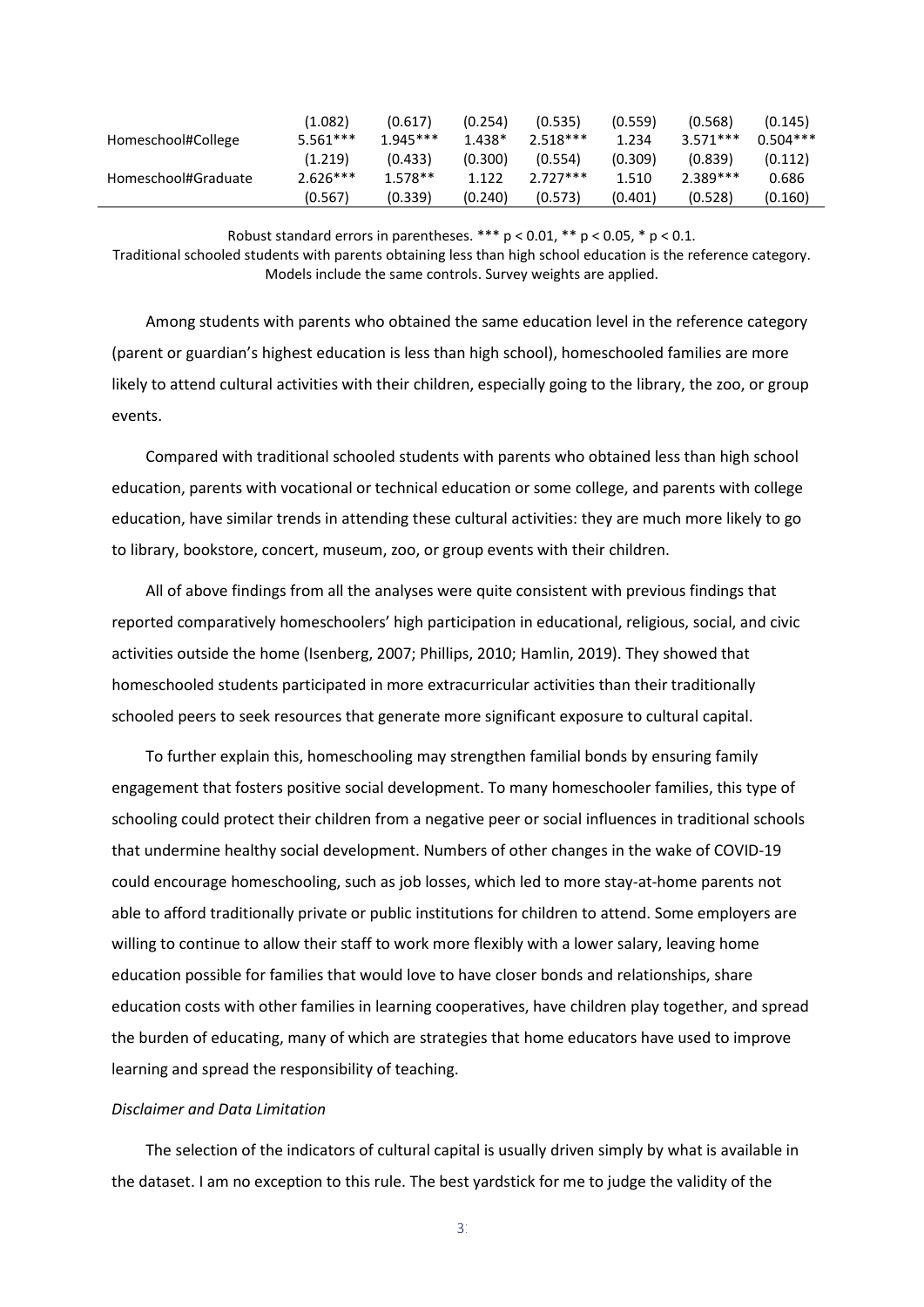measures of cultural capital is Bourdieu's discussion concerning this concept. The cultural activities here could reflect the dimensions and forms discussed by many researchers. I would suggest that these activities are relevant because parents involved in such culture activities can convey to their children a more general, transferable attitude of selfconfidence and familiarity towards culture that is highly appreciated at traditional school setting.

However, the conclusion on the cultural capital only reflects the culture outside of formal instructional time. More work needs to be done to understand how different cultural activities are within the family and developed through experience at traditional schools. Among homeschooling families, total household income is distributed across all income levels. It is worth mentioning that low-income categories are also well represented in our data in both homeschoolers and nonhomeschooler groups. As socially less privileged parents have less educationally relevant capital, their parents will be less likely to support children with their schoolwork and with the particular challenges of homeschooling, for example, attending cultural activities, providing support with technical equipment, offering knowledge on online learning strategies, adaptation to changing learning environment or disrupted learning time, and so forth.

#### *Conclusion*

This study first explored the global trends of home education, the academic outcome of homeeducated children, and the family background home-educated children come from in the United States. The legal status and specific homeschooling practices vary significantly by country and education systems globally. Many homeschoolers reside in North America, where homeschooling practices are permitted in the United States, Canada, and other countries. Although homeschooling is not explicitly forbidden in most countries in Europe and Asia, it is not encouraged or supervised. Education policy regarding home education is limited in both legalization and regulations.

Researchers from various social science fields have studied homeschoolers as a group of learners, analyzing this group's academic and family background. Supporters of the practice of home education addressed the advantages and benefits of homeschooling and pushed this practice to the legalization in state and local education laws and policies (Isenberg, 2007; Ray, 2010). They believe homeschooling better caters to a wider variety of needs and that homeschoolers have better learning outcomes. Advocates also argue that families want to spend more time with their children and develop closer family bonds by homeschooling their children.

On the flip side, critics charge that homeschooling is detrimental (Bartholet, 2020; Isenberg, 2007). They allege that it is academically harmful, socially harmful, and disturbs the public school

 $3<sup>2</sup>$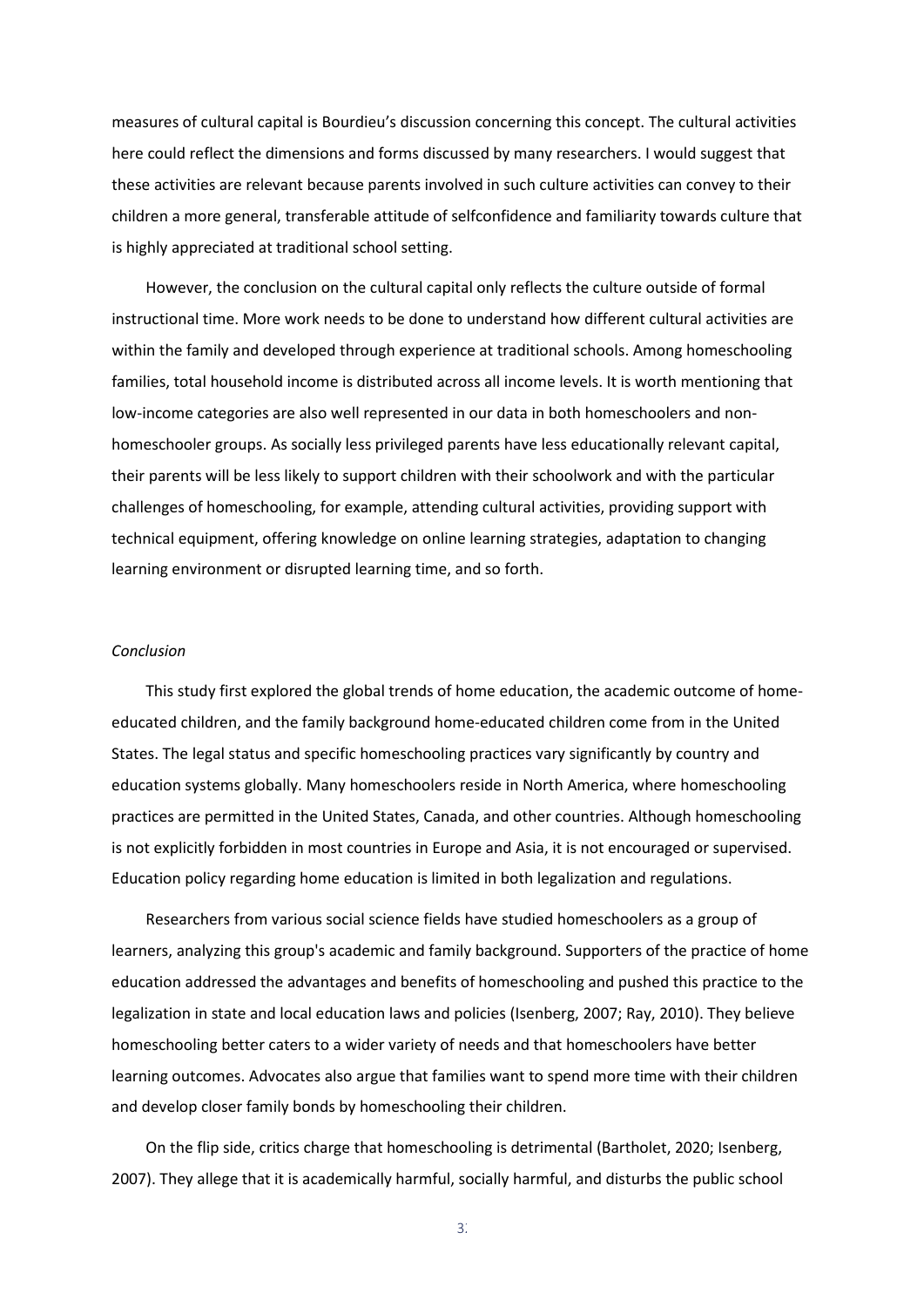system. Many accused homeschooled children of lack of proper regulation, as this group of learners, seem to have achieved poorer learning outcomes that exacerbate education inequality. Child abuse happens in some homeschooled families, and it is unfeasible for institutions to offer help. In addition, intense homeschool and public school relationship are found in many places, when the public school lost their funding as their student enrollment decreased while homeschoolers were growing. In addition, certain countries do not encourage home education at the national level in fear of separatism and extreme views.

Today's schoolchild from nearly every corner of the world has experienced some home-based education, thus making issues around it complicated but inevitable to understand for education stakeholders worldwide.

This group of learners shared a few common motivations, which explained why families chose home education. The global trend of home education primarily reflects the legal status of home education—the education systems in countries where legal homeschooling usually reported a more significant number of homeschoolers. In countries where homeschooling is questioned or not recognized by national laws and policy, the practice could still exist in different numbers, usually smaller numbers. On the one hand, fewer people might choose this way of education for their children while more parents enroll children in traditional institutions. On the other hand, a small number might come from the difficulty and hesitation of reporting homeschooling children, all of which lead to the challenges of accurately tracking the accurate numbers of homeschoolers.

Homeschooling in the United States has been regarded as a grassroots movement. It traces the growing "fault lines" between two types of homeschoolers, called by Gaither "closed communion" and "open communion." According to Gaither, the vast majority of homeschoolers were conservative Christians. Pew survey on the religious landscape in the South of the United States showed that residents in the South are highly religious, with 76 percent of respondents considered Christian, including 34 percent evangelical protestant, 14 percent mainline Protestant, 11 percent historically black protestant, and 15 percent Catholic (Pew Research Center, 2020). The political ideology among adults in the South is primarily conservative, with 40 percent of respondents indicating they are conservative, 32 percent indicating moderate, 21 percent liberal, and 7 percent unsure. This may explain our PFI-NHES findings with the homeschooler profile in the United States. A relatively high percentage of homeschoolers from the South region of the United States are identified from the data.

For homeschooler profiles that come from the U.S. national data of American households and the PFI-NHES program, the author reported a few fascinating numbers in terms of each highlighted

 $3<sup>3</sup>$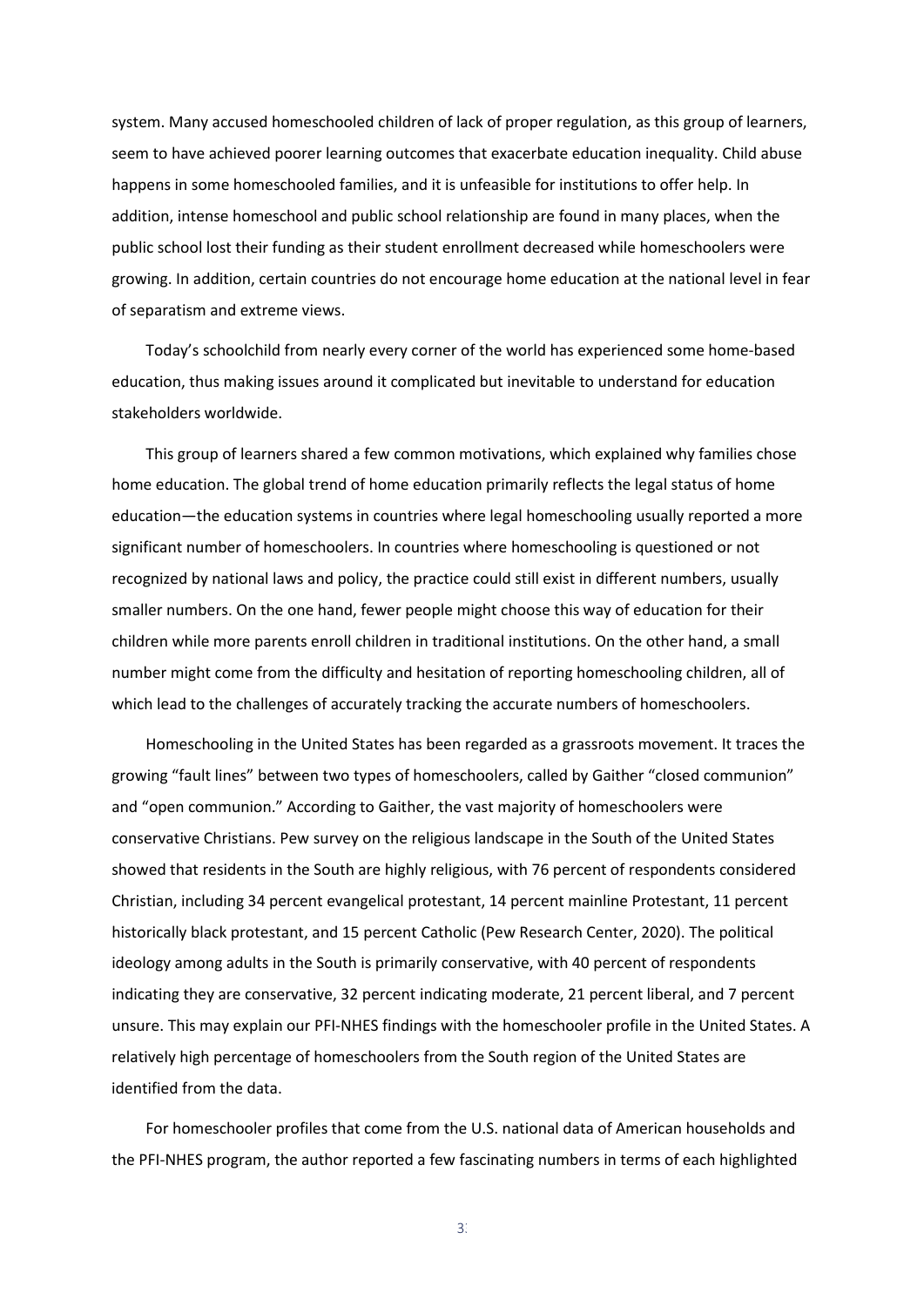demographic category. In addition, home education is heavily shaped by non-state actors, such as religious and charitable organizations, nonprofit organizations, private online and cyber schools, and for-profit technology and curricula providers, as well as parents and caregivers, who have all been playing crucial roles in American K-12 home education.

This study then summarized and introduced empirical research comparing and measuring home-educated with traditionally schooled children in learning outcomes. Many cite the bright side of this research. Studies during the pandemic are limited. Some argue that homeschooling will become an excellent option for more families, and it will become a more appealing option for families struggling with the COVID-19 pandemic. The Hechinger Report, a nonprofit platform that reports education news and progress describes American education using, "Like it or not, we are suddenly a nation of homeschoolers." Another survey by RealClear Opinion Research found one of the COVID-19 pandemic's effects is that more parents seem to be interested in homeschooling, as they found in 2020 that a high percentage (40 percent) of parents more likely to consider alternative education, including homeschooling, after the end of the lockdown (Harden, 2020).

More and more minority parents choose to homeschool their children, considering the academic achievement of their Black homeschool students. Their reasons for homeschooling are similar to those of homeschool parents in general, adding that some families intended to use homeschooling to help their children understand Black culture and history (Ray, 2015).

From our data, being minority traditionally schooled student do not always render minorities in disadvantaged position regarding cultural capital acquisition. However, being homeschooled and minority at the same time might do so. Compared with non-Black student that go to traditional schools, families of Black traditional students are significantly more likely to visit a library (1.41 times), attend a group event (1.6 times), and watch sports (1.26 times). As for homeschooled Black students, they are less likely to go to a bookstore, concert, museum, sporting events, while they are more likely to go to library, zoo, or group events. However, none of these ratios here are significantly different enough to make comparison with traditional schooled non-black students.

In contrast, schooling type can explain the variation of cultural activities among different groups really well. For example, non-black homeschooled students are significantly more likely to go to almost all cultural activities compared with traditional schooled peers: the likelihood of them visiting a library is four times of traditional schooled non-black students; the likelihood of them visiting a bookstore (2.16), going to a play, concert or live show (1.29), visiting an art gallery, museum, or historical site (2.23), visiting a zoo or aquarium, going to a group or religious event (2.76) are all significantly higher than their traditional peers.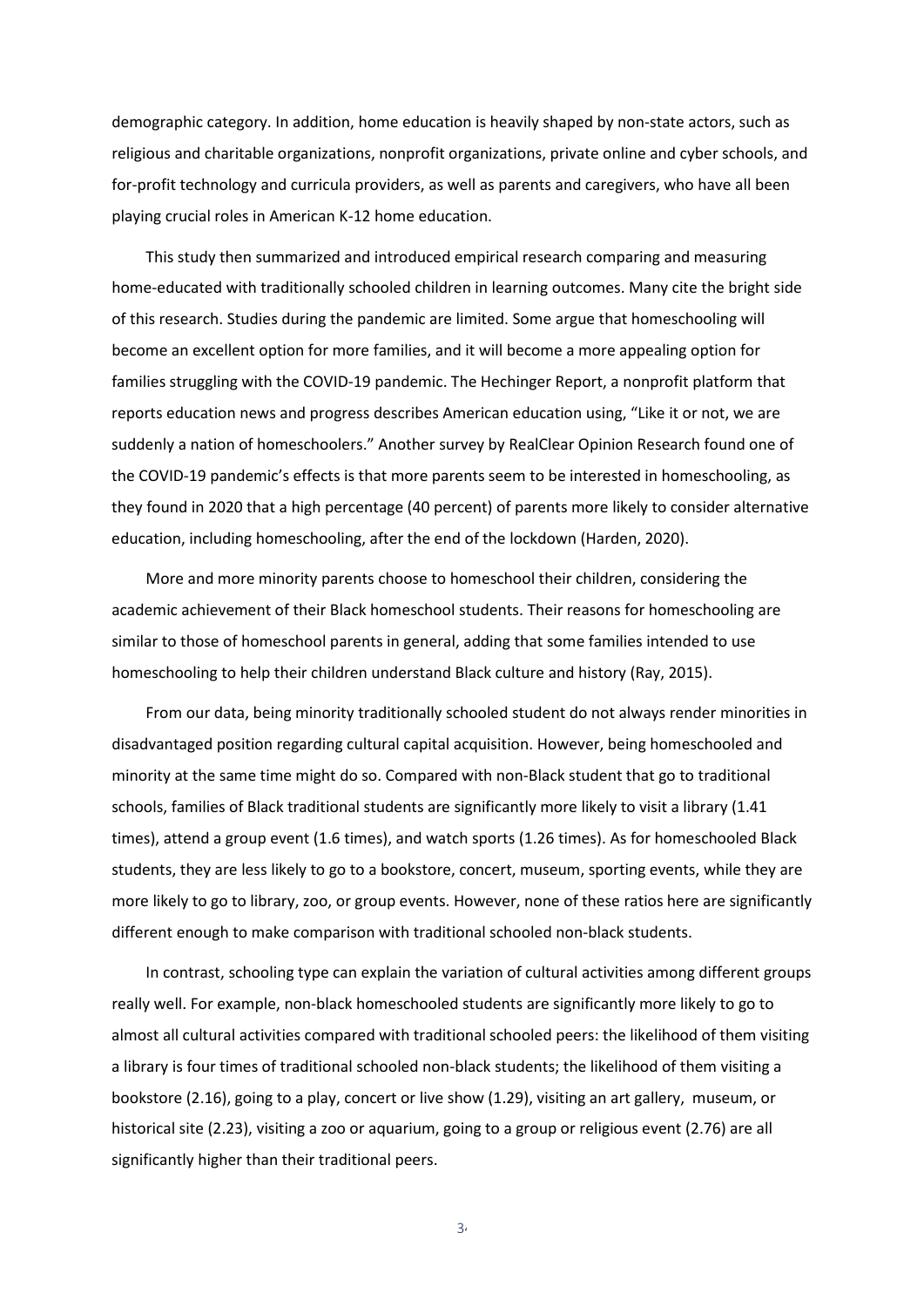The rise in the number of homeschoolers has revived some long-lasting worries. Based on the homeschooler profile in the United States, a relatively high percentage of homeschoolers are religious fundamentalists. As part of the resistance to their surrounding culture, religious fundamentalists are in the opposite camp of government institutions and professional expertise. Conservative Christians in early twentieth-century America, for example, considered themselves as "cultural insiders" and the government and affiliated institutions, including schools, as their "enemy, something committed to the evils of secular humanism" (Gaither, 2008; Kunzman, 2010). Some are afraid that homeschooled parents use the home to shelter children from scientific concepts and prevent children from getting connected to the real world. Some families are charged to use the home as covers to send their children to unlicensed schools with the religious curriculum. The fiercest debates also relate to child abuse.

Examples from both the media and scholarly articles reflect concerns about keeping homeschooled children safe and raising questions about child mistreatment and abuse. A study in 2018 of six school districts in Connecticut showed that more than one-third of families who had withdrawn children from school in the previous three years had been the subject of at least one prior report for suspected child neglect or abuse (Connecticut Office of the Child Advocate, 2018). Evidence is growing that reports to Child Protective Services have plummeted nationwide because children are removed from the mandated reporters that schools provide (Batholet, 2020).

In addition, intense homeschool and public school relationship are also reported. In a recent working paper, researchers found that in Michigan and nationally in the United States, school systems that offered in-person instruction in the fall of 2020 had more significant increases in homeschooling rates than school systems that provided remote education. School systems that offered small instruction in the fall of 2020 witnessed relatively more substantial increases in private school enrollment (Musaddiq et al., 2021).

As home education became more prevalent during the COVID-19 pandemic, research struggled to keep pace with the rapid growth. Current research on home education suffered from a few major limitations. For example, the sampling from previous research mainly came from small datasets, and few previous studies employed large-scale random samples. Second, there was a severe lack of advanced methodology applied in quantitative homeschooling research. Most previous research could only publish fundamental descriptive analysis, and even they used large-scale datasets. Few inferential data was drawn from large-scale datasets across different years in this field. Third, no previous research has incorporated all the large-scale datasets from the past decade. While previous work did provide meaningful insight into homeschooling, additional statistical analyses may help strengthen the existing evidence base. The empirical research on many aspects of home education is

 $3<sup>t</sup>$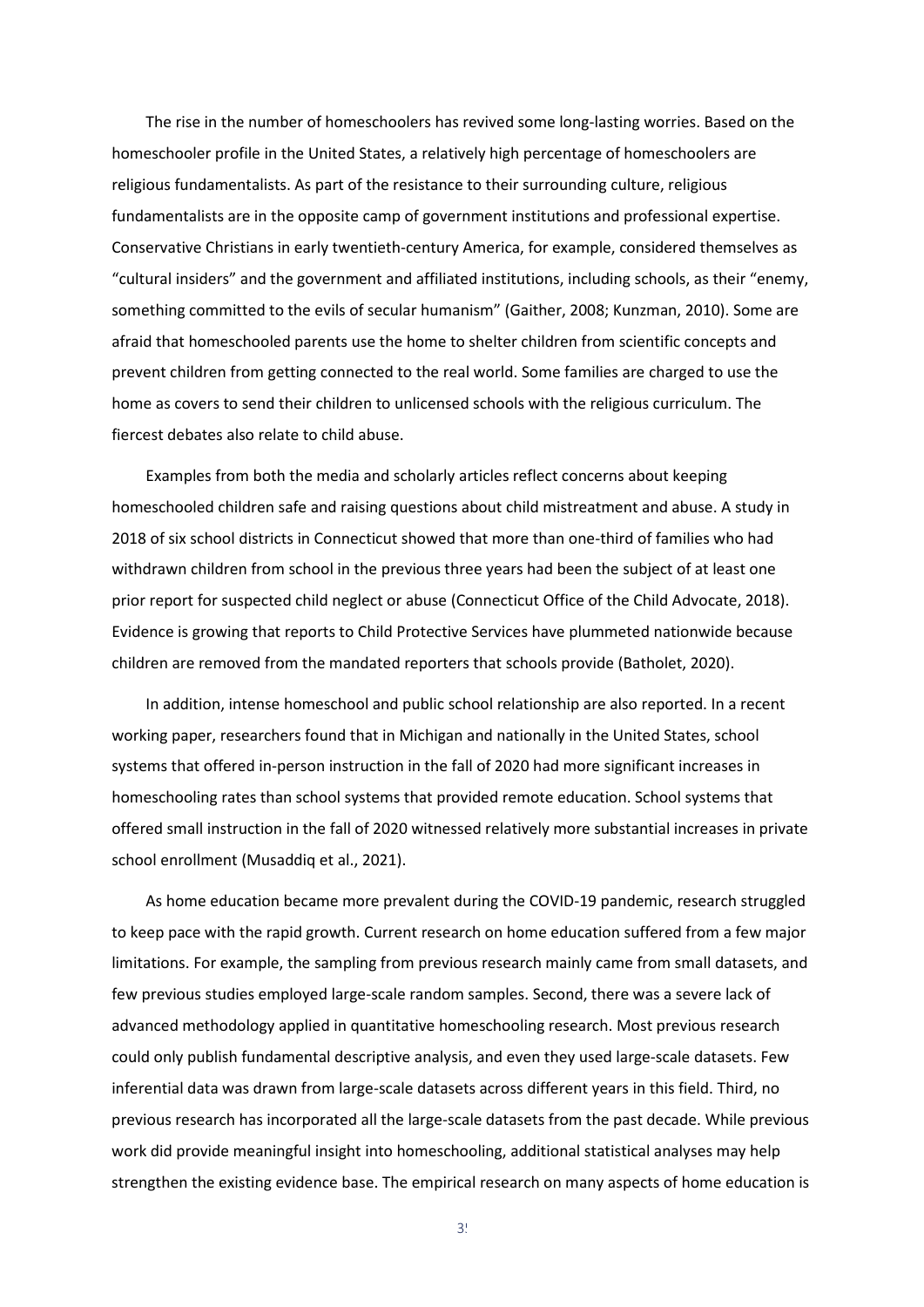still in its early years. Rigorous empirical research on the effects of homeschooling remains scarce. In the Wiley Handbook of Home Education, "scientific research is best conducted by nonstakeholders," the majority of the work studying the learning outcome of homeschooling was conducted by homeschooling groups, which leaves the educational success identified in those research studies questionable.

In addition, to explore the comprehensive studies around homeschooling and the debates on related issues, the author mainly examined the limited number of widely focused studies from peerreviewed journals and national education reports. However, this study is not systematic regarding the scope and scale of the work, and analyses in other languages and education systems are not included.

By undertaking the study in the context of the COVID-19 pandemic, the author hopes to chart new territory in the international education literature. The work will add meaning to the ongoing conversations on education equity and equality globally. This study may contribute to the comparative research, as the PFI-NHES 2019 data has not yet been utilized in any published article for this writing.

#### <span id="page-36-0"></span>**RECOMMENDATIONS**

Policymakers, practitioners, and activists have positioned school choices as ways to increase educational opportunities for historically marginalized students. At the same time, critics worry that the most disadvantaged families may be the least likely to participate in the school choice process, which will concentrate the neediest students in already disadvantaged and under-resourced neighborhood schools. It is therefore critical to understand how school choice shapes the composition and outcomes of all schools, regardless of the choice sector. Based on the discussions of this study, the author further presents some suggestions for stakeholders related to the issue of home education.

• Policymakers in each school district should understand the trends of homeschooling locally and find ways of evaluating student learning outcomes and academic progress. Public schools may consider cooperative policies for encouraging cultural activities outside of formal schooling, awarding credit, assisting with the transition for traditionally schooled and homeschooled students. Local education system could incorporate more opportunities for cultural events, especially the sporting events, and offer opportunities and equipment of relevant activities to homeschoolers, as they shortage of participation of this cultural activity based on our findings.

 $3<sub>6</sub>$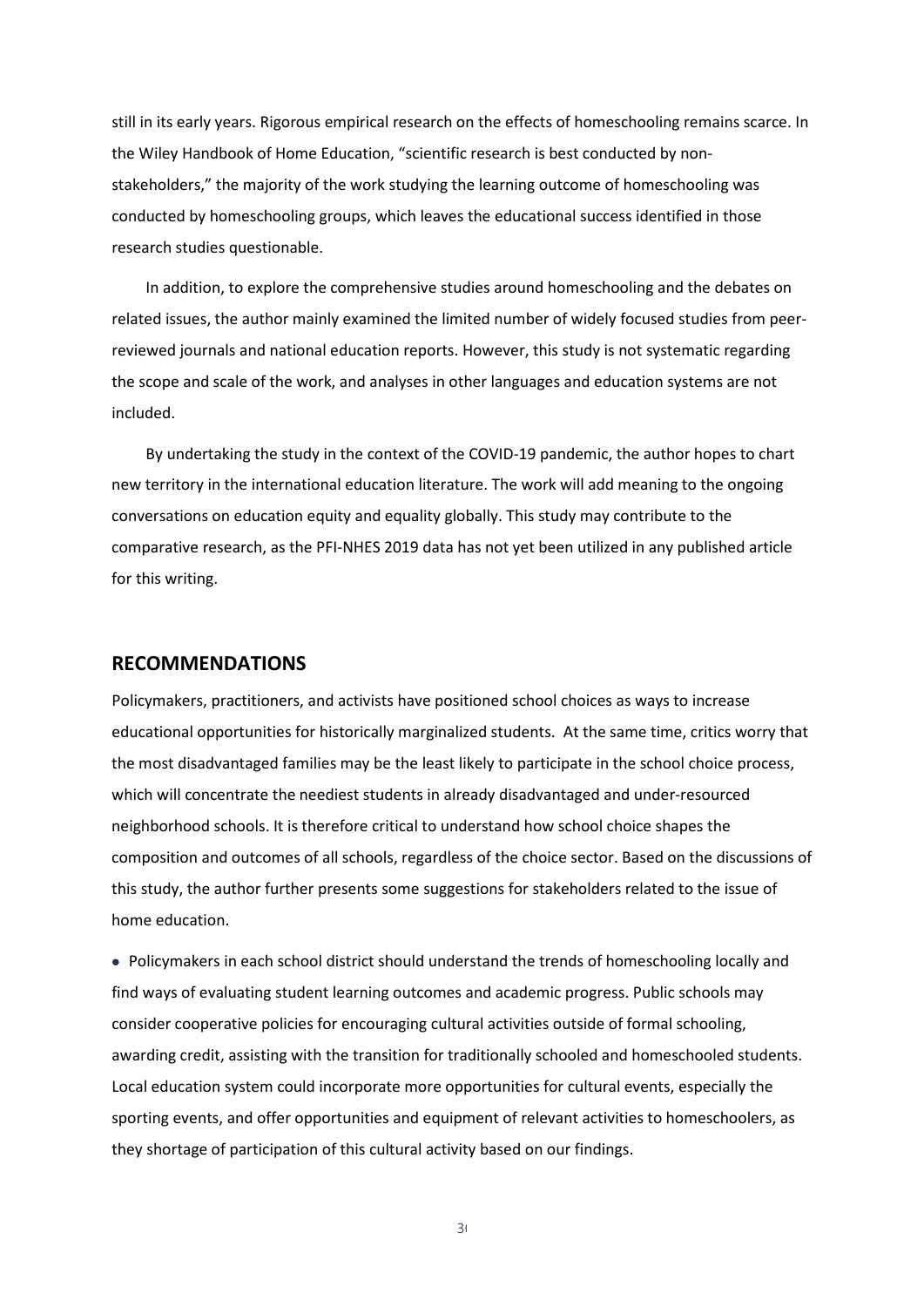• Parents or legal guardians of homeschoolers need to recognize the risks of the learning outcomes when homeschooling their children, for example, the mathematics learning outcome, considering the implication from this study. Parents should also be aware of the educational approach, expectations, emotional relationship with children when they homeschool.

• International agencies and organizations shall lead and facilitate more comparative projects on home education, online learning, and parental involvement. Conversations between different countries across continents should be encouraged. Guidance on how to conduct comparative research should be provided to researchers.

• As for researchers, more advanced methods to analyze national data sets are needed. Systematic studies on local, state, national, and regional homeschooling regulations are necessary for more topics among home education. Longitudinal studies on homeschoolers are needed.

• With respect to issues around home educated student success, research should also address other essential categories regarding homeschooled student success, such as the love of learning, the ability to think critically, the communication skills, healthy relationships, strengths of characters, and spiritual security, and so forth.

Evidence in home education, especially during COVID-19, remains inconclusive. The author hopes this paper will incentivize more discussions around home education, parental involvement in education, and resources for education at home.

#### <span id="page-37-0"></span>**ACKNOWLEDGEMENTS**

The author is grateful for the continuous help from the UNESCO GEM Report fellowship team during 2021 and 2022, especially her mentor Francesca Endrizzi, for being responsive, patient, and thoughtful for the whole process; Priyadarshani Joshi, for providing numerous opportunities for this work to get presented and improved. She also wants to thank GEM Report colleagues and peers for this project, especially the constructive and insightful suggestions from Daniel April, Camila Lima De Moraes, Leena Bhattacharya, Fernanda Gándara, Qiong Zhu, and many other researchers. Danqing owes a lot to her doctoral supervisor Dr. Yong Zhao for his recommendations and for serving as a role model. Finally, she would like to thank those researchers, and their work in the reference for their inspiration and light shed on this study. Should you have any questions, please contact the author at danty.yin@gmail.com.

 $3<sup>7</sup>$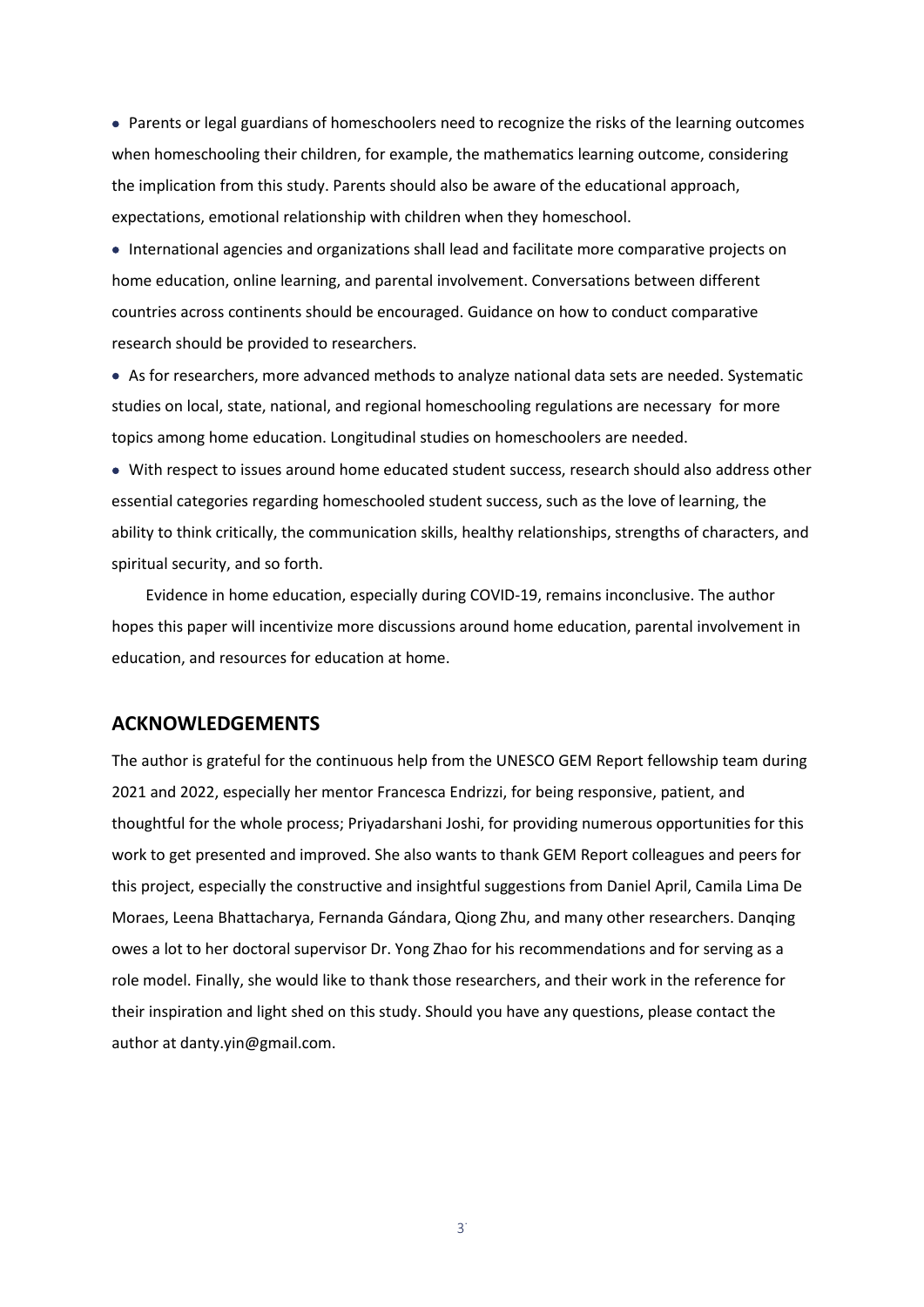### <span id="page-38-0"></span>**REFERENCES**

- Azevedo, J. P., Gutierrez, M., Hoyos, R. D., & Saavedra, J. (2022). The Unequal Impacts of COVID-19 on Student Learning. In Primary and Secondary Education During Covid-19 (pp. 421-459). Springer, Cham. Retrieved from https://link.springer.com/chapter/10.1007/978-3-030- 81500-4\_16.
- Barbosa, L. M. R. (2016). An overview of the homeschooling in Brazil: Analysis of its principles and attempts of legalization. Open Journal of Social Sciences, 4(04), 203.
- Bartholet, E. (2020). Homeschooling: Parent rights absolutism vs. child rights to education & protection. Arizona Law Review. Retrieved from https://ssrn.com/abstract=3391331
- Barwegen, L. M., Falciani, N. K., Putnam, S. J., Reamer, M. B., & Stair, E. E. (2004). Academic Achievement of Homeschool and Public School Students and Student Perception of Parent Involvement. School Community Journal, 14(1), 39-58.
- Bissada, M. (2021). U.S. School Enrollment Dropped By Nearly 3 Million In 2020 Amid Pandemic. Forbes. Retrieved from https://www.forbes.com/sites/masonbissada/2021/10/19/usschool-enrollment-dropped-by-nearly-3-million-in-2020-amidpandemic/?sh=7d8ca71268e8.
- Bongrand, P. (2016). "Compulsory Schooling" Despite the Law: How Education Policy Underpins the Widespread Ignorance of the Right to Home Educate in France. Journal of School Choice, 10(3), 320-329.
- Bourdieu, P., & Passeron, J. C. (1990). Reproduction in education, society and culture (Vol. 4). Sage.
- Brabant, C. (2021). The Intervention Strategies Of Resource Persons Monitoring Home Education: A Typology and A Questionnaire. Journal of School Choice, 1-26.
- Center for Research on Education Outcomes. (2021). Stanford University. https://credo.stanford.edu/studies/charter-school-studies.
- Champ, M. (2021). Homeschool registrations rising in Australia, alternative education advocates say mainstream schools need a shake-up. ABC News. Retrieved from https://www.abc.net.au/news/2021-10-08/home-and-alternative-schooling-on-the-rise-inaustralia/100503948.
- Cheng, A., & Hamlin, D. (2021). Contemporary homeschooling arrangements: An analysis of three waves of nationally representative data. Working Paper.
- Chingos, M. M., & Schwerdt, G. (2014). Virtual schooling and student learning: Evidence from the Florida Virtual School. Cambridge, MA: Harvard Kennedy School.
- Coleman, R. (2014). The Alaska data and homeschool academics. Coalition for Responsible Home Education. Retrieved from https://responsiblehomeschooling.org/the-alaska-data/.
- Coleman, R. (2019). Left in Limbo: Examining Kentucky's 2018 Report on Homeschooling. Coalition for Responsible Home Education. Retrieved from https://responsiblehomeschooling.org/left-in-limbo-examining-kentuckys-2018-report-onhomeschooling/.
- Compulsory Education Law of the People's Republic of China. (2014). Laws (and) regulations. The State Council, People's Republic of China.

http://english.www.gov.cn/archive/laws\_regulations/2014/08/23/content\_2814749830421 54.htm.

- Connecticut Office of the Child Advocate. (2018). Examining Connecticut's Safety Net for Children Withdrawn from School for the Purpose of Homeschooling—Supplemental Investigation To OCA's December 12 2017 Report Regarding the Death of Matthew Tirado. Retrived from https://portal.ct.gov/-/media/OCA/OCAMemoHomeschooling4252018pdf.pdf
- Eggleston, C., & Fields, J. (2021). Census Bureau's Household Pulse Survey Shows Significant Increase in Homeschooling Rates in Fall 2020. United States Census Bureau. Retrieved from https://www.census.gov/library/stories/2021/03/homeschooling-on-the-rise-during-covid-19-pandemic.html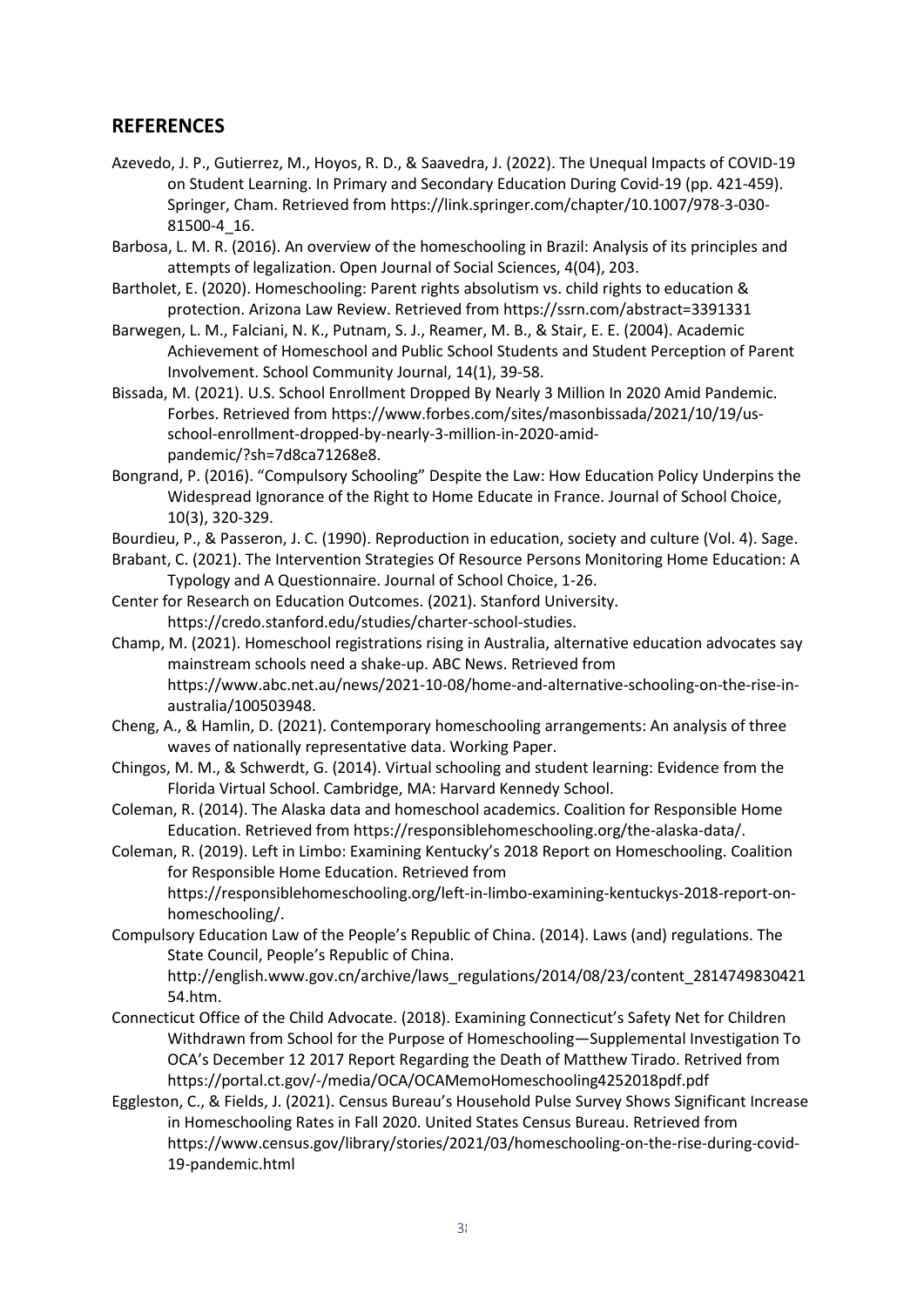- Emler, T. E., Zhao, Y., Deng, J., Yin, D., & Wang, Y. (2019). Side effects of large-scale assessments in education. ECNU Review of Education, 2(3), 279-296.
- Engle, D. (2021a). International homeschooling: Learning at home in Canada. Bridgeway. Retrieved from https://www.homeschoolacademy.com/blog/international-homeschooling-learning-athome-in-canada/.
- Engle, D. (2021b). Homeschooling in South Africa. Bridgeway. Retrieved from https://www.homeschoolacademy.com/blog/homeschooling-south-africa/
- France 24. (2021). Austria's anti-virus measures fuel rise in homeschooling. France 24. Retrieved from https://www.france24.com/en/live-news/20210926-austria-s-anti-virus-measures-fuelrise-in-homeschooling.
- Gray, P. & Riley, G. (2013). The challenges and benefits of unschooling, according to 232 families who have chosen that route. Journal of Unschooling and Alternative Learning, 7(14), 1-27.
- Green-Hennessy, S. (2014). Homeschooled adolescents in the United States: Developmental outcomes. Journal of Adolescence, 37(4): 441-449.
- Guterman, O. & Neuman, A. (2019). Reading at home: Comparison of reading ability among homeschooled and traditionally schooled children. Reading Psychology, 40, 169-190.
- Hamlin, D., & Cheng, A. (2021). Homeschooling, social isolation, and life trajectories: An analysis of formerly homeschooled adults. Education Reform Faculty and Graduate Students Publications. Retrieved from https://scholarworks.uark.edu/edrepub/129
- Houston, R. G. & Toma, E. F. (2003). Home schooling: An alternative school choice. Southern Economic Journal, 69(4), 920-935.
- Isenberg, E. J. (2007). What have we learned about homeschooling? Peabody Journal of Education, 82, 387-409.
- Jackson, M., Kaiser, A., Battle, D., Wan, C., Quenneville, G., Kincel, B., and Cox, C. (forthcoming). National Household Education Surveys Program of 2019: Data File User's Manual (NCES 2020-073). National Center for Education Statistics, Institute of Education Sciences, U.S. Department of Education. Washington, DC.
- MacPherson, P. (2021). School enrolment in Canada, part 3: Homeschooling on the rise in every province. The Fraser Institute Blog. Retrieved from https://www.fraserinstitute.org/blogs/school-enrolment-in-canada-part-3-homeschoolingon-the-rise-in-every-province.
- Madov, N. (2019). Government Seeks To Legalize Homeschooling With Executive Order. Folha De S.Paulo English Version. Retrieved from https://www1.folha.uol.com.br/internacional/en/brazil/2019/01/government-seeks-tolegalize-homeschooling-with-executive-order.shtml.
- Marks, D. & Welsch, D. W. (2019). Homeschooling choice and timing: An examination of socioeconomic and policy influences in Wisconsin. Journal of School Choice, 13(1), 33-57.
- Martin-Chang, S., Gould, O., & Meuse, R. (2011). The impact of schooling on academic achievement: Evidence from homeschooled and traditionally schooled students. Canadian Journal of Behavioral Science, 43 (3), 195.
- Mazama, A., & Lundy, G. (2015). African American homeschooling and the quest for a quality education. Education and Urban Society, 47(2), 160-181.
- McQuiggan, M., Megra, M., & Grady, S. (2017). Parent and Family Involvement in Education: Results from the National Household Education Surveys Program of 2016 (NCES 2017-102). U.S. Department of Education. Washington, DC: National Center for Education Statistics. Retrieved from http://nces.ed.gov/pubsearch.
- Murphy, J. (2014). The social and educational outcomes of homeschooling. Sociological Spectrum, 34(3), 244-272.
- Neuman, A. (2019). Criticism and education: Dissatisfaction of parents who homeschool and those who send their children to school with the education system. Educational Studies, 45(6), 726-741.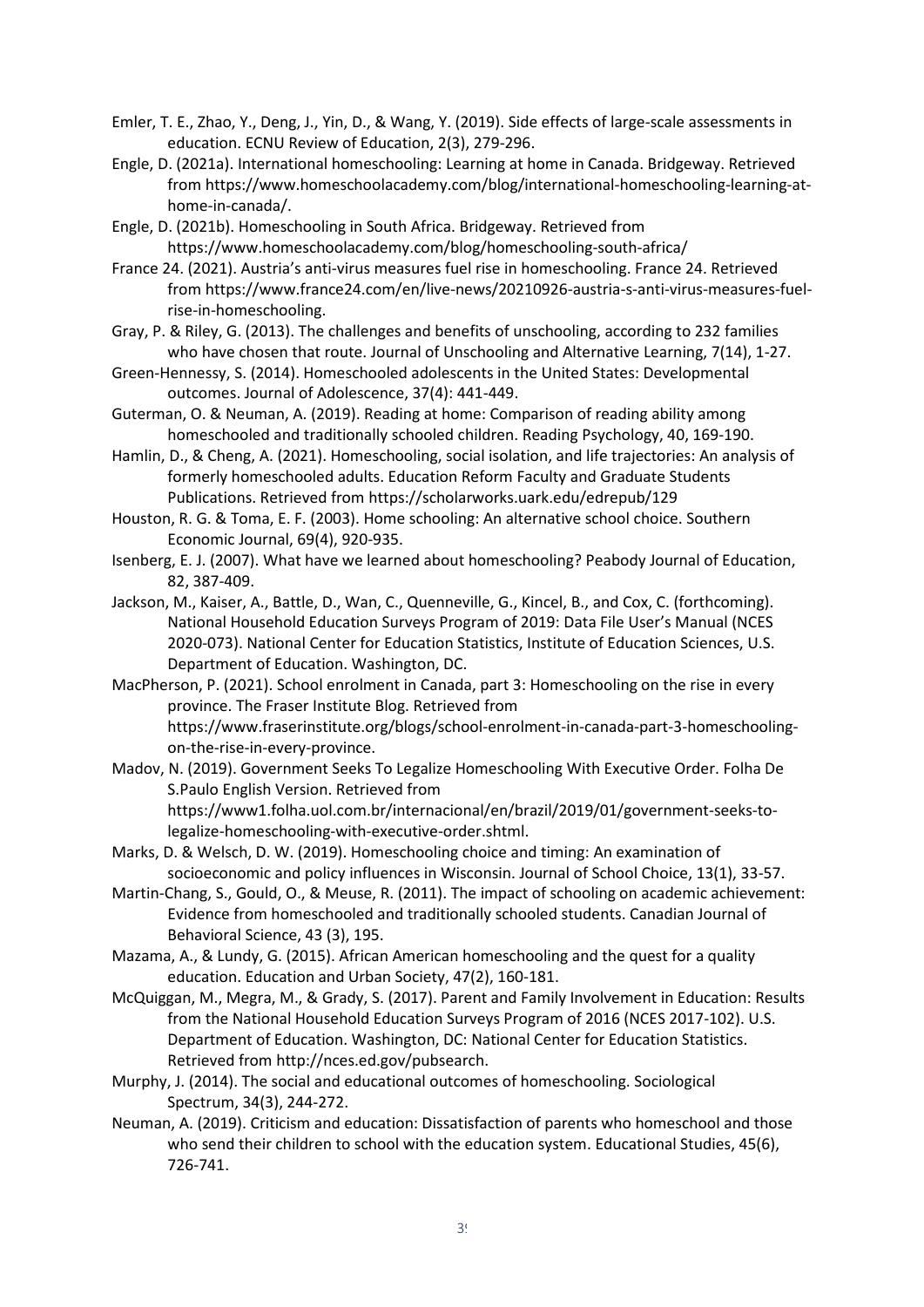Gaither, M. (Ed.). (2016). The Wiley handbook of home education. John Wiley & Sons.

- Goldstein, D., & Parlapiano, A. (2021). The kindergarten exodus. The New York Times. Retrieved from https://www.nytimes.com/2021/08/07/us/covid-kindergarten-enrollment.html.
- Gray, P. & Riley, G. (2013). The challenges and benefits of unschooling, according to 232 families who have chosen that route. Journal of Unschooling and Alternative Learning, 7(14), 1-27.
- Grunau, A. & Schumacher, E. (2019). European Court rules against German homeschooling family. Retrieved from https://www.dw.com/en/european-court-rules-against-germanhomeschooling-family/a-47021333.
- Hamlin, D. & Peterson, P. (2021). Homeschooling Skyrocketed During the Pandemic, but What Does the Future Hold? Education Week. Retrieved from

https://www.educationnext.org/homeschooling-skyrocketed-during-pandemic-what-doesfuture-hold-online-neighborhood-pods-cooperatives/.

- Hanks, J. (2020). France home-school ban: Conditions may be relaxed. The Connexion. Retrieved from https://www.connexionfrance.com/French-news/France-home-school-ban-conditionsmay-be-relaxed.
- Harden, N. (2020). COVID-19's Surprise Effect: More Parents Are Interested in Home Schooling. RealClearEducation. Retrived from

https://www.realcleareducation.com/articles/2020/05/29/covid-

19s\_surprise\_effect\_more\_parents\_are\_interested\_in\_home\_schooling\_110425.html Home Education. (2015). Educating your child at home. GOV.UK. Retrieved from

https://www.gov.uk/home-education.

- Homeschooling in Kenya. (2021). Wolsey Hall Oxford: The Homeschooling College Website. Retrieved from https://wolseyhalloxford.org.uk/about-us/internationalhomeschooling/kenya/#.
- House of Commons Education Committee. (2021). Strengthening Home Education. Third Report of Session 2021-22. The Education Committee. Retrieved from https://committees.parliament.uk/publications/6974/documents/72808/default/
- Howard, H. (2020). France to ban home-schooling to fight back against Islamic extremism. Daily Mail Online. Retrieved from https://www.dailymail.co.uk/news/article-8964325/Home-schooling-BANNED-France-Macrons-fight-against-Islamic-extremism.html.
- Jæger, M. M. (2011). Does cultural capital really affect academic achievement? New evidence from combined sibling and panel data. Sociology of education, 84(4), 281-298.
- Johnson, R. B., Onwuegbuzie, A. J., & Turner, L. A. (2007). Toward a definition of mixed methods research. Journal of mixed methods research, 1(2), 112-133.
- Jolly, J. L. & Matthews, M. S. (2018). The chronicles of homeschooling gifted learners. Journal of School Choice, 12(1): 123-145.
- Kaushik, M. (2021). Is India ready for home schooling? Forbes India. Retrived from https://www.forbesindia.com/article/edtech-special/is-india-ready-for-homeschooling/67571/1.
- Kunzman, R., & Gaither, M. (2020). Homeschooling: An updated comprehensive survey of the research. Other Education, 9(1), 253-336.
- Leturia, F. J. & Vallejo, I. F. (2012). Chile. In C. L. Glenn & J. De Groof (Eds.), Balancing freedom, autonomy and accountability in education: Volume 3(147-170). Tilburg, NL: Wolf Legal Publishers.
- Lickstein, C. V. (2009). Race and education at a crossroads: How Parents Involved in Community Schools v. Seattle School District No. 1 and Wisconsin v. Yoder shed light on the potential conflict between the black homeschooling movement and K-12 affirmative action programs. J. Gender Race & Just., 13, 835.
- McCracken, C. (2014). Correcting the Record: What Lawrence Rudner's 1999 Study Actually Says About Homeschooling Achievements. Coalition for Responsible Home Education Report.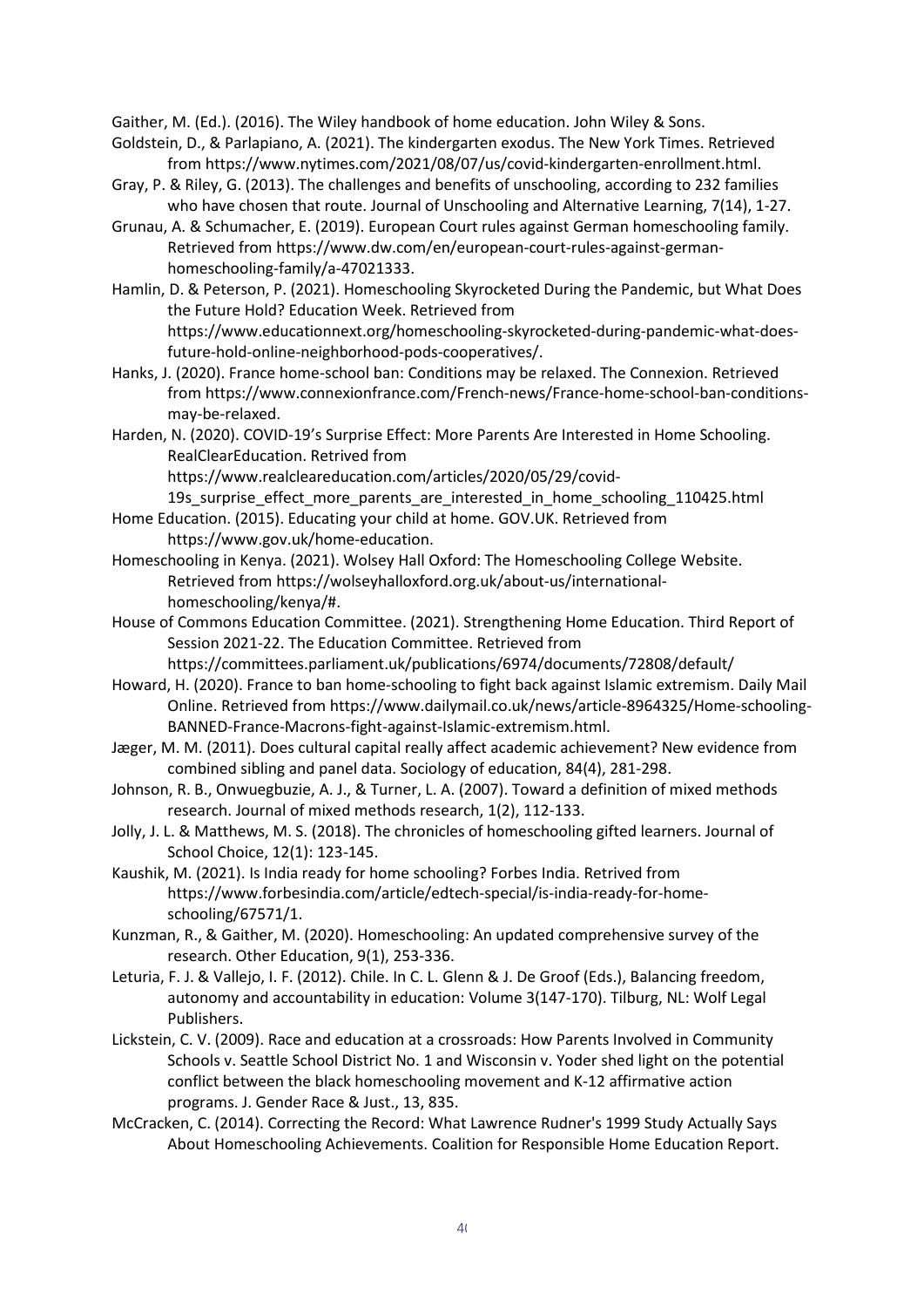Retrieved from https://responsiblehomeschooling.org/wpcontent/uploads/2013/12/rudner-1999-for-pdf.pdf

- Musaddiq, T., Stange, K. M., Bacher-Hicks, A., & Goodman, J. (2021). The Pandemic's effect on demand for public schools, homeschooling, and private school. National Bureau of Economic Research.
- Oduor, R. (2019). Keep It in the Family: A Case for Homeschooling in Kenya. The Elephant. Retrieved from https://www.theelephant.info/ideas/2019/08/15/keep-it-in-the-family-a-case-forhomeschooling-in-kenya/.
- Wolf, P. J., Greene, J. P., Ladner, M., & Paul, J. D. (2021). Is more school choice associated with higher state level performance on the NAEP. Retrieved from https://cpb-use1.wpmucdn.com/wordpressua.uark.edu/dist/9/544/files/2018/10/education-freedom-andnaep-scores.pdf.
- Peterson, P. E. (2010). Saving schools: From Horace Mann to virtual learning. Harvard University Press.
- Pew Research Center. (2020). Religion in America: U.S. Religious Data, Demographics and Statistics. Pew Research Center's Religion & Public Life Project. Retrieved from https://www.pewforum.org/religious-landscape-study/region/south/.
- Prothero, A. (2018). Homeschooling: Requirements, Research, and Who Does It. Education Week. Retrieved from https://www.edweek.org/policy-politics/homeschooling-requirementsresearch-and-who-does-it/2018/01.
- Qaqish, B. (2007). An analysis of homeschooled and non-homeschooled students' performance on an ACT mathematics achievement test. Home School Researcher, 17(2), 1-12.
- Ray, B. D. (1994). A nationwide study of home education in Canada: Family characteristics, student achievement, and other topics. Salem, OR: NHERI Publications.
- Ray, B. D. (1997a). Home education across the United States: Family characteristics, student achievement, and other topics. Purcellville, VA: HSLDA Publications.
- Ray, B. D. (1997b). Strengths of their own: Home schoolers across America. Salem, OR: NHERI Publications.
- Ray, B. D. (2004a). Home educated and now adults: Their community and civic involvement, views about homeschooling, and other traits. Salem, OR: NHERI Publications.
- Ray, B. D. (2004b). Homeschoolers on to college: What research shows us. Journal of College Admissions.
- Ray, B. D. (2010). Academic achievement and demographic traits of homeschool students: A nationwide study. Academic Leadership: The Online Journal.
- Ray, B. D. (2015). African American homeschool parents' motivations for homeschooling and their black children's academic achievement. Journal of School Choice, 9(1), 71-96.
- Ray, B. D. (2019). Homeschooling in Brazil: An Overview. National Home Education Research Institute. https://www.nheri.org/home-school-researcher-homeschooling-in-brazil-anoverview/.
- Raymond, M. E., Han, C., Goulas, S., Lee, W. F., & Waeiss, C. (2020). A Meta-Analysis of Simulations of 2020 Achievement Assessments in 19 States. The Center for Research on Education Outcomes at Stanford University: Stanford, CA. Retrieved from https://credo.stanford.edu/sites/g/files/sbiybj6481/f/covid\_sim\_meta\_analysis\_final\_v.3.pd f.
- Ross, C. J. (2010). Fundamentalist challenges to core democratic values: Exit and homeschooling. William and Mary Bill of Rights Journal, 18, 991-1014.
- Rudner, L. M. (1999). Scholastic achievement and demographic characteristics of home school students in 1998. education policy analysis archives, 7(8), n8.
- Safran, L. (2010). Legitimate peripheral participation and home education. Teaching and Teacher Education, 26, 107-112.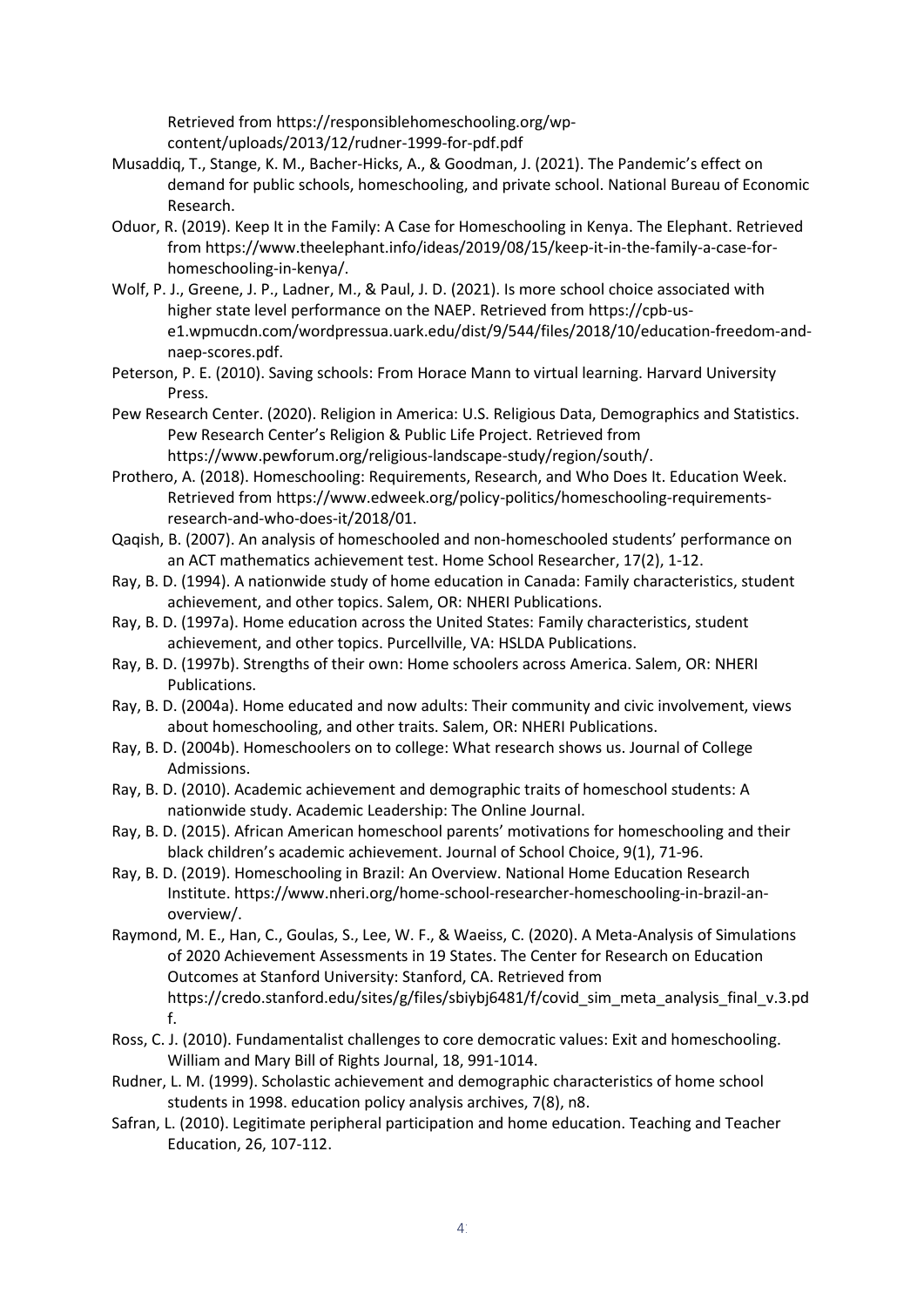- The Economist Newspaper. (2019). More Chinese are home schooling their kids. The Economist. Retrieved from https://www.economist.com/china/2019/10/17/more-chinese-are-homeschooling-their-kids.
- The Economist. (2021). Covid-19 has persuaded some parents that home-schooling is Better. The Economist. Retrieved from https://www.economist.com/international/2021/02/22/covid-19-has-persuaded-some-parents-that-home-schooling-is-better.
- UNESCO Education Sector.(2021). Learning assessment at UNESCO. Section of Partnerships, Cooperation and Research Division for Education 2030 Support and Coordination UNESCO. Retrieved from

https://en.unesco.org/system/files/private\_documents/learning\_assessments\_brochureeng-web.pdf

- Wamsley, L. (2021). Homeschooling Doubled During The Pandemic, U.S. Census Survey Finds. NPR News. Retrieved from https://www.npr.org/2021/03/22/980149971/homeschoolingdoubled-during-the-pandemic-u-s-census-survey-finds.
- Watson, B. K. (2020, November 19). Coronavirus: The realities of schooling in rural Brazil. BBC News. https://www.bbc.com/news/world-latin-america-54990593
- Wilkens, C. P., & Kalenda, P. J. (2019). Correspondence schools in Alaska: Enrollment and cohort graduation rates, 2010-17. Journal of School Choice, 13(4), 509-536.
- Wilkens, C.P., & Jennifer, J. (2021). Are homeschoolers prepared for life? Harvard Kennedy School Taubman Center for Local and State Governance Program on Education Policy & Governance. Post-Pandemic Future of Homeschooling Conference on May 20th, 2021.
- Willen, L. (2021). How to homeschool trends on Google with parents due to Coronavirus. The Hechinger Report. Retrieved from https://hechingerreport.org/ready-or-not-a-new-era-ofhomeschooling-has-begun/
- Yuracko, K. A. (2008). Education off the grid: Constitutional constraints on home schooling. California Law Review, 96, 123-184.
- Zhang, Y. (2013). Homeschooling popular with Chinese parents. China Daily. Retrieved from http://en.people.cn/203691/8413485.html?elq=6233be00835540309f6ff73727376523&elq CampaignId=133
- Zhao, Y. & Lei, J. (2009). Chapter: New Technology in the Handbook of Education Policy Research, edited by Gary Sykes, et al., Taylor & Francis Group. ProQuest Ebook Central.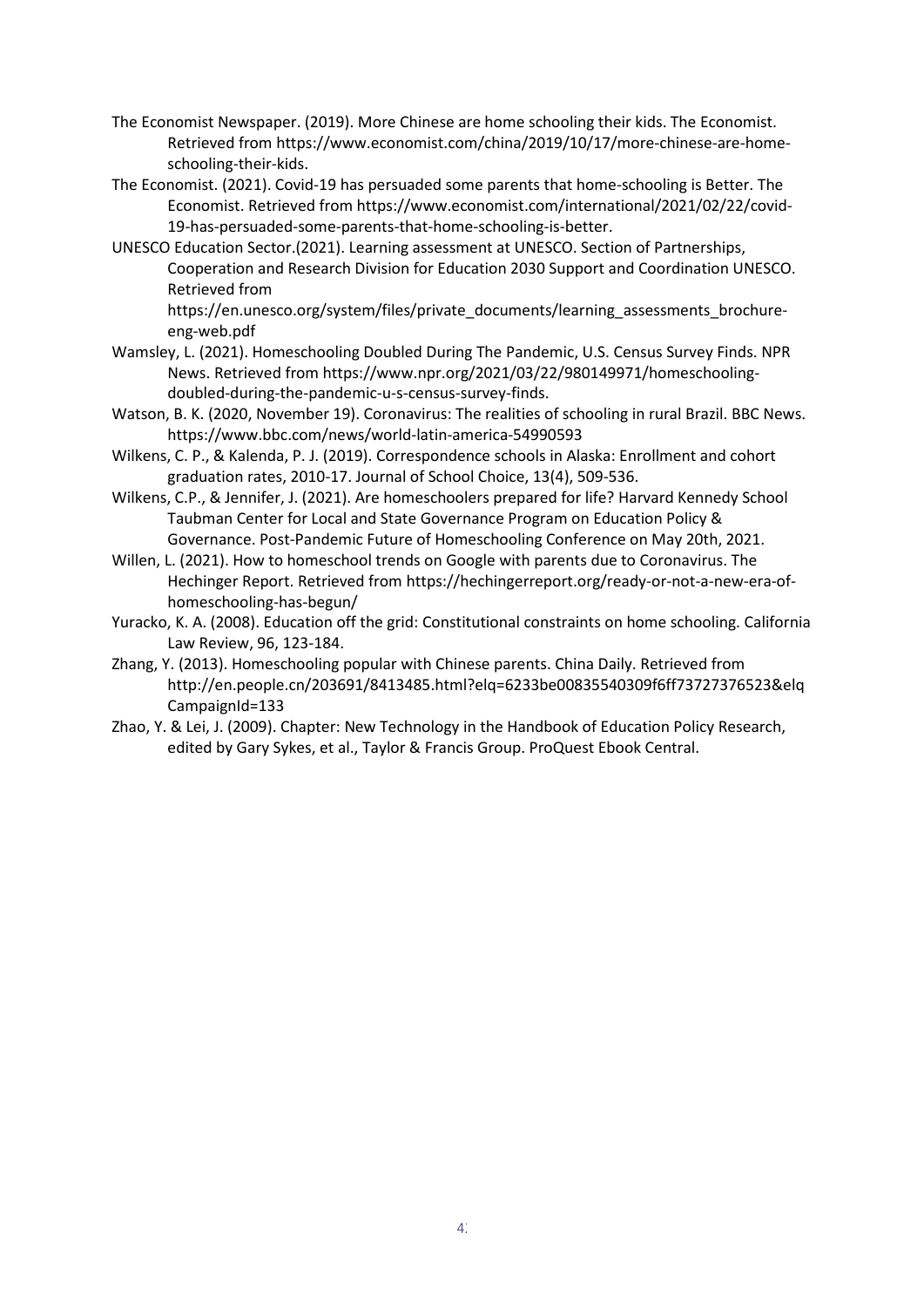#### <span id="page-43-0"></span>**APPENDICES**

#### <span id="page-43-1"></span>**Appendix 1: A Technical Notes**

The National Household Education Surveys Program (NHES) is a set of surveys sponsored by the U.S. Department of Education's National Center for Education Statistics (NCES). This paper presents survey data released from the Parent and Family Involvement in Education (PFI) Survey of the 2019 NHES. Earlier administrations of the NHES—in 1996, 1999, 2003, 2007, 2012, and 2016—also focused on parent and family involvement in education.

The 2019 PFI data collection was conducted by the U.S. Census Bureau, from January through August of 2019. The NHES:2019 sample was selected using a two-stage, address-based, sampling frame. The first sampling stage selected residential addresses. To increase the number of Blacks and Hispanics in the sample, census tracks with higher percentages of Black and Hispanic households were sampled at a higher rate than other census tracts.

Sampled households were asked to complete a screener questionnaire to identify the presence of eligible children at the address. At the second stage, one child from each household was sampled to be the focus of a topical survey. The majority of data were collected using a web-based survey instrument that respondents accessed with credentials they received in a mailed invitation. Paper survey were used for nonresponse follow-up and for a small experiment.

The PFI sample is nationally representative of all noninstitutionalized students in the 50 states and the District of Columbia, ages 3 through 20, who were enrolled in kindergarten through grade 12 or homeschooled for these grades.

The respondent to the PFI questionnaire was a parent or guardian in the household who knew about the sampled child. The respondent was asked questions about school choice, homeschooling, virtual course-taking, school characteristics, student experiences, teacher feedback on school performance and behavior, family involvement in the school, school practices to involve and support families, satisfaction with different aspects of the school, family involvement in schoolwork, and family involvement in selected nonschool activities with students. The respondent was also asked basic demographic questions about the child as well as questions about the child's health and disability status, parent/guardian characteristics, and household characteristics.

Those who did not respond to the first invitation that was mailed to them. The survey materials (both paper and online) were offered in both English and Spanish. The total number of completed PFI surveys was 16,446, representing a population of 53.1 million students when weighted to reflect national totals.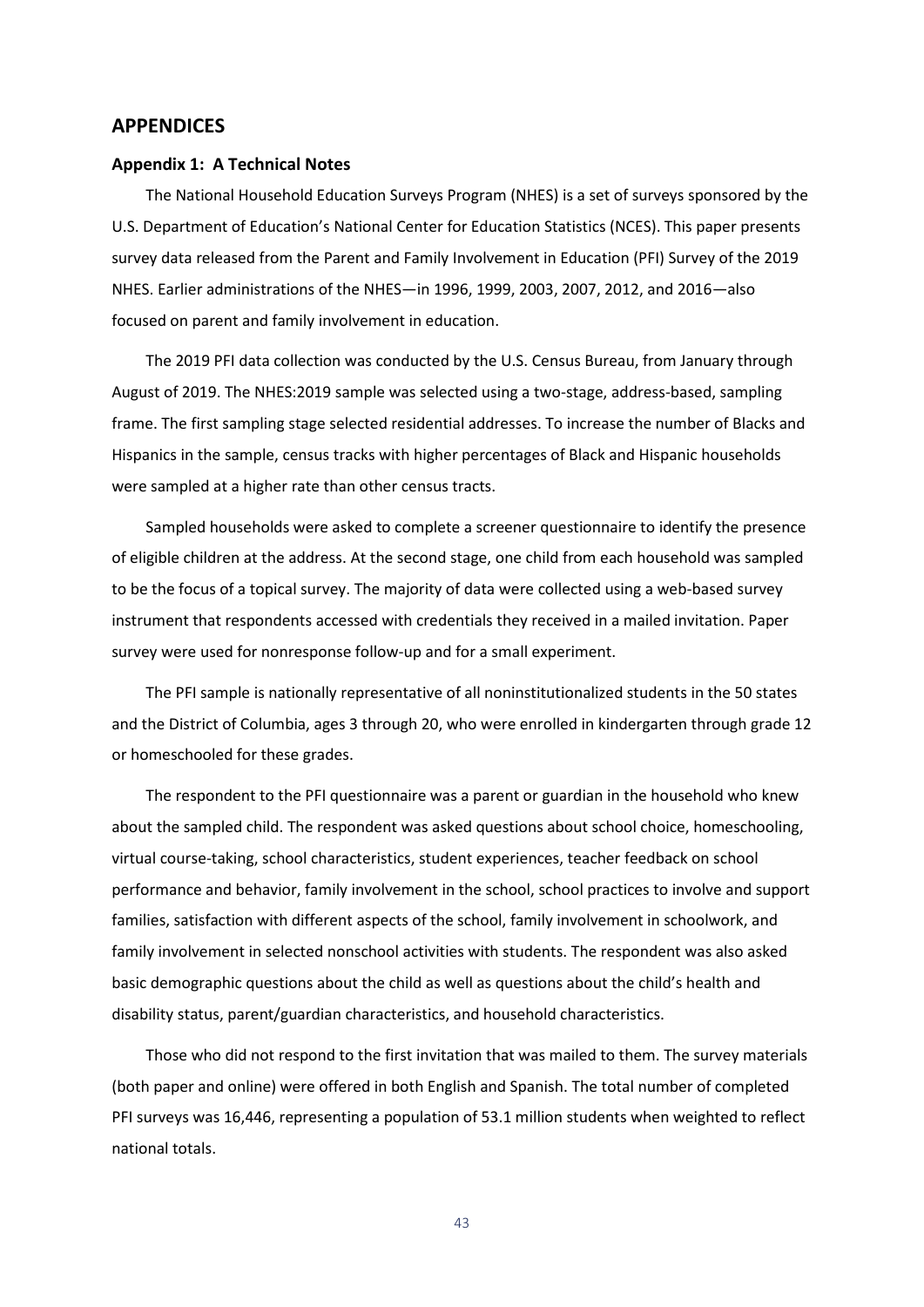#### <span id="page-44-0"></span>**Appendix 2: The Glossay of Terms**

The names of variables that are included in the data file and were used to produce estimates for this report appear in capital letters. In some cases, the variables have been used in the exact format in which they appear on the data file. In other cases, variables available on the data file have been modified, for instance, when the categories have been combined to create a smaller number of categories. Such collapsing of categories is noted in the descriptions. In other cases, new measures have been derived specifically for this report by combining information from two or more variables in the data file. In these instances, the variables used to create the new measure are noted. Unless otherwise noted, all data are based on either direct parent reports, imputed data when a parent report is missing, or derived measures.

#### *Example Characteristics*

Homeschool: This is the variable that classifies the homeschooling status for responded family. The variable is qtype (QTYPE) in 2012 and 2016 data sets, and EDCHSFL (What type of school does this child attend? h. Student is homeschooled, included co-ops) in 2019 data set. The variable are as follows: 1 = Yes; 2 = No. For the analyses, the variable is renamed to "homeschool" and re-coded with  $0 = No$  and  $1 = Yes$ .

Community Type of Children's Household: ZIPLOCL is a household location variable that classifies the ZIP code into a set of community types. This variable was derived using the respondent's ZIP code and census data. The values for ZIPLOCL are as follows:

1 = City—Large; 2 = City—Midsize; 3 = City—Small; 4 = Suburb—Large; 5 = Suburb—Midsize; 6 = Suburb—Small; 7 = Town—Fringe; 8 = Town—Distant; 9 = Town—Remote; 10 = Rural—Fringe; 11 = Rural—Distant; 12 = Rural—Remote

For the analyses, the first three categories from ZIPLOCL are combined to form the "City" category. Other categories from ZIPLOCL are combined to form the categories "Suburban" (categories 4, 5, and 6), "Town" (categories 7, 8, and 9), and "Rural" (10, 11, and 12).

Student's Sex: The data for the variable CSEX are taken directly from responses to the topical interview. If values are missing for this variable, they are imputed from the screener interview where possible.

Student's Race/Ethnicity: RACEETH indicates the race and ethnicity of the sampled student. This variable is used in this paper in the same format in which it appears on the data file and is derived from information in CHISPAN, CWHITE, CBLACK, CAMIND, CASIAN, and CPACI. The values of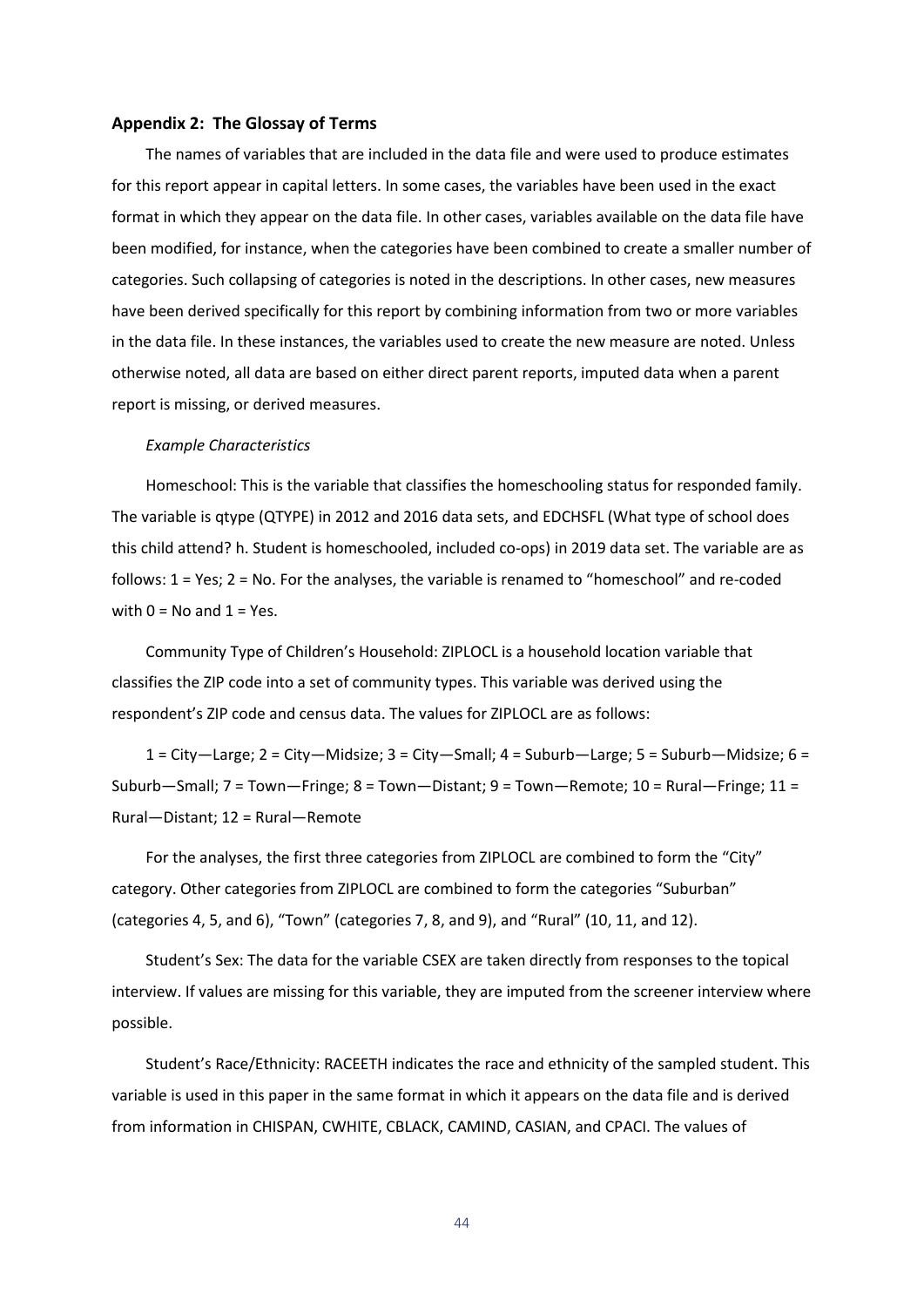RACEETH are as follows: 1 = White, non-Hispanic; 2 = Black, non-Hispanic; 3 = Hispanic; 4 = Asian or Pacific Islander, non-Hispanic; 5 = All other races and multiple races, non-Hispanic

Highest Education Level of Parent/Guardian: PARGRADEX indicates the highest level of education for either of the child's parents or nonparent guardians who reside in the household. This measure, which is used in this report in the same format in which it appears on the data file, is derived from P1EDUC and P2EDUC.

The values for PARGRADEX are as follows: 1 = Less than high school credential; 2 = High school graduate or equivalent; 3 = Vocational/technical education after high school or some college; 4 = Bachelor's degree; 5 = Graduate or professional school.

#### <span id="page-45-0"></span>**Appendix 3: Analysis for Homeschooling Effect on Cultural Capital**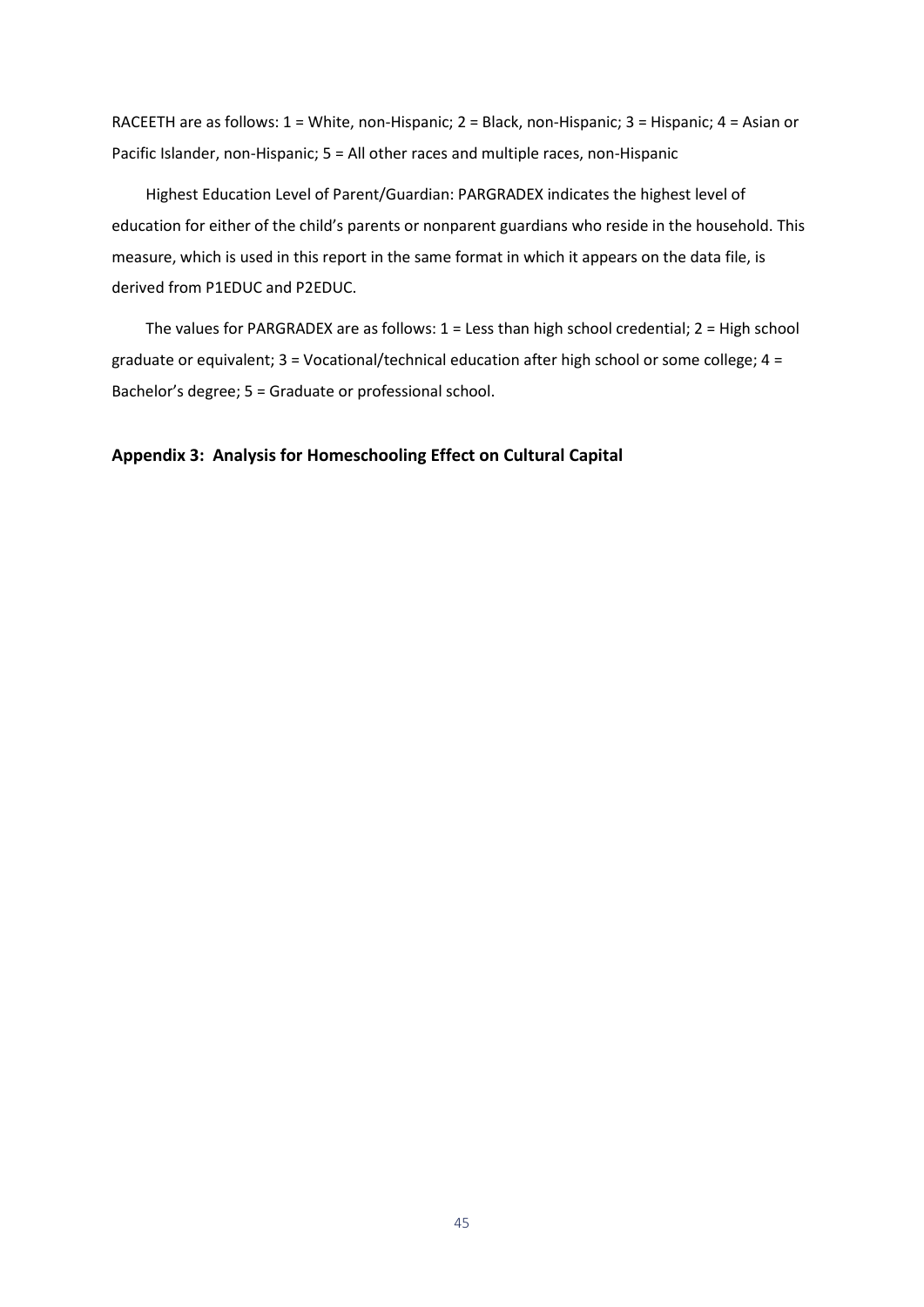| Cultural Activities |            |                  | (3)     | (4)        | (5)       | (6)        |            |
|---------------------|------------|------------------|---------|------------|-----------|------------|------------|
| <b>VARIABLES</b>    | Library    | <b>Bookstore</b> | Concert | Museum     | Zoo       | Group      | Sports     |
| Homeschool          | $3.239***$ | $1.902***$       | 1.182   | $1.917***$ | $1.514**$ | $2.288***$ | $0.648***$ |
|                     | (0.678)    | (0.318)          | (0.173) | (0.291)    | (0.315)   | (0.504)    | (0.0926)   |
| <b>Observations</b> | 16.446     | 16.446           | 16.446  | 16.446     | 16.446    | 16.446     | 16,446     |

#### **Table 1. Logistic regression predicting cultural activities participation by schooling**

Robust standard errors in parentheses. \*\*\* p < 0.01, \*\* p < 0.05, \* p < 0.1.

Models include the following controls: children's gender, children's age, children's race and ethnicity, region, community type, parental education, and parent immigration status (see table 6 for full results). Non-homeschooler student is the reference category in this table. Survey weights are applied.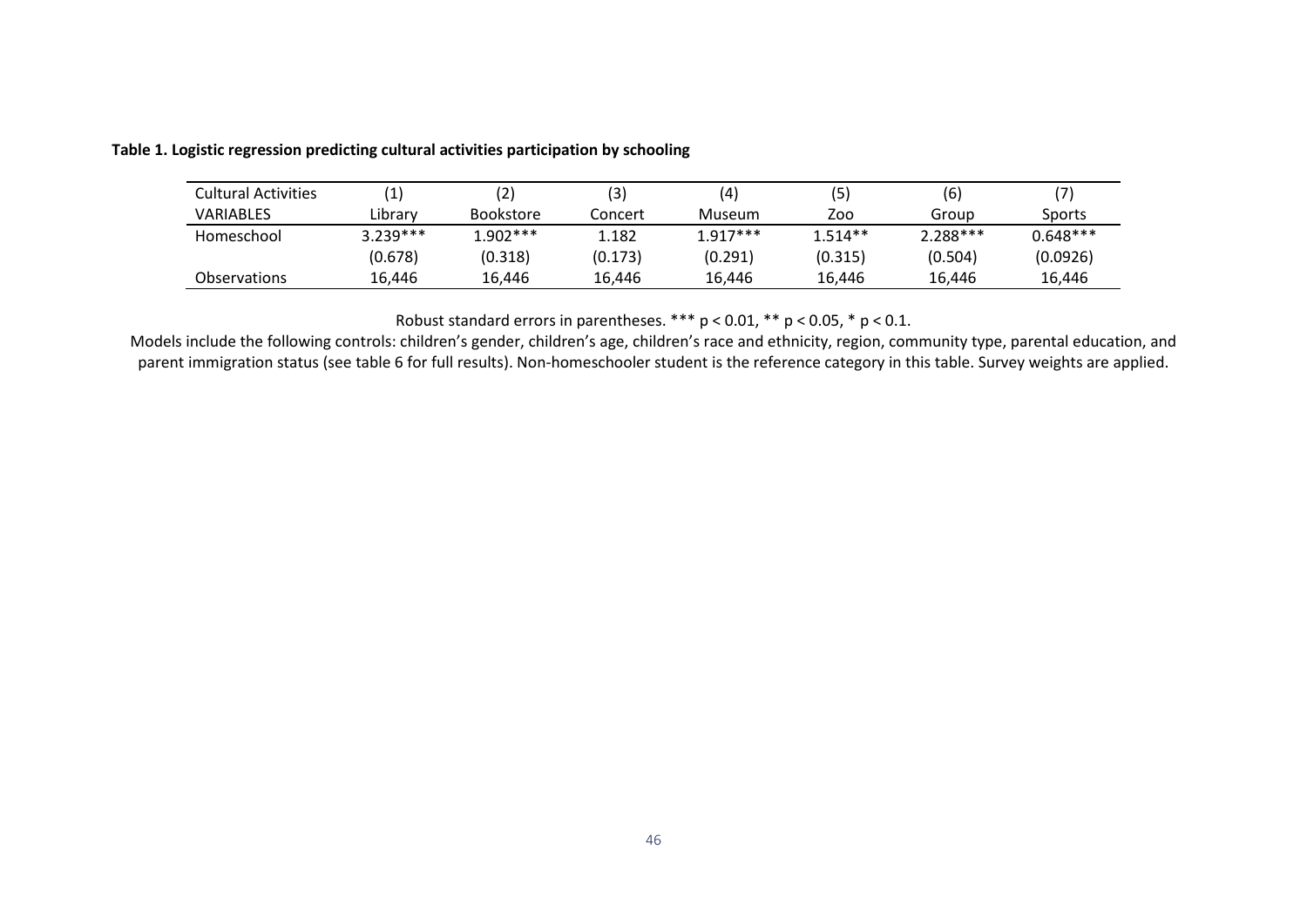| <b>Cultural Activities</b> | (1         | (2)              | (3)        | (4)        | (5         | (6)        | (7)        |
|----------------------------|------------|------------------|------------|------------|------------|------------|------------|
| <b>VARIABLES</b>           | Library    | <b>Bookstore</b> | Concert    | Museum     | Zoo        | Group      | Sports     |
| Non-Homeschool & Female    | $1.218***$ | $1.376***$       | $1.373***$ | 0.979      | 1.017      | $1.136***$ | $0.883**$  |
|                            | (0.0643)   | (0.0703)         | (0.0663)   | (0.0546)   | (0.0651)   | (0.0547)   | (0.0435)   |
| Homeschooler & Male        | $3.561***$ | $2.362***$       | 1.302      | $1.812***$ | $2.301***$ | $2.581***$ | $0.707*$   |
|                            | (0.608)    | (0.396)          | (0.235)    | (0.296)    | (0.464)    | (0.439)    | (0.130)    |
| Homeschool & Female        | $3.622***$ | $2.179***$       | 1.499*     | 1.966***   | 1.046      | $2.342**$  | $0.527***$ |
|                            | (1.295)    | (0.578)          | (0.326)    | (0.480)    | (0.345)    | (0.871)    | (0.113)    |

#### **Table 2. Logistic regression predicting cultural activities participation by gender**

Robust standard errors in parentheses.  $*** p < 0.01$ ,  $** p < 0.05$ ,  $* p < 0.1$ .

Traditional schooled male student is the reference category.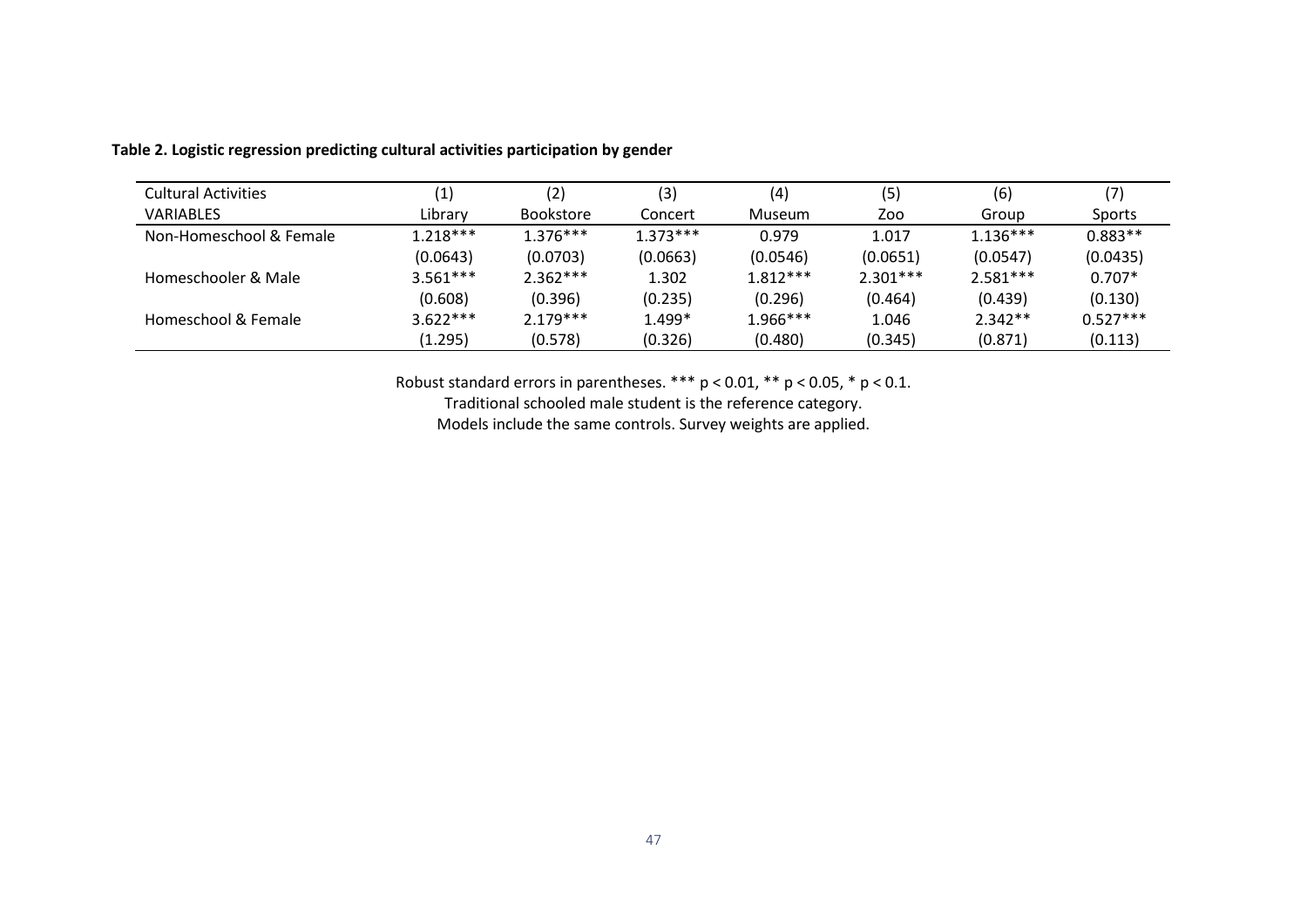| <b>Cultural Activities</b>        | $\left( 1\right)$ | (2)              | (3)      | (4)        | (5)        | (6)        |            |
|-----------------------------------|-------------------|------------------|----------|------------|------------|------------|------------|
| <b>VARIABLES</b>                  | Library           | <b>Bookstore</b> | Concert  | Museum     | Zoo        | Group      | Sports     |
| Non-Homeschool & Black Students   | $1.409***$        | 0.972            | 0.939    | 0.950      | 1.085      | $1.600***$ | $1.260***$ |
|                                   | (0.113)           | (0.0760)         | (0.0713) | (0.0816)   | (0.104)    | (0.121)    | (0.0959)   |
| Homeschooled & Non-Black Students | $3.995***$        | $2.164***$       | 1.286*   | $2.234***$ | $1.630***$ | $2.757***$ | $0.704**$  |
|                                   | (0.540)           | (0.307)          | (0.180)  | (0.295)    | (0.270)    | (0.398)    | (0.0989)   |
| Homeschooled & Black Students     | 1.594             | 0.956            | 0.728    | 0.755      | 1.037      | 1.440      | 0.526      |
|                                   | (1.175)           | (0.580)          | (0.386)  | (0.429)    | (0.804)    | (1.058)    | (0.241)    |

#### **Table 3. Logistic regression predicting Black family participation in cultural activities**

Robust standard errors in parentheses. \*\*\*  $p < 0.01$ , \*\*  $p < 0.05$ , \*  $p < 0.1$ .

Traditional schooled non-Black student is the reference category.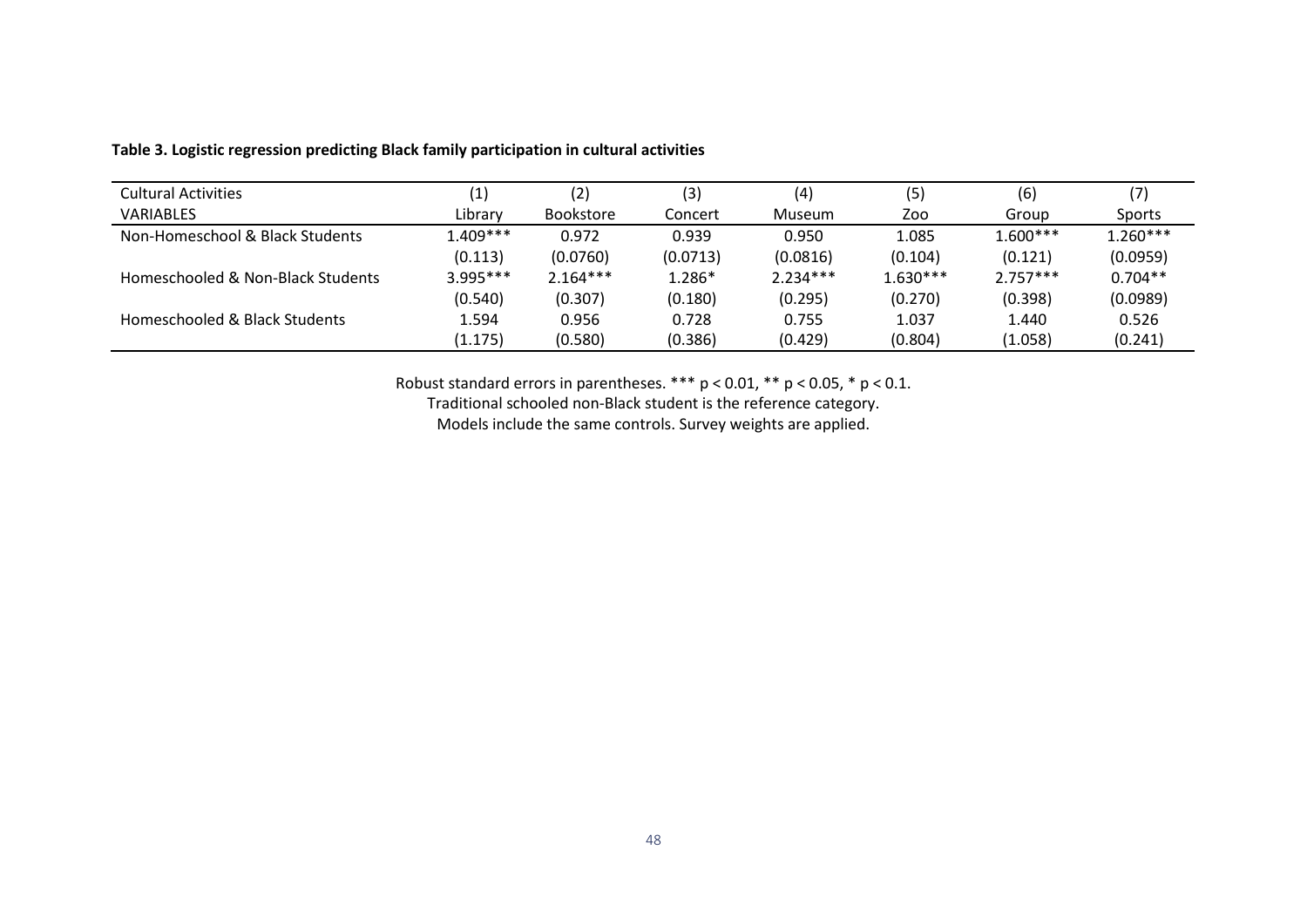| <b>Cultural Activities</b> | (1)        | (2)              | (3)      | (4)       | (5)       | (6)        |               |
|----------------------------|------------|------------------|----------|-----------|-----------|------------|---------------|
| <b>VARIABLES</b>           | Library    | <b>Bookstore</b> | Concert  | Museum    | Zoo       | Group      | <b>Sports</b> |
| Non-Homeschool & ASIAN     | $1.355***$ | 1.094            | 0.866    | 1.158     | 1.147     | $0.761***$ | $0.738***$    |
|                            | (0.131)    | (0.0970)         | (0.0763) | (0.109)   | (0.129)   | (0.0707)   | (0.0726)      |
| Homeschool & Non-ASIAN     | $3.239***$ | $1.913***$       | 1.188    | 1.893 *** | $1.532**$ | $2.200***$ | $0.623***$    |
|                            | (0.648)    | (0.333)          | (0.179)  | (0.294)   | (0.316)   | (0.454)    | (0.0879)      |
| Homeschool & ASIAN         | $4.749***$ | 2.291            | 1.156    | $4.094**$ | 0.664     | $2.853*$   | 1.209         |
|                            | (2.454)    | (1.234)          | (0.607)  | (2.613)   | (0.441)   | (1.721)    | (0.855)       |

#### **Table 4. Logistic regression predicting Asian family participation in cultural activities**

Robust standard errors in parentheses. \*\*\*  $p < 0.01$ , \*\*  $p < 0.05$ , \*  $p < 0.1$ .

Traditional schooled non-Asian student is the reference category.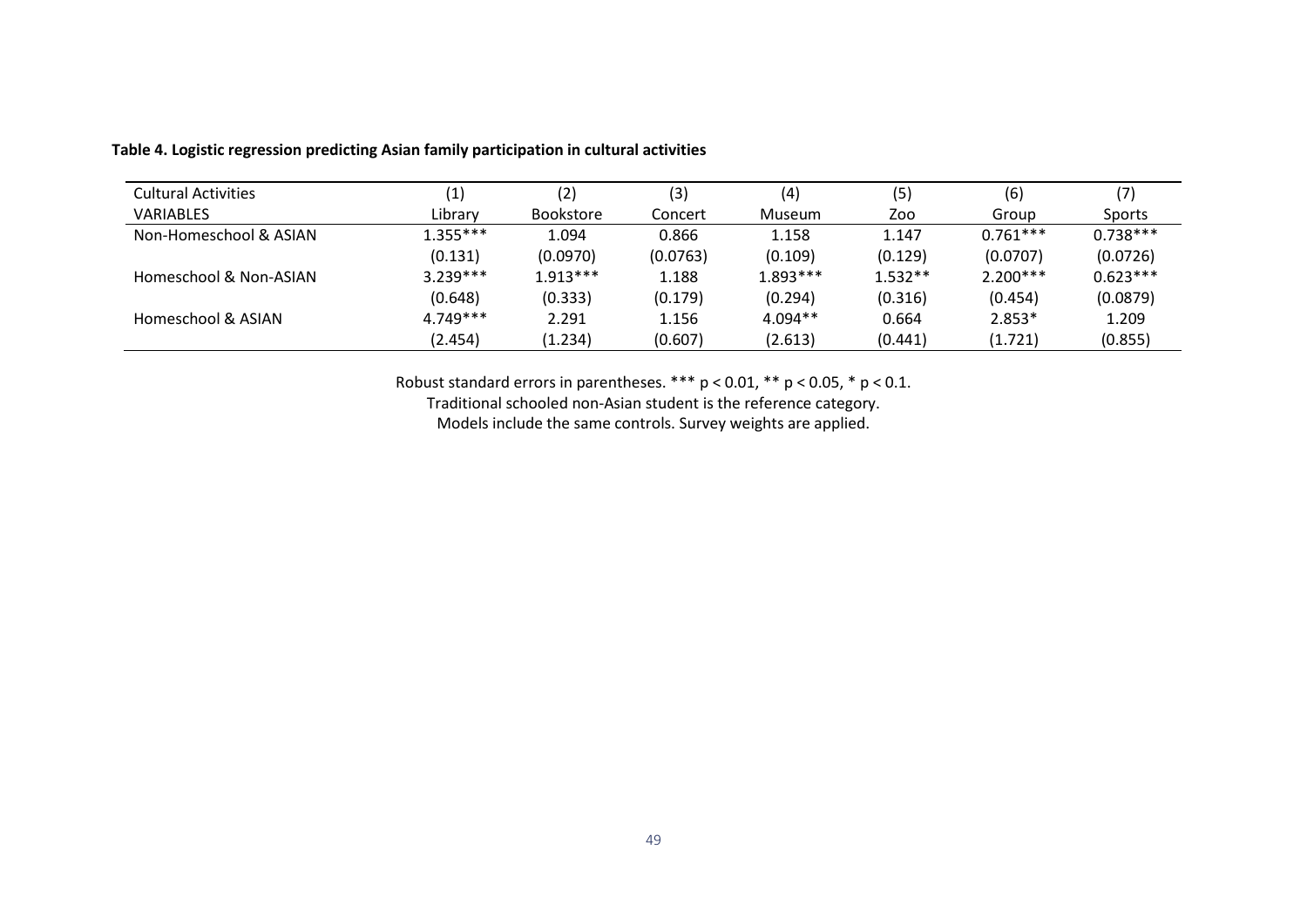| <b>Cultural Activities</b>                | (1)        | (2)              | (3)      | (4)        | (5)        | (6)        | (7)        |
|-------------------------------------------|------------|------------------|----------|------------|------------|------------|------------|
| <b>VARIABLES</b>                          | Library    | <b>Bookstore</b> | Concert  | Museum     | Zoo        | Group      | Sports     |
| Homeschool & Less than High School        | $3.032**$  | 1.707            | 1.808    | 1.309      | 4.090***   | $2.239*$   | 1.566      |
|                                           | (1.338)    | (0.837)          | (0.869)  | (0.758)    | (2.084)    | (1.020)    | (0.739)    |
| Homeschool & High School Graduate         | 1.164      | 1.376            | 0.742    | 0.495      | 0.555      | 1.139      | 0.570      |
|                                           | (1.001)    | (0.981)          | (0.420)  | (0.311)    | (0.461)    | (0.920)    | (0.298)    |
| Homeschool & Vocational Education         | 4.891***   | $2.912***$       | 1.087    | $2.412***$ | $2.256***$ | $2.704***$ | $0.631**$  |
|                                           | (1.082)    | (0.617)          | (0.254)  | (0.535)    | (0.559)    | (0.568)    | (0.145)    |
| Homeschool & College Graduate             | $5.561***$ | $1.945***$       | $1.438*$ | $2.518***$ | 1.234      | $3.571***$ | $0.504***$ |
|                                           | (1.219)    | (0.433)          | (0.300)  | (0.554)    | (0.309)    | (0.839)    | (0.112)    |
| Homeschool & Graduate/Professional School | $2.626***$ | $1.578**$        | 1.122    | $2.727***$ | 1.510      | 2.389 ***  | 0.686      |
|                                           | (0.567)    | (0.339)          | (0.240)  | (0.573)    | (0.401)    | (0.528)    | (0.160)    |

**Table 5. Logistic regression predicting participation in cultural activities by parent highest education** 

Robust standard errors in parentheses. \*\*\* p < 0.01, \*\* p < 0.05, \* p < 0.1.

Traditional schooled students with parents obtaining less than high school education is the reference category.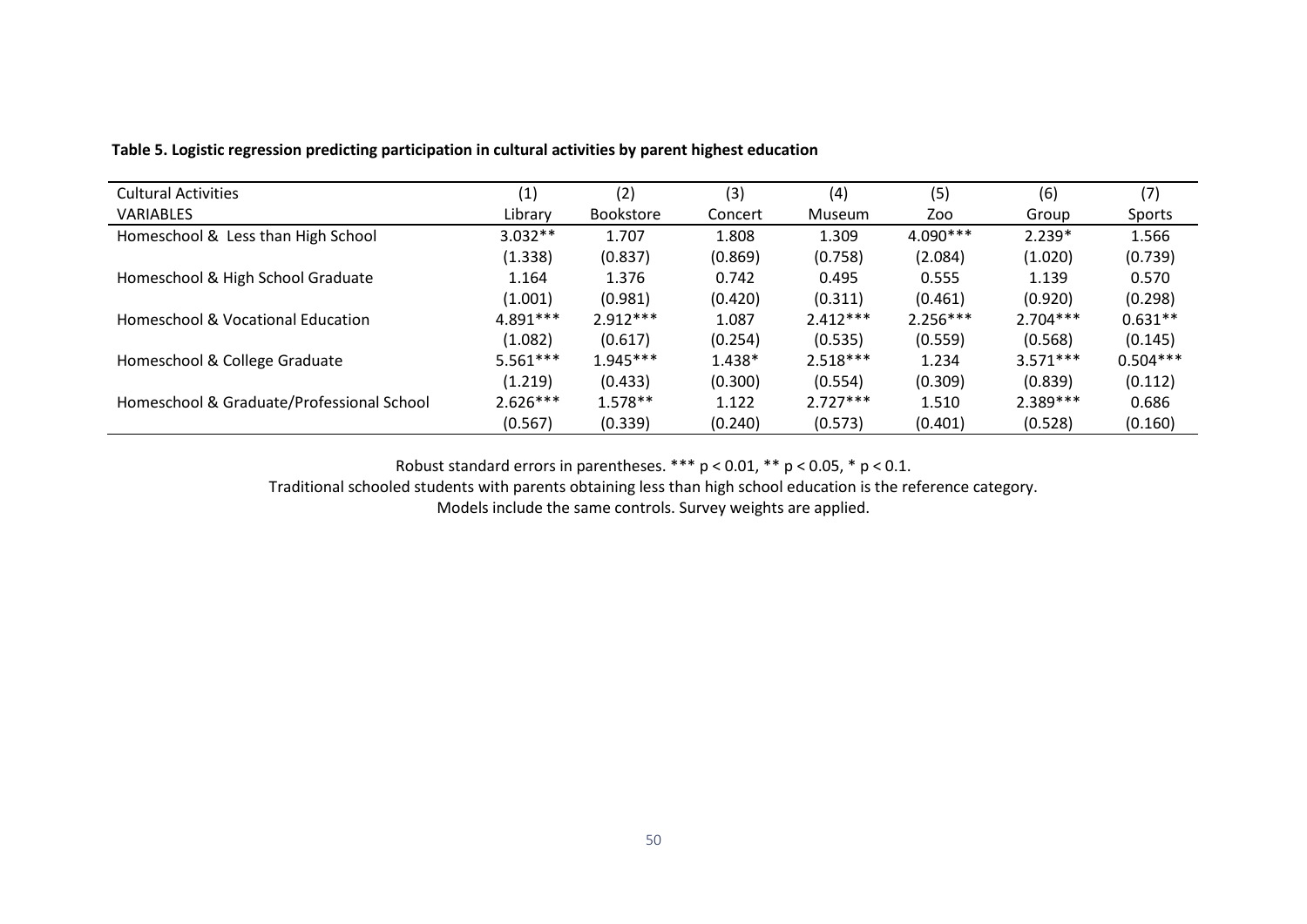| <b>Cultural Activities</b>  | (1)        | (2)        | (3)        | (4)        | (5)        | (6)        | (7)        |
|-----------------------------|------------|------------|------------|------------|------------|------------|------------|
| <b>VARIABLES</b>            | Library    | Bookstore  | Concert    | Museum     | Zoo        | Group      | Sports     |
| Homeschool                  | 3.239 ***  | $1.902***$ | 1.182      | $1.917***$ | $1.514**$  | 2.288***   | $0.648***$ |
|                             | (0.678)    | (0.318)    | (0.173)    | (0.291)    | (0.315)    | (0.504)    | (0.0926)   |
| Child's sex                 | $1.210***$ | $1.356***$ | $1.365***$ | 0.983      | 0.985      | $1.128**$  | $0.878***$ |
|                             | (0.0639)   | (0.0685)   | (0.0650)   | (0.0538)   | (0.0625)   | (0.0545)   | (0.0426)   |
| Child's age (as of<br>2018) | $0.897***$ | $0.957***$ | 0.994      | $0.937***$ | $0.879***$ | $0.965***$ | 1.006      |
|                             | (0.00682)  | (0.00665)  | (0.00634)  | (0.00706)  | (0.00768)  | (0.00665)  | (0.00648)  |
| <b>Black</b>                | $1.443***$ | 0.904      | 0.910      | 0.905      | $1.312**$  | $1.734***$ | $1.310***$ |
|                             | (0.143)    | (0.0846)   | (0.0815)   | (0.0962)   | (0.152)    | (0.165)    | (0.117)    |
| Mexican, Mexican            | $0.806**$  | 0.910      | 0.880      | $0.779**$  | 1.095      | 1.074      | 1.071      |
| American, or                |            |            |            |            |            |            |            |
| Chicano                     |            |            |            |            |            |            |            |
|                             | (0.0779)   | (0.0846)   | (0.0797)   | (0.0803)   | (0.122)    | (0.0928)   | (0.0963)   |
| Puerto Rican                | 0.911      | 0.847      | 1.204      | $1.640**$  | $1.881***$ | 1.099      | 0.927      |
|                             | (0.180)    | (0.154)    | (0.203)    | (0.323)    | (0.368)    | (0.191)    | (0.157)    |
| Cuban                       | 0.595      | 0.963      | 1.060      | 1.874*     | 1.332      | $0.498***$ | 0.960      |
|                             | (0.194)    | (0.309)    | (0.274)    | (0.604)    | (0.425)    | (0.129)    | (0.282)    |
| <b>Other Hispanic</b>       | $0.811**$  | 0.983      | 0.941      | 1.085      | $1.307**$  | 1.012      | 1.086      |
|                             | (0.0850)   | (0.101)    | (0.0949)   | (0.118)    | (0.160)    | (0.0985)   | (0.108)    |
| Asian                       | $1.347**$  | 0.930      | $0.811*$   | 1.195      | $1.450**$  | $0.810*$   | $0.751**$  |
|                             | (0.171)    | (0.107)    | (0.0916)   | (0.147)    | (0.213)    | (0.0977)   | (0.100)    |
| Native Hawaiian or          | 0.523      | 0.864      | 1.992      | 1.885      | 1.979      | 1.997      | 2.175      |
| Pacific Islander            |            |            |            |            |            |            |            |
|                             | (0.261)    | (0.402)    | (0.996)    | (0.811)    | (1.375)    | (0.989)    | (1.052)    |
| American Indian or          | $0.514**$  | 0.682      | 1.078      | 0.706      | 1.045      | 1.738*     | 0.837      |
| Alaska Natives              |            |            |            |            |            |            |            |

**Table 6. Full logistic regression predicting cultural activities participation by schooling**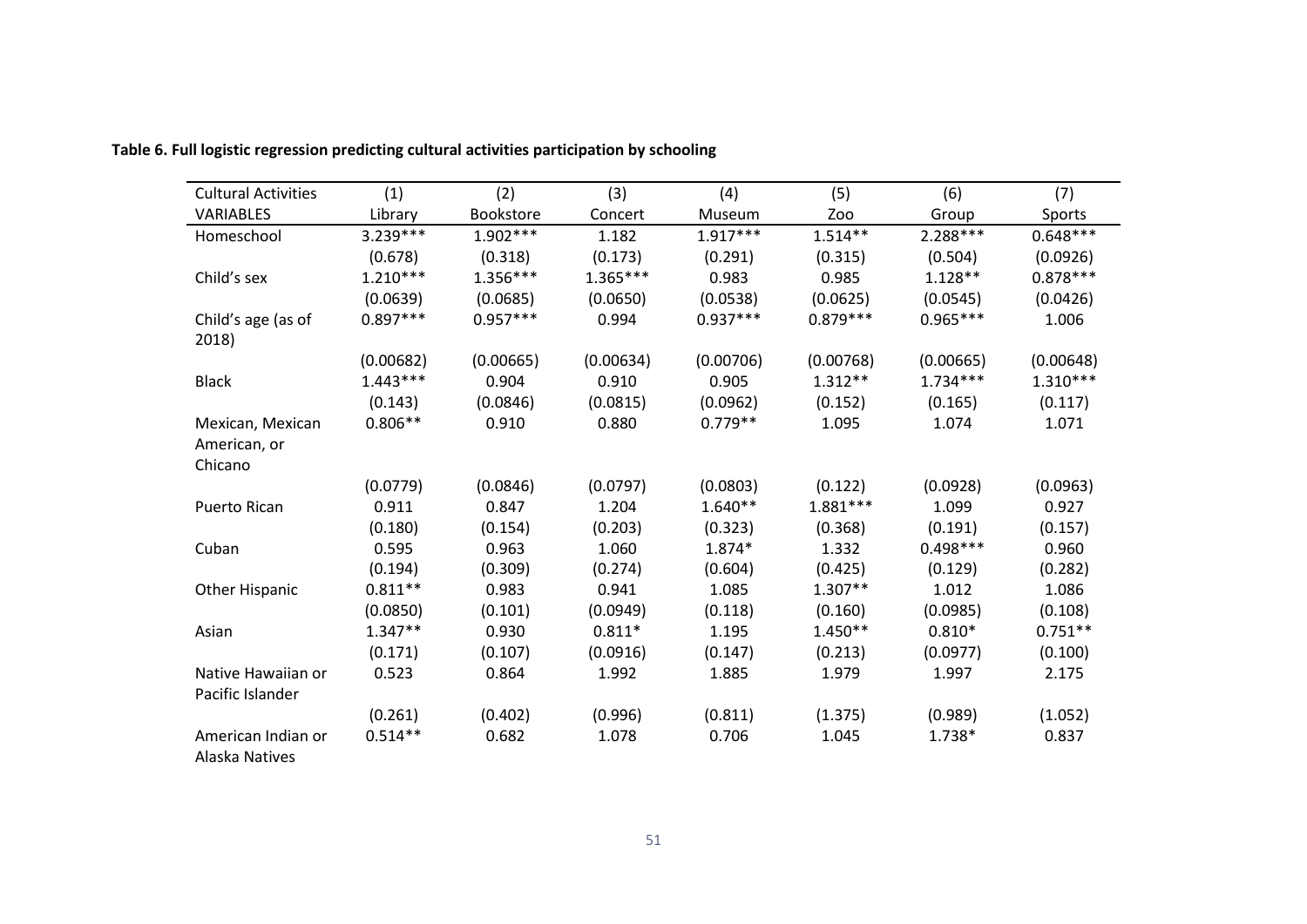|                                    | (0.165)    | (0.221)    | (0.382)    | (0.275)    | (0.407)    | (0.548)    | (0.243)    |
|------------------------------------|------------|------------|------------|------------|------------|------------|------------|
| <b>Other/Mixed Races</b>           | 1.009      | 1.070      | $0.737***$ | 0.845      | 0.861      | 1.037      | $0.826*$   |
|                                    | (0.117)    | (0.119)    | (0.0749)   | (0.0928)   | (0.116)    | (0.115)    | (0.0892)   |
| High school                        | 0.946      | 1.016      | 1.266*     | 0.971      | 0.883      | 0.918      | $1.277*$   |
| graduate or                        |            |            |            |            |            |            |            |
| equivalent                         |            |            |            |            |            |            |            |
|                                    | (0.139)    | (0.152)    | (0.177)    | (0.154)    | (0.136)    | (0.122)    | (0.185)    |
| Vocational/technic<br>al education | 0.996      | $1.411**$  | $1.522***$ | $1.290*$   | $0.754**$  | $1.238*$   | $1.578***$ |
|                                    | (0.131)    | (0.190)    | (0.198)    | (0.183)    | (0.106)    | (0.151)    | (0.212)    |
| College graduate                   | 1.226      | $1.973***$ | $2.013***$ | $1.610***$ | $0.704**$  | $1.653***$ | $2.032***$ |
|                                    | (0.163)    | (0.266)    | (0.261)    | (0.228)    | (0.100)    | (0.204)    | (0.275)    |
| Graduate or                        | $1.600***$ | $2.249***$ | 2.832 ***  | $2.167***$ | $0.714**$  | $2.185***$ | $2.125***$ |
| professional school                |            |            |            |            |            |            |            |
|                                    | (0.212)    | (0.301)    | (0.366)    | (0.305)    | (0.102)    | (0.272)    | (0.289)    |
| South                              | 0.908      | 1.047      | 0.913      | $1.169*$   | 1.111      | $1.261***$ | 0.915      |
|                                    | (0.0724)   | (0.0810)   | (0.0663)   | (0.0952)   | (0.109)    | (0.0953)   | (0.0682)   |
| Midwest                            | $1.196**$  | $0.855*$   | 0.981      | 0.979      | 1.016      | 1.123      | 0.961      |
|                                    | (0.103)    | (0.0725)   | (0.0768)   | (0.0882)   | (0.110)    | (0.0911)   | (0.0771)   |
| West                               | 1.092      | 0.973      | 0.908      | 1.087      | 1.044      | 1.047      | 0.940      |
|                                    | (0.0948)   | (0.0828)   | (0.0723)   | (0.0970)   | (0.110)    | (0.0858)   | (0.0789)   |
| City - Midsize                     | $0.693**$  | 0.970      | 0.899      | $0.791*$   | $0.683**$  | 0.884      | 0.922      |
|                                    | (0.102)    | (0.128)    | (0.108)    | (0.101)    | (0.113)    | (0.116)    | (0.104)    |
| City – Small                       | 1.120      | 0.975      | 0.923      | 0.883      | 0.782      | 1.122      | 1.296*     |
|                                    | (0.154)    | (0.120)    | (0.104)    | (0.115)    | (0.121)    | (0.139)    | (0.180)    |
| Suburb - Large                     | 0.951      | 0.890      | 0.904      | $0.750***$ | $0.776***$ | 1.121      | 1.078      |
|                                    | (0.0732)   | (0.0671)   | (0.0655)   | (0.0586)   | (0.0692)   | (0.0804)   | (0.0794)   |
| Suburb – Midsize                   | 0.820      | 0.914      | 1.114      | $0.566***$ | $0.765*$   | 1.046      | 1.029      |
|                                    | (0.119)    | (0.122)    | (0.159)    | (0.0870)   | (0.121)    | (0.132)    | (0.146)    |
| Suburb - Small                     | 1.121      | 0.952      | 1.122      | 0.802      | $0.705*$   | 1.114      | $1.407**$  |